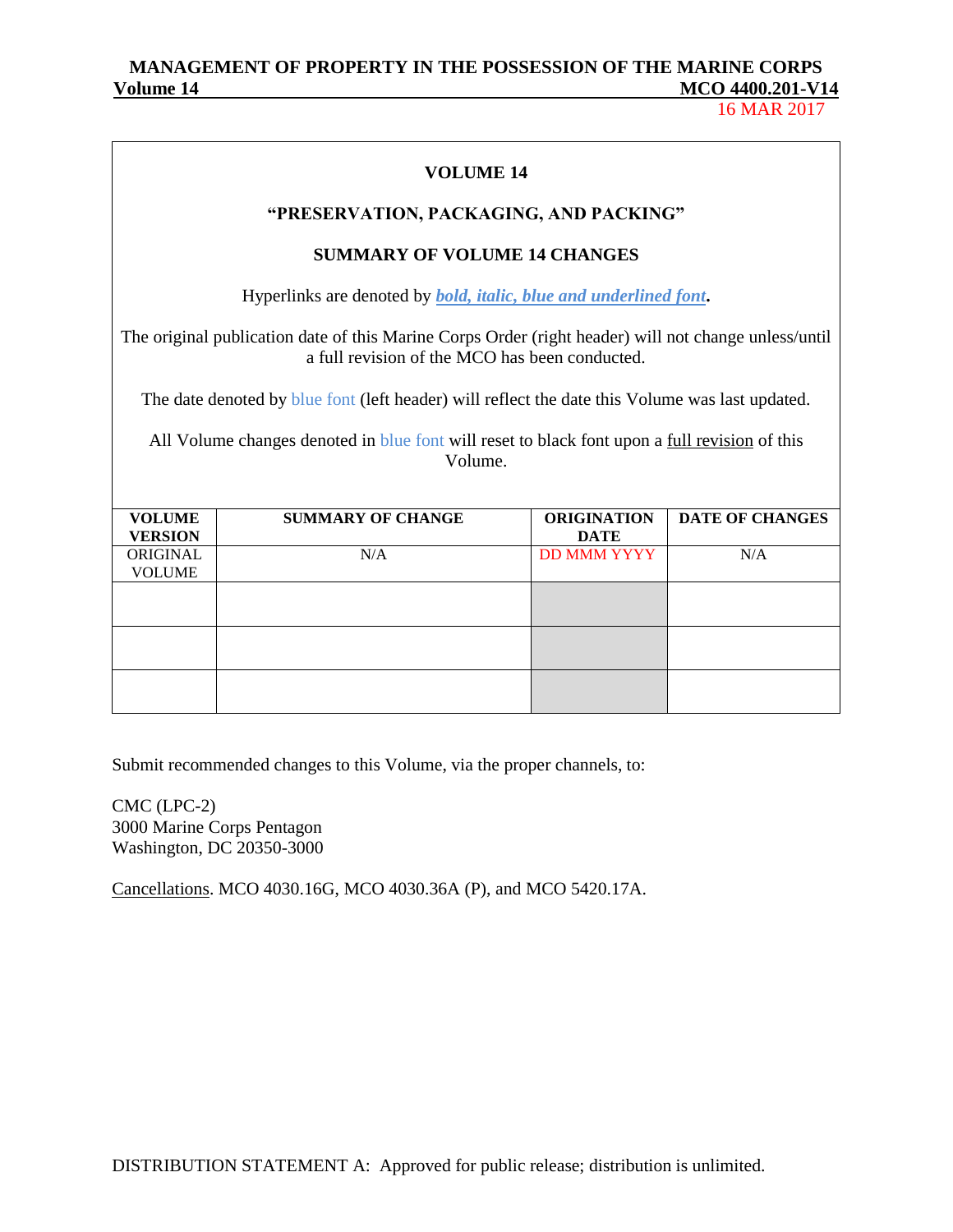16 MAR 2017

# **VOLUME 14: PRESERVATION, PACKAGING AND PACKING**

# **TABLE OF CONTENTS**

| CHAPTER 1: PRESERVATION, PACKAGING AND PACKING (PP&P) 1-1            |  |
|----------------------------------------------------------------------|--|
|                                                                      |  |
|                                                                      |  |
|                                                                      |  |
|                                                                      |  |
| <b>CHAPTER 2: PRESERVATION, PACKING, UNITIZATION AND MARKING 2-1</b> |  |
|                                                                      |  |
|                                                                      |  |
|                                                                      |  |
|                                                                      |  |
|                                                                      |  |
|                                                                      |  |
| 0207 SELECTION AND APPLICATION OF MILITARY LEVELS OF PROTECTION      |  |
| 0208 PACKAGING OF FOREIGN MILITARY SALES AND MILITARY ASSISTANCE     |  |
| <b>CHAPTER 3: USMC POLICY AND PROGRAM MANAGEMENT COMMITTEE 3-1</b>   |  |
|                                                                      |  |
| 0302 USMC POLICY AND PROGRAM MANAGEMENT COMMITTEE 3-2                |  |
|                                                                      |  |
|                                                                      |  |
|                                                                      |  |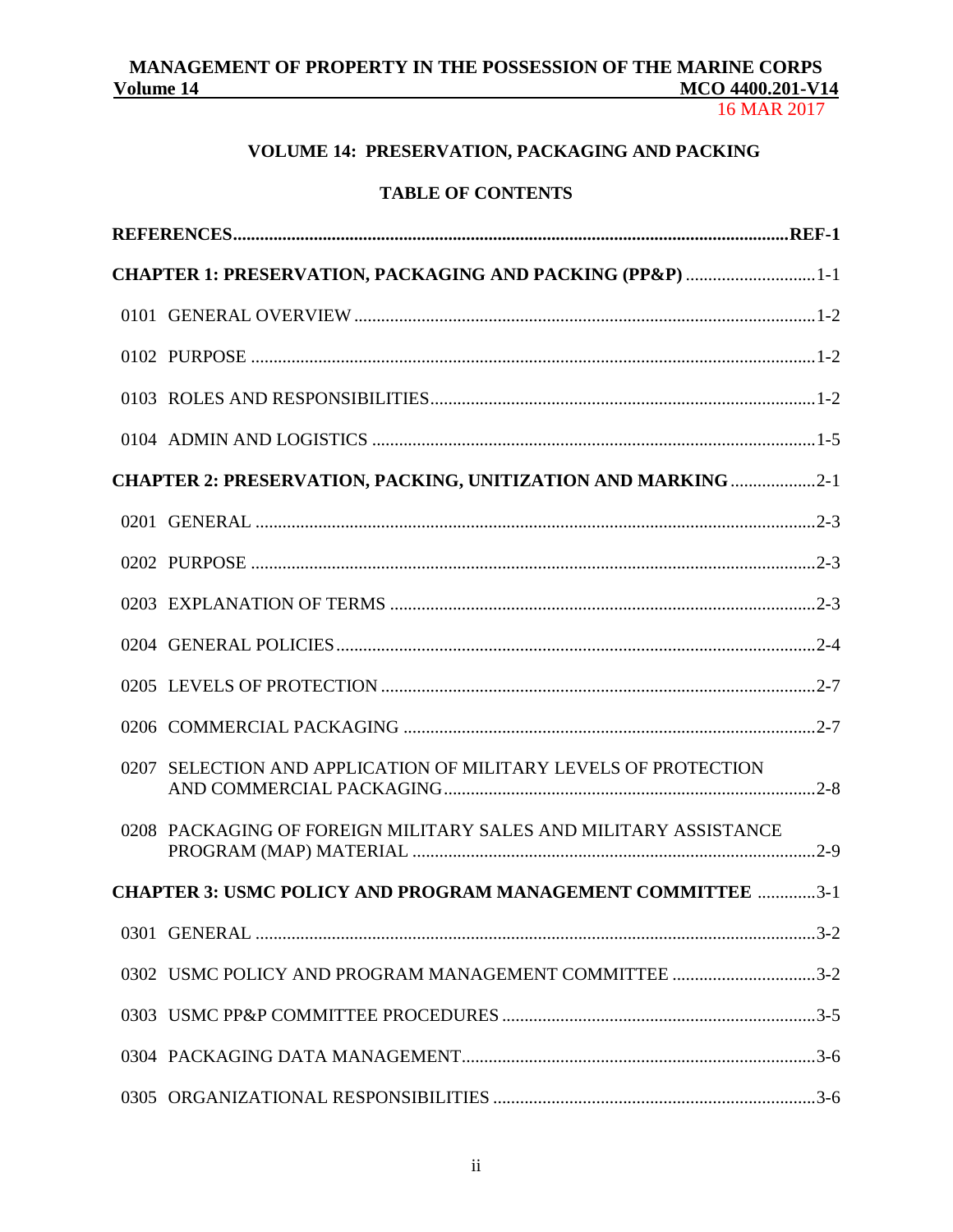# MANAGEMENT OF PROPERTY IN THE POSSESSION OF THE MARINE CORPS<br>MCO 4400.201-V14 **Volume 14** Material **McCollection McCollection McCollection McCollection McCollection McCollection McCollection McCollection McCollection McCollection McCollection McCollection McCollection McCol**

| <b>CHAPTER 5: STANDARD BASIC OPERATING PROCEDURES (SOP) FOR USMC</b> |
|----------------------------------------------------------------------|
|                                                                      |
|                                                                      |
|                                                                      |
|                                                                      |
|                                                                      |
|                                                                      |
|                                                                      |
|                                                                      |
|                                                                      |
|                                                                      |
|                                                                      |
|                                                                      |
|                                                                      |
|                                                                      |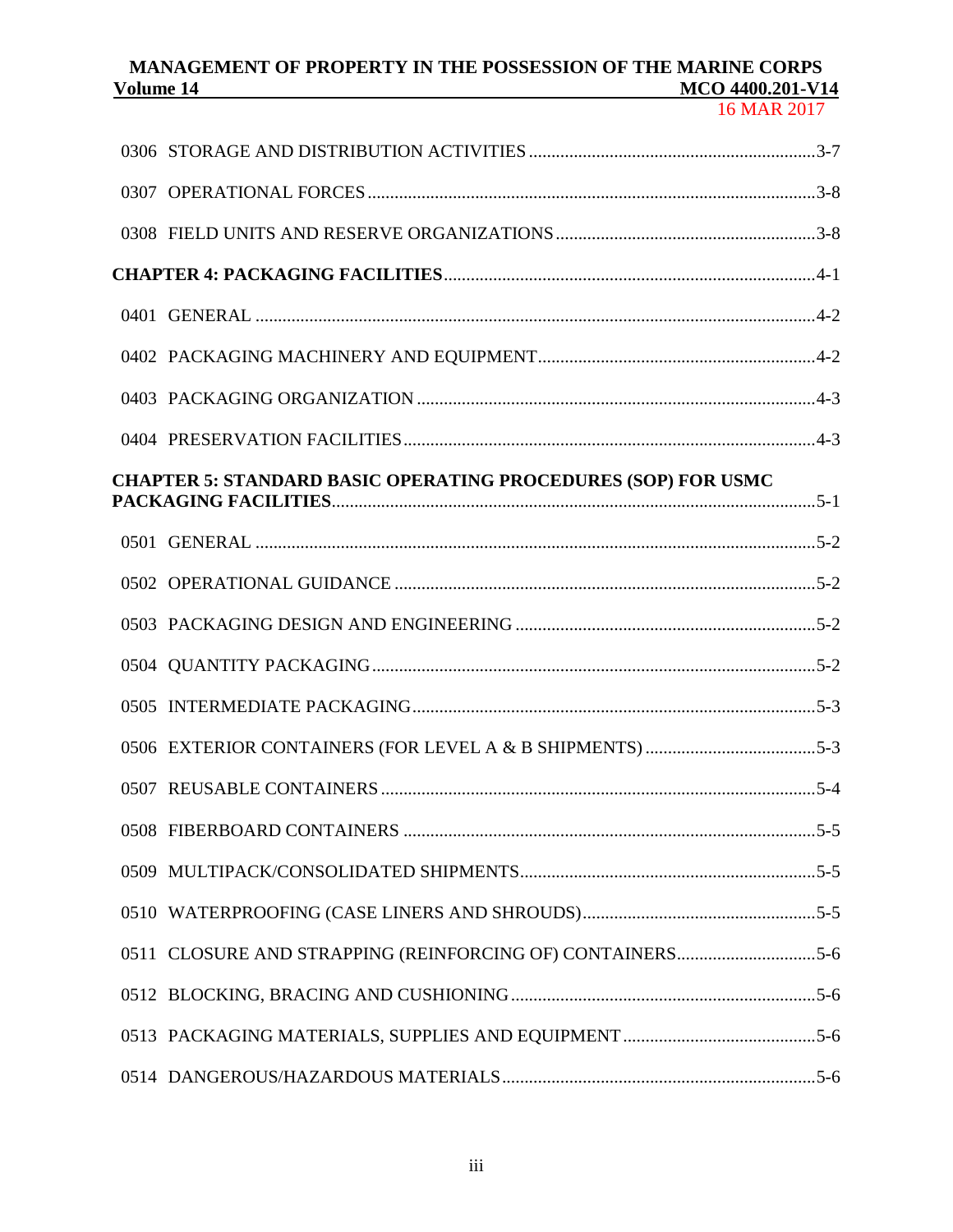| <b>CHAPTER 7: GENERAL PACKAGING INSTRUCTIONS FOR SMALL ARMS AND</b> |
|---------------------------------------------------------------------|
|                                                                     |
|                                                                     |
|                                                                     |
|                                                                     |
|                                                                     |
|                                                                     |
|                                                                     |
|                                                                     |
|                                                                     |
|                                                                     |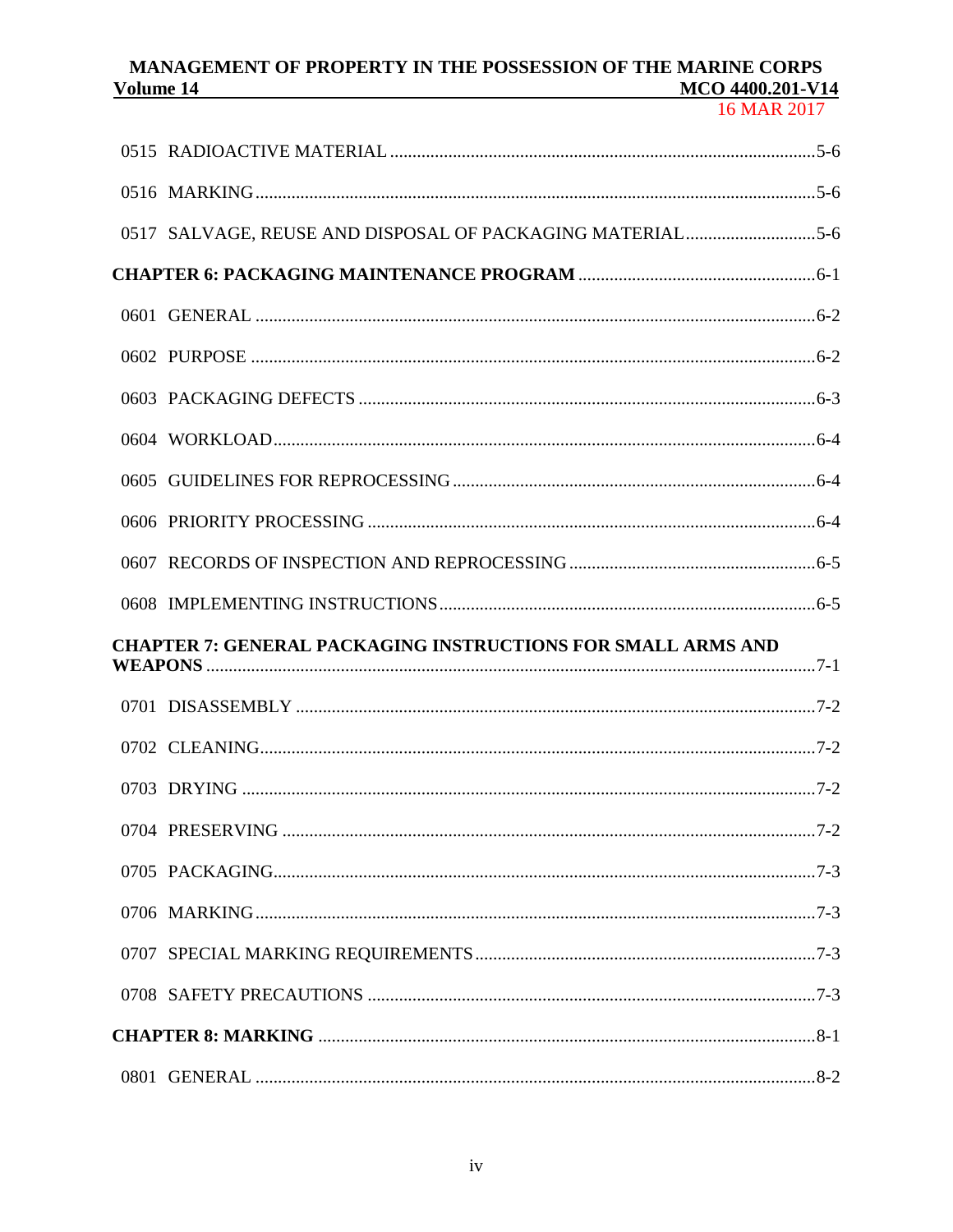|      | <b>CHAPTER 10: EXPEDIENCIES IN PRESERVATION AND PACKING  10-1</b>   |
|------|---------------------------------------------------------------------|
|      |                                                                     |
|      |                                                                     |
|      |                                                                     |
|      | <b>CHAPTER 11: PRESERVATION AND PACKING EVACUATED EQUIPMENT11-1</b> |
|      |                                                                     |
|      |                                                                     |
|      | 1103 ELECTRICAL AND VEHICLE-MOUNTED ELECTRICAL EQUIPMENT 11-2       |
|      | 1104 ELECTRICAL AND NON-VEHICLE MOUNTED ELECTRICAL EQUIPMENT 11-3   |
|      | 1105 ORDNANCE EQUIPMENT (SELF-PROPELLED AND TOWED)11-3              |
|      |                                                                     |
| 1107 | GENERAL PROPERTY EQUIPMENT (SELF-PROPELLED AND TOWED) IN            |
|      |                                                                     |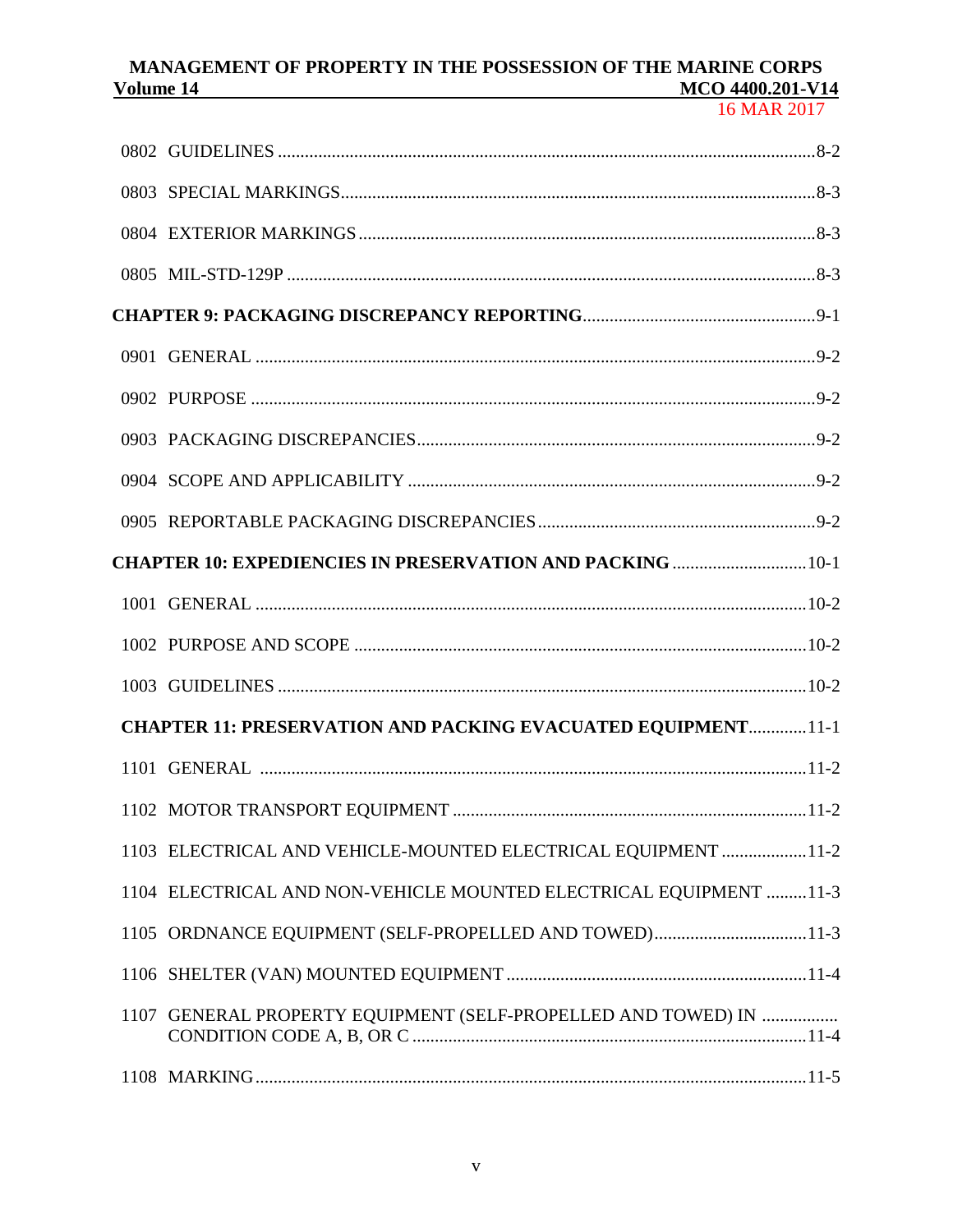| <b>CHAPTER 12: FIELD EXPEDIENCIES IN PRESERVATION AND PACKING  12-1</b> |  |
|-------------------------------------------------------------------------|--|
|                                                                         |  |
|                                                                         |  |
|                                                                         |  |
|                                                                         |  |
|                                                                         |  |
|                                                                         |  |
|                                                                         |  |
|                                                                         |  |
|                                                                         |  |
|                                                                         |  |
|                                                                         |  |
|                                                                         |  |
|                                                                         |  |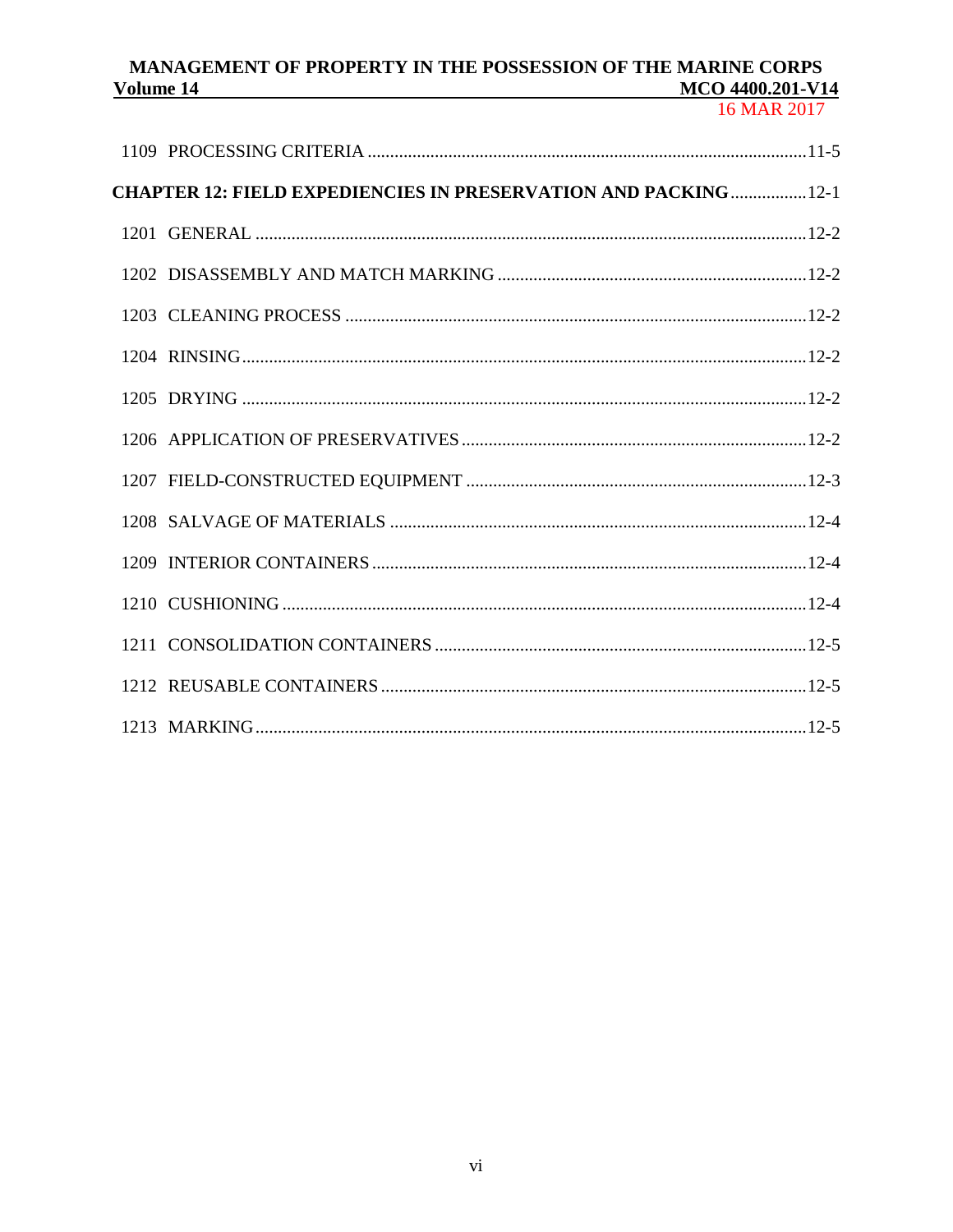16 MAR 2017

# **VOLUME 14: PRESERVATION, PACKAGING AND PACKING MANUAL**

# **TABLE OF CONTENTS**

# **APPENDICES**

| А | <b>NEMUNU</b> |  |  |
|---|---------------|--|--|
|---|---------------|--|--|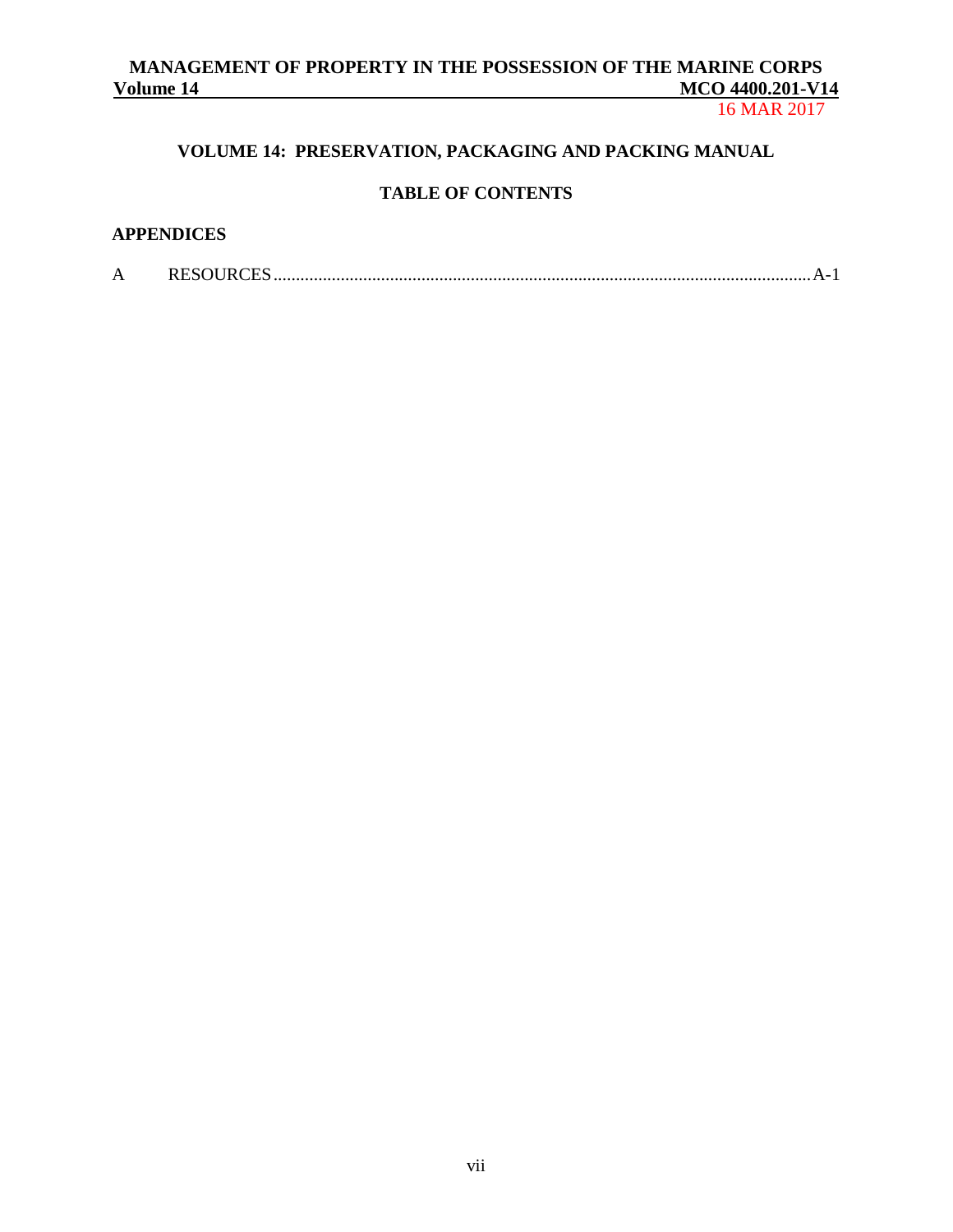16 MAR 2017

#### **REFERENCES**

- (a) DoD Instruction 4140.01, "DoD Supply Chain Materiel Management Policy," December 14, 2011
- (b) DoD Manual 4120.24, "Defense Standardization Program (DSP) Procedures," September 24, 2014
- (c) DoD Manual 4140.01-V5, "DoD Supply Chain Materiel Management Procedures: Delivery of Materiel," February 10, 2014
- (d) DoD Manual 4140.01-V9, "DoD Supply Chain Materiel Management Procedures: Materiel Programs," February 10, 2014
- (e) MCO 4030.33E
- (f) MCO P4030.19K
- (g) MCO P4030.31D
- (h) DoD Manual 4160.21-V2, "Defense Material Disposition: Property Disposal and Reclamation," October 22, 2015
- (i) SECNAV M-5210.1
- (j) Defense Travel Regulation-Part II, "Cargo Movement," April 11, 2016
- (k) MIL-STD-129P w/Change 4, "Military Marking for Shipment and Storage," September 19, 2007
- (l) DLM 4000.25-1 w/Change 2, "Military Standard Requisitioning and Issue Procedures (MILSTRIP)," June 13, 2012
- (m) MIL-HDBK-263B, "Electrostatic Discharge Control Handbook for Protection of Electrical and Electronic Parts, Assemblies and Equipment (Excluding Electronically Initiated Explosive Devices) (Metric)," July 31, 1994
- (n) [MIL-STD-1686,](https://tcgmail.columbiagroup.com/owa/?ae=Item&a=Open&t=IPM.Note&id=RgAAAAC%2bW9Z9BYSYT6HUVW7cz5iEBwCnellyxLVhQKBhf60MWrcQAAAAbfXPAACnellyxLVhQKBhf60MWrcQAAAEiPfhAAAJ&smime=SSL%3a1%3bVer%3a14.3.123.2&pspid=_1423251891268_155436863) "Electrostatic Discharge Control Program for Protection of Electrical and Electronic Parts, Assemblies and Equipment (Excluding Electronically Initiated Explosive Devices)," October 25, 1995
- (o) MIL-STD-2073-1E w/Change 1, "Standard Practice for Military Packaging," January 7, 2011
- (p) DoD Instruction 6050.05, "DoD Hazard Communication (HAZCOM)," August 15, 2006
- (q) DoD Instruction 6055.05, "Occupational and Environmental Health (OEH)," November 11, 2008
- (r) American Society for Testing and Materials Document 3951, "Commercial Packaging," December 21, 1990
- (s) MIL-HDBK-502, "Product Support Analysis," March 8, 2013
- (t) MIL-STD-2073-1E w/Change 1, "Standard Practice for Military Packaging," January 7, 2011
- (u) DLM 4000.25, "Defense Logistics Management Standards," Volumes 1-7, dates vary by volume
- (v) Defense Logistics Agency Memorandum, "Approved DLMS Change (ADC) 1059, Mandatory Use of Four Character Packaging Discrepancy Codes on Supply Discrepancy Reports (SDRs) and Storage Quality Control Reports (SQCRs)," March 13, 2013
- (w) MCO P4030.21D
- (x) MCO P4790.2C
- (y) Title 29, Code of Federal Regulations
- (z) DoD Instruction 6055.05, "Occupational and Environment Health," November 11, 2008
- (aa) MCO 4450.12A
- (ab) MIL-STD-1186A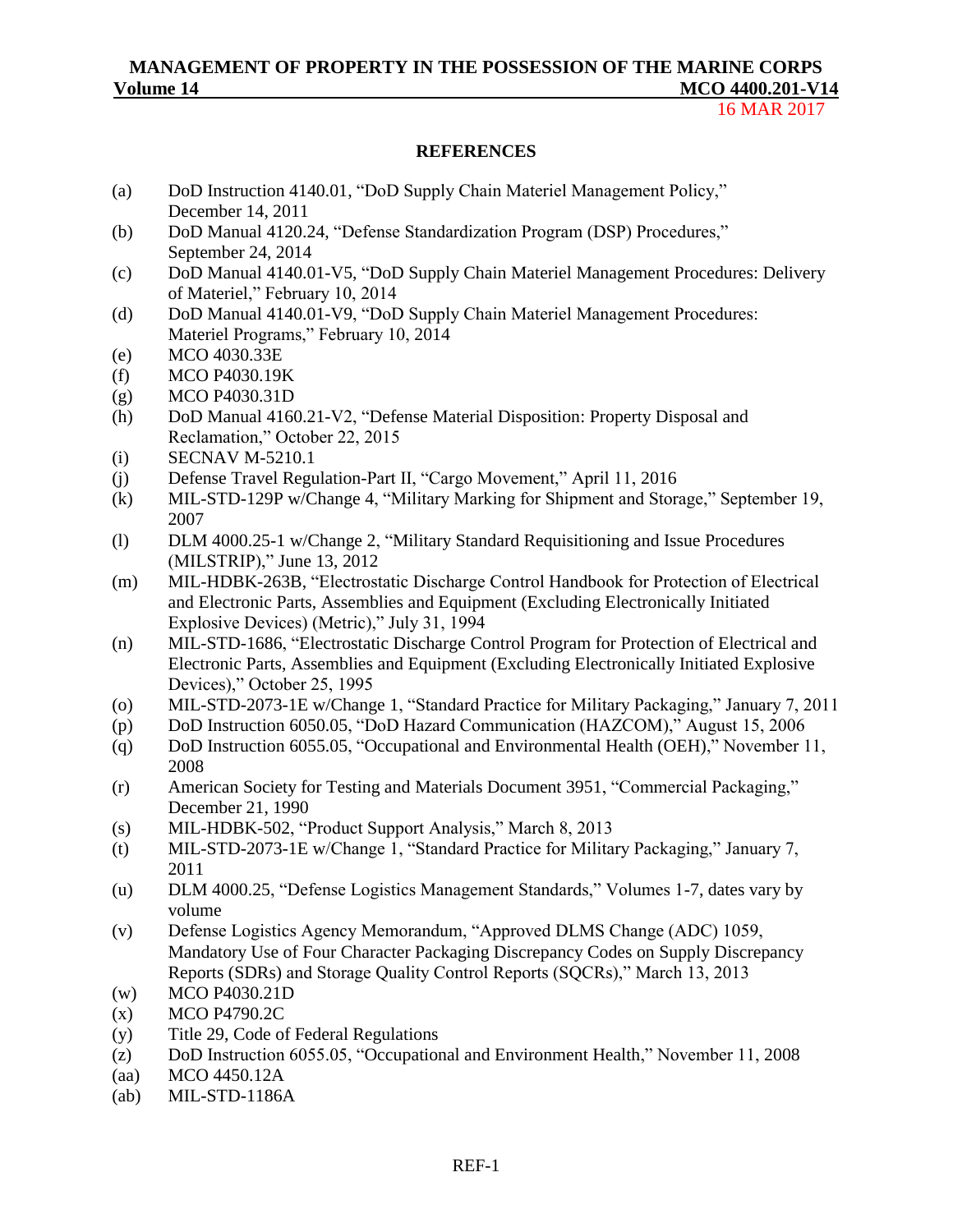# MANAGEMENT OF PROPERTY IN THE POSSESSION OF THE MARINE CORPS<br>
<u>Olume 14, Chapter 1</u> **Volume 14, Chapter 1** McConstanting 14, Chapter 1

|                                                                                                                                                                                                                                                                                 |                                 | <b>VOLUME 14: CHAPTER 1</b>                     |                                 |
|---------------------------------------------------------------------------------------------------------------------------------------------------------------------------------------------------------------------------------------------------------------------------------|---------------------------------|-------------------------------------------------|---------------------------------|
|                                                                                                                                                                                                                                                                                 |                                 | "PRESERVATION, PACKAGING AND PACKING"           |                                 |
|                                                                                                                                                                                                                                                                                 |                                 | <b>SUMMARY OF SUBSTANTIVE CHANGES</b>           |                                 |
| Hyperlinks are denoted by <i>bold, italic, blue and underlined font</i> .                                                                                                                                                                                                       |                                 |                                                 |                                 |
| The original publication date of this Marine Corps Order (MCO) Volume (right header)<br>will not change unless/until a full revision of the MCO has been conducted.<br>All Volume changes denoted in blue font will reset to black font upon a full revision of this<br>Volume. |                                 |                                                 |                                 |
| <b>CHAPTER</b><br><b>VERSION</b>                                                                                                                                                                                                                                                | <b>PAGE</b><br><b>PARAGRAPH</b> | <b>SUMMARY OF</b><br><b>SUBSTANTIVE CHANGES</b> | <b>DATE OF</b><br><b>CHANGE</b> |
|                                                                                                                                                                                                                                                                                 |                                 |                                                 |                                 |
|                                                                                                                                                                                                                                                                                 |                                 |                                                 |                                 |
|                                                                                                                                                                                                                                                                                 |                                 |                                                 |                                 |
|                                                                                                                                                                                                                                                                                 |                                 |                                                 |                                 |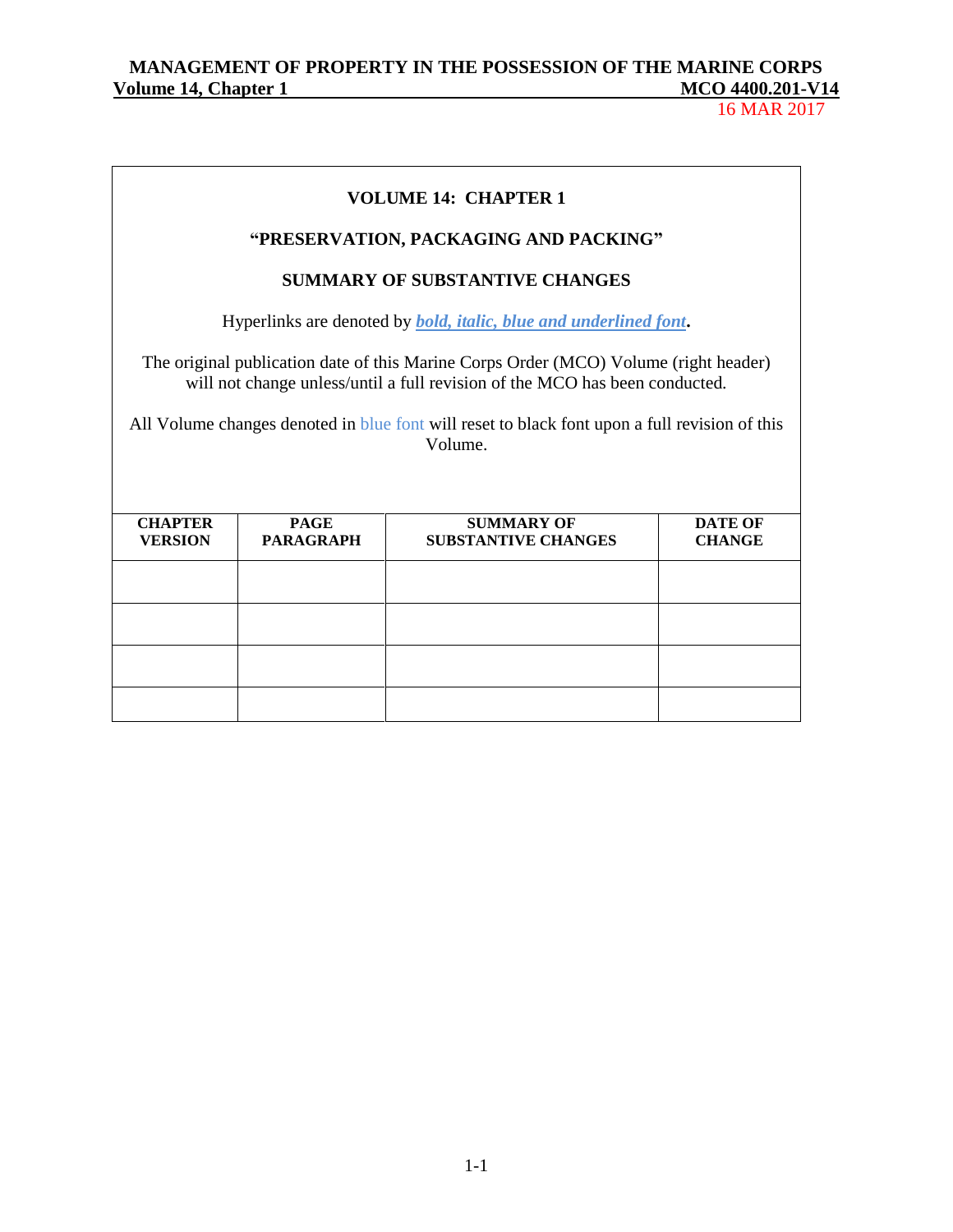16 MAR 2017

## **CHAPTER 1**

## **PRESERVATION, PACKAGING AND PACKING (PP&P)**

#### 0101 GENERAL OVERVIEW

010101. The preservation, packaging and packing process for the shipment and storage of military-owned equipment encompasses the life cycle of each asset to include: development and attainment of requisite protection at the time of procurement, cyclic preservation maintenance of material during terms of storage, preparation for shipment to using organizations, and the retrograde movement of serviceable and unserviceable repairable assets.

010102. The following guidance and procedures apply to items for which military packaging is required to meet operational demands and for the selection and application of packaging at the time of procurement. Accomplishment of protection prior to and during storage, and shipment among Marine Corps activities is established in references (a) through (h).

#### 0102 PURPOSE

This Volume establishes policy covering packaging requirements, specifications, levels of protection, and project information exchange requirements for preservation, packaging, packing, unitization, and marking of Marine Corps resources. Accordingly, this policy is applicable to all Marine Corps activities whose mission involves any responsibility for protection of material throughout its life cycle and, specifically, from its development/acquisition until consumption or disposal. Furthermore, adherence to the provisions in this Volume shall ensure that Marine Corps processes and procedures are in compliance with Department of Defense (DoD) regulations for preservation, packaging, packing, and marking of material.

#### 0103 ROLES AND RESPONSIBILITIES

Retail-level supply operations exist in every element of the Marine Air-Ground Task Force (MAGTF); both in garrison and deployed. Therefore, it is critical that all personnel responsible for packaging management, preservation, packing, unitization and marking of Marine Corps material and Marine Corps sponsored movements of associated equipment comprehensively understand and adhere to the provisions of this volume. To ensure implementation of this Volume, execution of the following responsibilities is paramount:

#### 010301. Deputy Commandant, Installations and Logistics (DC I&L)

A. Establish and maintain preservation, packaging and packing policies for the Marine Corps.

B. Ensure the roles and responsibilities identified in this Volume are adhered to by the appropriate stakeholders. This will allow a comprehensive preservation, packaging and packing program that implements the internal command policies and procedures to facilitate the execution of this publication.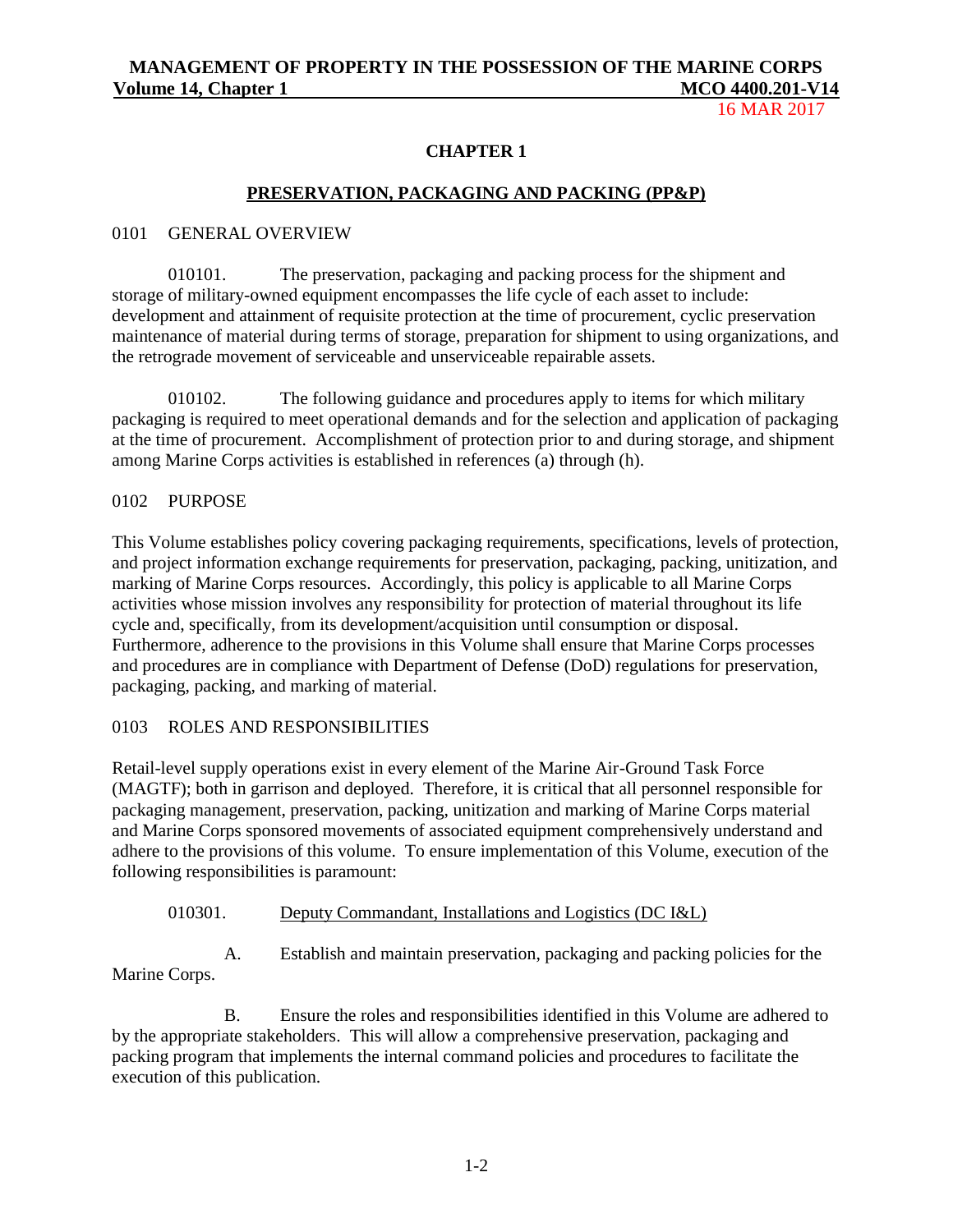16 MAR 2017

C. As the functional advocate for logistics information systems, ensure all applicable hardware and software systems of record are available and effective to allow data input and record-keeping for retail-level preservation, packaging, and packing operations.

D. Publish Marine Corps Transportation Account Code (TAC) policy for the movement of Marine Corps equipment as well as Marine Corps sponsored movements.

E. Coordinate with Commanding General, Training and Education Command (CG, TECOM) to ensure the implementation of effective training programs for the contents of this publication.

# 010302. Deputy Commandant, Programs and Resources (DC P&R)

In coordination with DC I&L (LPC), DC I&L (LPD), United States Transportation Command, Marine Corps Systems Command (MARCORSYSCOM) and Marine Corps Logistics Command (MARCORLOGCOM), ensure the programming of adequate resources through the Program Objective Memorandum process to efficiently and economically support the Marine Corps' preservation, packaging, and packing requirements.

010303. Commanding General, Marine Corps Logistics Command (CG, MARCORLOGCOM)

A. Maintain quality assurance in the proper assignment of TACs and take direct action with shipping activities as necessary to ensure correct TAC utilization.

B. Ensure organizations that have the responsibility for acquisition/sponsorship of major end items, systems, secondary technical items and general supplies and equipment coordinate with the packaging database manager (Marine Corps Logistics Bases (COMMARCORLOGBASES), (Code 87), Albany, Georgia) to develop adequate technical packaging requirements for major items/system design and development.

C. Ensure organizations that have the responsibility for acquisition/sponsorship of major end items, systems, secondary technical items and general supplies and equipment coordinate with the packaging database manager to provide adequate protection for material entering the supply system at the time of procurement.

#### 010304. Commander, Marine Corps Systems Command (COMMARCORSYSCOM)

A. In coordination with DC I&L, ensure the provisions of this Volume support total life cycle management in the preservation, packaging, and packing of Marine Corps material and equipment.

B. In coordination with Deputy Commandant, Combat Development and Integration, ensure the equipment information in Total Force Structure Management System is current to enable effective preservation, packaging, and packing operations.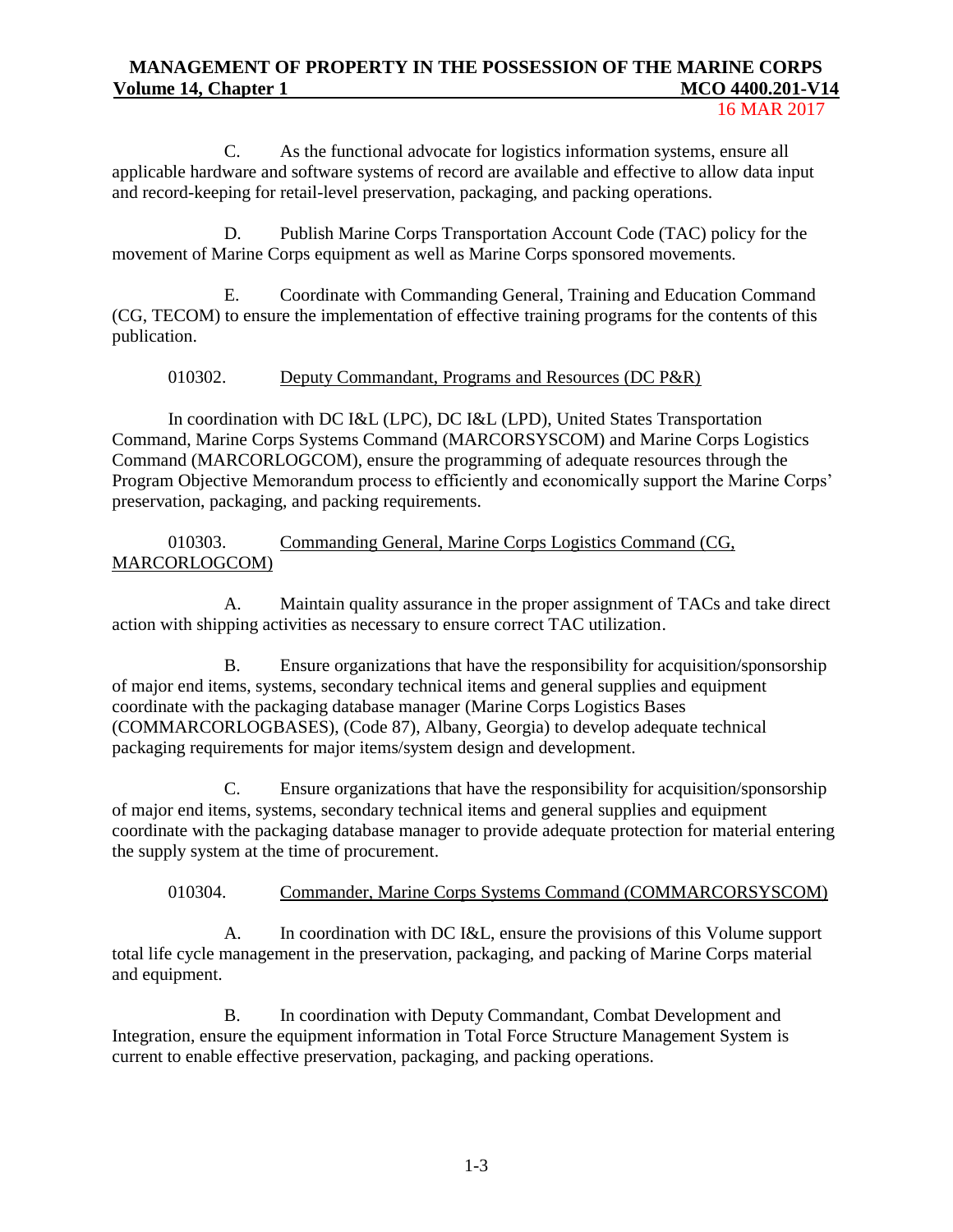16 MAR 2017

C. Coordinate with the packaging database manager to develop adequate technical packaging requirements with major items/system design and development.

D. Coordinate with the packaging database manager to provide adequate protection for material entering the supply system at the time of procurement.

E. Maintain quality assurance in the proper assignment of TACs, with special attention to First Destination TACs, and take direct action with shipping activities as deemed necessary to ensure correct TAC utilization for program requirements.

# 010305. Commanding General, Training and Education Command (CG, TECOM)

A. Establish effective training programs for both entry-level and sustainment training of Marine Corps PP&P operations.

B. Commanders shall ensure that this policy is made available, understood, and is used by all personnel responsible for packaging management, preservation, packing, unitization and marking of Marine Corps material and Marine Corps sponsored movements of associated equipment.

C. Develop and implement internal command policies and procedures to facilitate the execution of this policy.

D. Ensure activities whose missions involve warehousing operations are modernized, mechanized, automated to the fullest extent possible to achieve efficiency and for the overall economy of operations.

E. Establish an intermediate capability for packaging at the Marine Logistics Group (MLG)-level to accomplish preservation and packing for repairable assets.

#### 010306. Commanding General, Marine Corps Installations Command

A. Ensure organizations that have the responsibility for the preservation, packaging, and packing of major end items, systems, secondary technical items, general supplies and equipment implement the internal command policies and procedures to facilitate the execution of this publication.

B. Ensure that Distribution Management Offices comply with the provisions of this publication.

#### 010307. Commanders, Marine Corps Forces (Marine Corps Component-Level Commands)

A. Commanders shall ensure that this policy is made available, understood, and is used by all personnel responsible for packaging management, preservation, packing, unitization and marking of Marine Corps material and Marine Corps sponsored movements of associated equipment.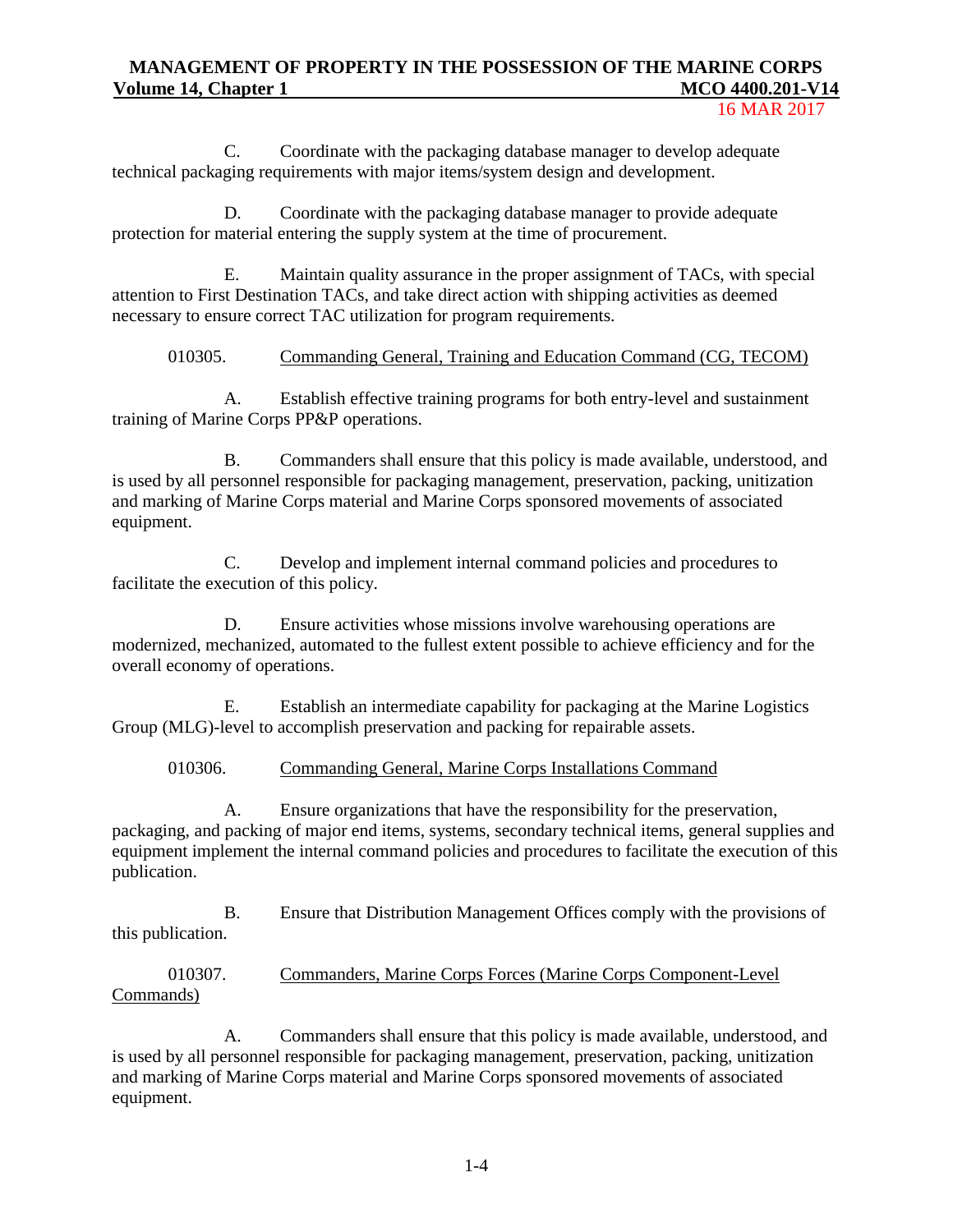16 MAR 2017

B. Develop and implement internal command policies and procedures to facilitate the execution of this policy.

C. Ensure activities whose missions involve warehousing operations are modernized, mechanized, automated to the fullest extent possible to achieve efficiency and for the overall economy of operations.

D. Establish an intermediate capability for packaging at the MLG-level to accomplish preservation and packing for repairable assets.

#### 010308. Commanding General, Marine Forces Reserves

A. Comply with other Marine Corps Forces requirements above.

B. Provide a minimum degree of protection for repairable assets for retrograde shipment to the appropriate maintenance or storage activity.

#### 0104 ADMINISTRATION AND LOGISTICS

010401. Recommendations concerning the contents of this Volume are invited. Submit recommendations via the appropriate chain of command to the Assistant Deputy Commandant, I&L attention LPC.

010402. To ensure proper maintenance, use, accessibility and preservation, regardless of format or medium, records created as a result of this Volume will be managed per reference (i).

010403. Standard Operating Procedures (SOPs), desktop folders, directives and publications will be managed in accordance with Volume 3, Chapter 1 of this order.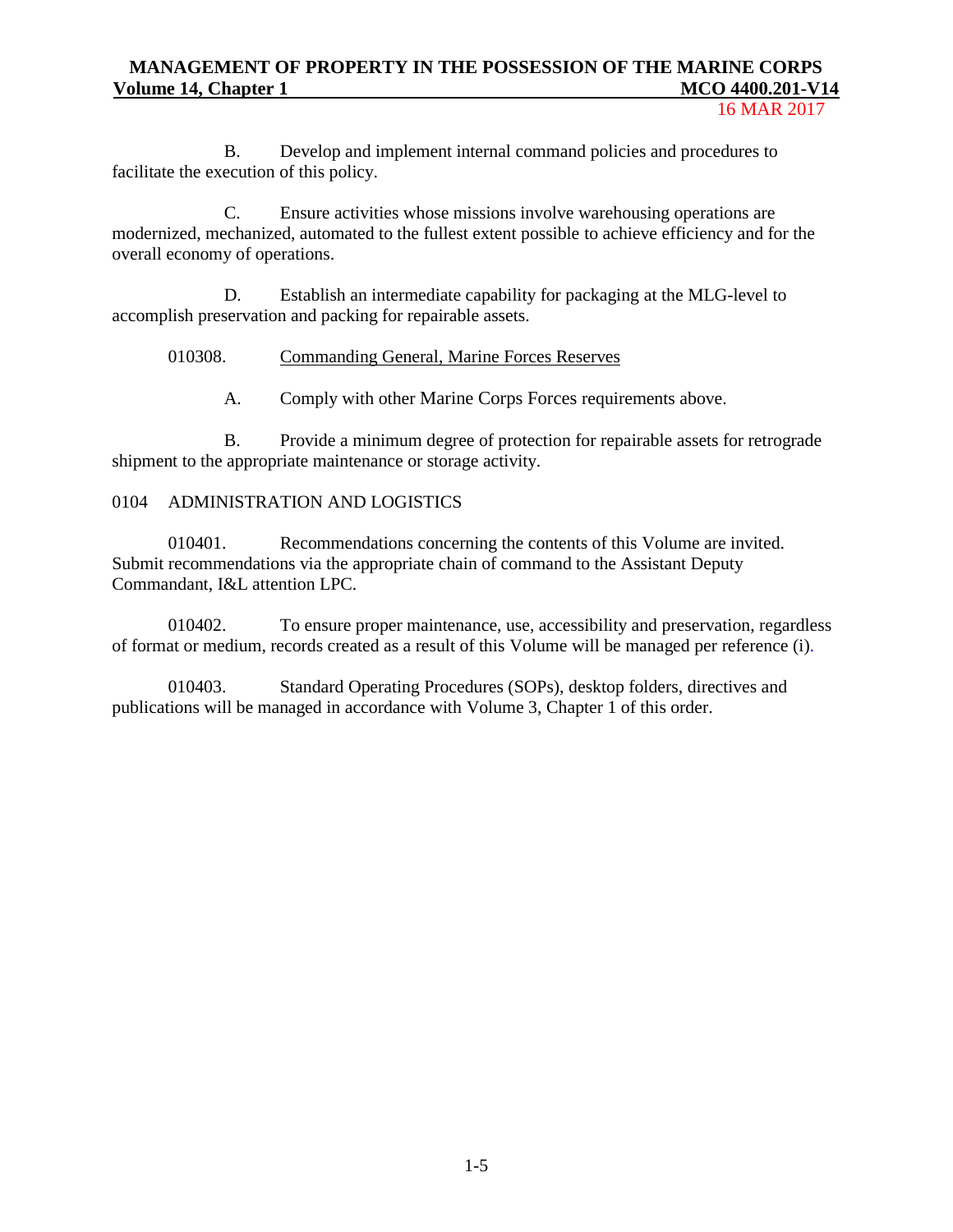# MANAGEMENT OF PROPERTY IN THE POSSESSION OF THE MARINE CORPS<br>
<u>Olume 14, Chapter 2</u> MCO 4400.201-V14</u> **Volume 14, Chapter 2** McConstantial McConstantial McConstantial McConstantial McConstantial McConstantial McConstantial McConstantial McConstantial McConstantial McConstantial McConstantial McConstantial McConstantial McC

|                                                                                                                                                                                                                                                                                 |                                 | <b>VOLUME 14: CHAPTER 2</b>                      |                                 |  |
|---------------------------------------------------------------------------------------------------------------------------------------------------------------------------------------------------------------------------------------------------------------------------------|---------------------------------|--------------------------------------------------|---------------------------------|--|
|                                                                                                                                                                                                                                                                                 |                                 | "PRESERVATION, PACKING, UNITIZATION AND MARKING" |                                 |  |
| <b>SUMMARY OF SUBSTANTIVE CHANGES</b>                                                                                                                                                                                                                                           |                                 |                                                  |                                 |  |
| Hyperlinks are denoted by <b>bold</b> , <i>italic</i> , <i>blue and underlined font</i> .                                                                                                                                                                                       |                                 |                                                  |                                 |  |
| The original publication date of this Marine Corps Order (MCO) Volume (right header)<br>will not change unless/until a full revision of the MCO has been conducted.<br>All Volume changes denoted in blue font will reset to black font upon a full revision of this<br>Volume. |                                 |                                                  |                                 |  |
| <b>CHAPTER</b><br><b>VERSION</b>                                                                                                                                                                                                                                                | <b>PAGE</b><br><b>PARAGRAPH</b> | <b>SUMMARY OF</b><br><b>SUBSTANTIVE CHANGES</b>  | <b>DATE OF</b><br><b>CHANGE</b> |  |
|                                                                                                                                                                                                                                                                                 |                                 |                                                  |                                 |  |
|                                                                                                                                                                                                                                                                                 |                                 |                                                  |                                 |  |
|                                                                                                                                                                                                                                                                                 |                                 |                                                  |                                 |  |
|                                                                                                                                                                                                                                                                                 |                                 |                                                  |                                 |  |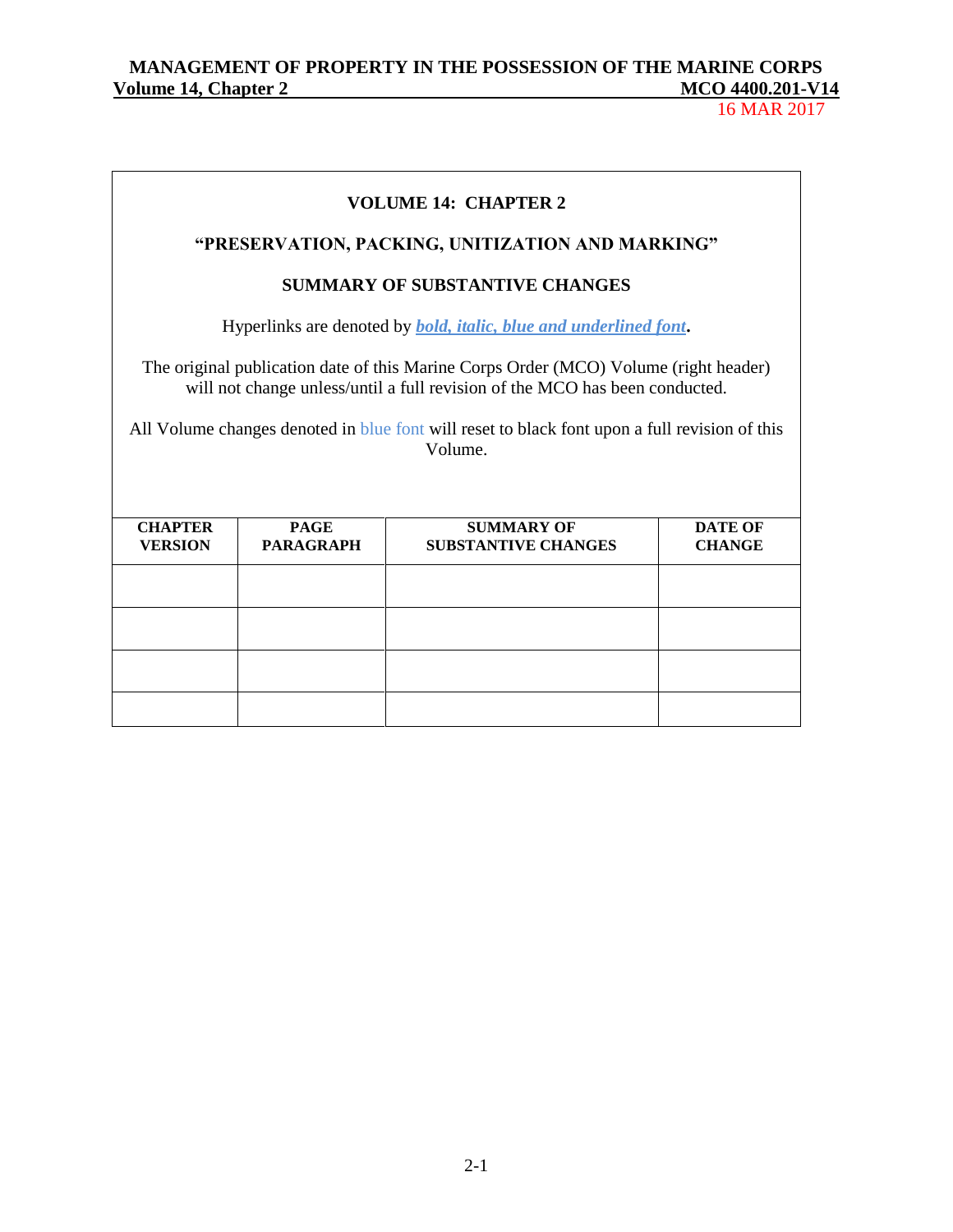16 MAR 2017

#### **CHAPTER 2**

#### **PRESERVATION, PACKING, UNITIZATION, AND MARKING**

#### 0201 GENERAL

This chapter puts forth DoD policy for packaging, and supplements the joint DoD component policies promulgated in references (e) and (f). These policies and objectives apply to all Marine Corps activities and Marine Corps organizations whose mission involves any responsibility for protection of material throughout its lifecycle and, specifically, from its development/acquisition until ultimate use or disposal.

#### 0202 PURPOSE

020201. Establish uniform criteria for the selection and application of packaging at the time of procurement, or the protection prior to and during storage and shipment among Marine Corps activities and organizations.

020202. Promote uniformity in packaging requirements for the same or similar items and, likewise, for the same or similar conditions of storage and distribution.

020203. Ensure optimum life, utility, and performance of material through prevention of corrosion, deterioration, or damage.

020204. Facilitate efficient receipt, storage, inventory, and distribution of material.

020205. Ensure essential and effective markings are applied for identification and handling throughout the storage and distribution cycles.

020206. Promote cost-effective measures by utilizing unit, intermediate, and exterior packs which will result in the lowest overall cost.

020207. Provide guidance for quality packaging that will enhance the material readiness of the Marine Corps.

020208. Ensure that requirements for packaging are in consonance with policies stated herein.

020209. Encourage adequate occupational safety, health, and environmental measures in packaging operations.

020210. Promote maximum practicable use of industrial/commercial packaging.

020211. Promote utilization of packaging materials and containers that are known to be reusable, or have reuse potential, and which have minimum adverse impact on the ecology.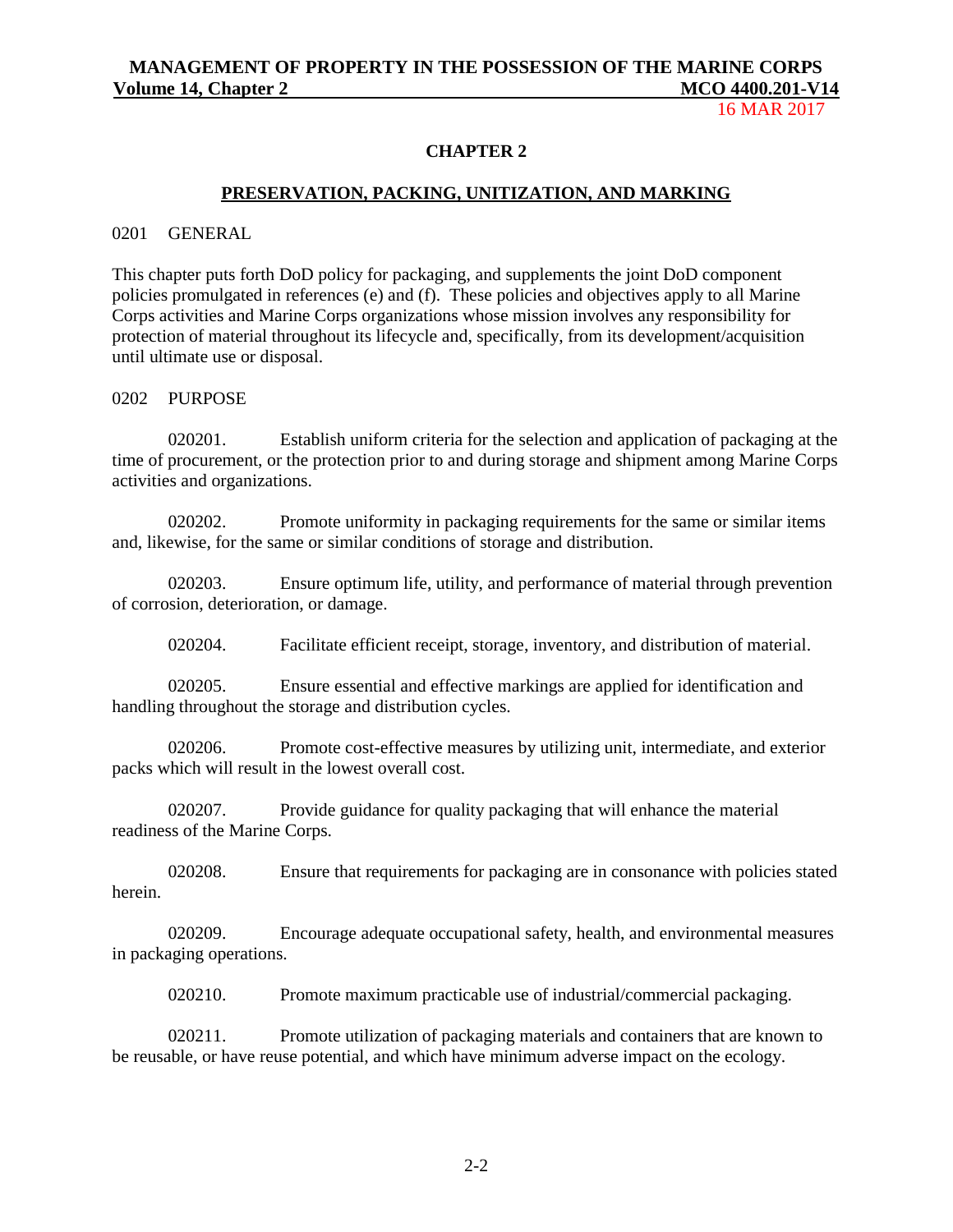16 MAR 2017

#### 0203 EXPLANATION OF TERMS

The following terms are applicable for the purpose of this Volume:

020301. Containerization. The use of an article of transport equipment designed to facilitate and optimize the movement of goods by one or more modes of transportation without intermediate handling of the contents.

020302. Cyclic Preservation Maintenance. The re-preservation of material in storage on which previously applied protective measures have subsequently aged or deteriorated to a state requiring renewal of the initial protection.

020303. Exercising. To put equipment into action in order to re-distribute preservative oils and lubricants.

- A. Method I. By self-contained power supply.
- B. Method II. By remote or external power source.

020304. Exterior Pack. A container, bundle, or assembly to whose design and construction is sufficient to protect material during shipment and storage. This can be a unit pack or a container with any combination of unit or intermediate packs.

020305. Commercial Packaging. The packaging materials and methods used by the supplier which meet the requirements of the distribution systems serving both DoD and industrial consumers.

020306. Intermediate Pack. A wrap, box, or bundle which contains two or more unit packs of identical items.

020307. Marking. Application of numbers, letters, labels, tags, symbols, or colors for handling and/or identification during shipment and storage.

020308. Military Packaging. The materials and methods prescribed in federal and military specifications, standards, drawings, or other authorized documents designed to provide the level of protection to prevent damage or deterioration during shipment, handling, and storage of material.

020309. Packaging. The technology of enclosing or protecting products for distribution, transport, warehousing, logistics, or end use.

020310. Packing. Assembly of items into a unit, intermediate, or exterior pack with necessary blocking, bracing, cushioning, weatherproofing, reinforcement, and marking.

020311. Preservation. The application of protective measures.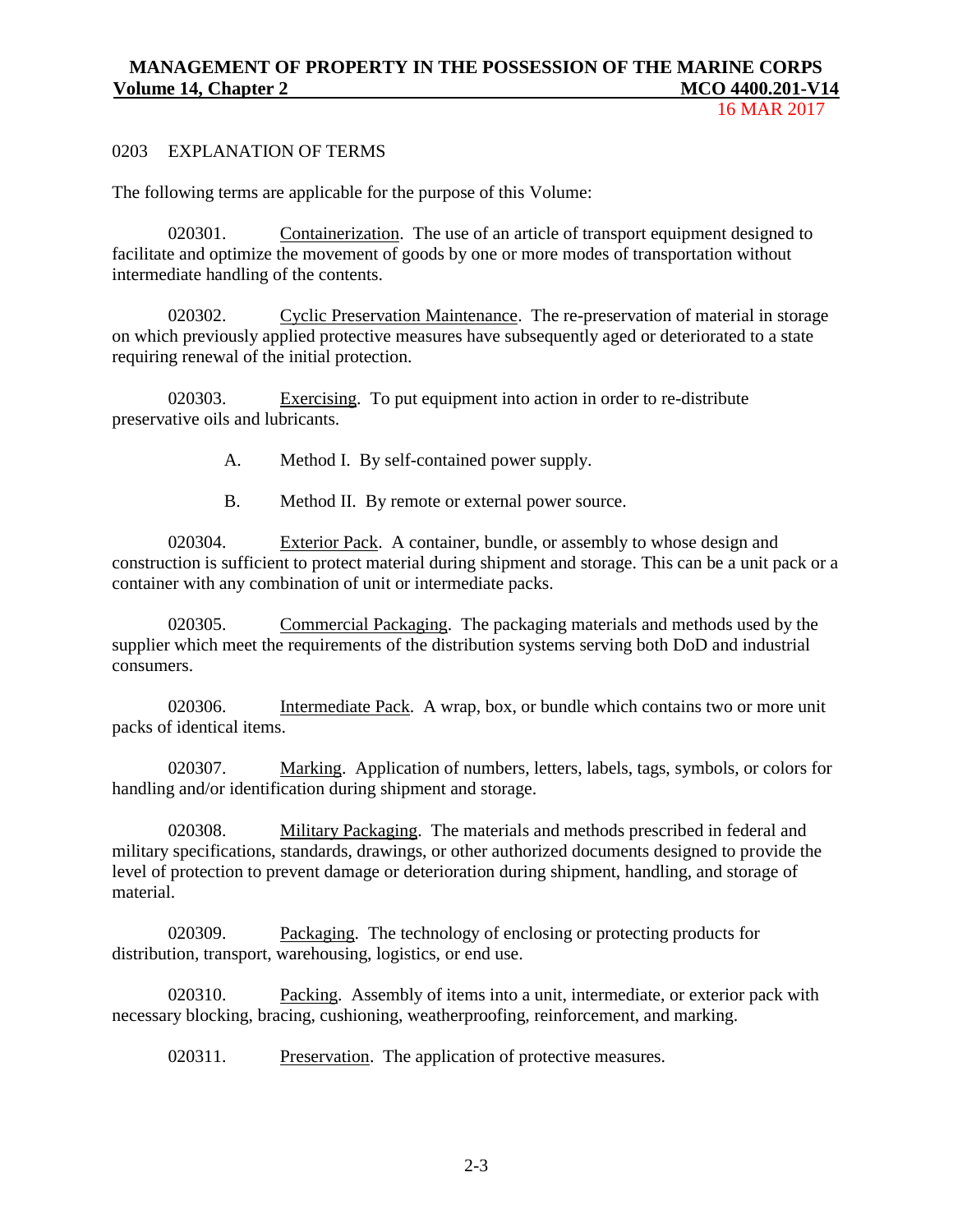16 MAR 2017

020312. Unitization. The assembly of packs of one or more line items of supply into a single load in such a manner that the load can be handled as a unit through the distribution system. Unitization (unitized loads/unit loads) encompasses consolidation in a container, placement on a pallet or load base, or securely binding together.

020313. Unit Pack. The first tie, wrap, or container applied to a single item, or to a group of items of a single national stock number (NSN), preserved or unpreserved, which constitutes a complete or identifiable package.

020314. Military preservation. Application of materials and/or methods designed to the unique requirements of selected commodities for which the de-processing demands of Level A preservation (would) bear significantly on the operational readiness of the item (e.g., vehicles and weapons).

020315. Reusable containers. A shipping and storage container that is designed for reuse without impairment of its protective function and can be repaired and/or refitted to prolong its life or to adapt it for shipment of items other than that for which it was originally intended. Reusable containers are either specialized or general purpose.

A. Specialized reusable containers are uniquely configured to support and protect a specific item, or variety of items, while in transportation, storage, and handling. A specialized reusable container has an expected service life equal to or greater than the service life of the item it is designed to protect. Engineering drawings or equivalent are used to define form, fit, function, materials, tolerances, and manufacturing techniques. These containers are accountable in accordance with established inventory management and accounting procedures.

B. General purpose reusable containers are designed to accommodate a number of different items within certain limits of size, weight, and fragility. A general purpose reusable container can be reused a limited number of times and may be identified by military or federal specifications.

# 0204 GENERAL POLICIES

020401. All Marine Corps material must have adequate packaging to protect material from corrosion, deterioration, and physical damage during storage and distribution.

020402. Maximum use will be made of commercial packaging in acquisition/procurement actions when such packaging satisfies Marine Corps needs.

020403. Military levels of protection, "A," and "B" will be developed for all Marine Corps-managed items by the organizational element having responsibility for managing the packaging data segment of the Marine Corps supply system. Technical requirements for each applicable level will satisfy storage and logistical conditions described in this chapter and will be documented in the manner prescribed under in reference (b).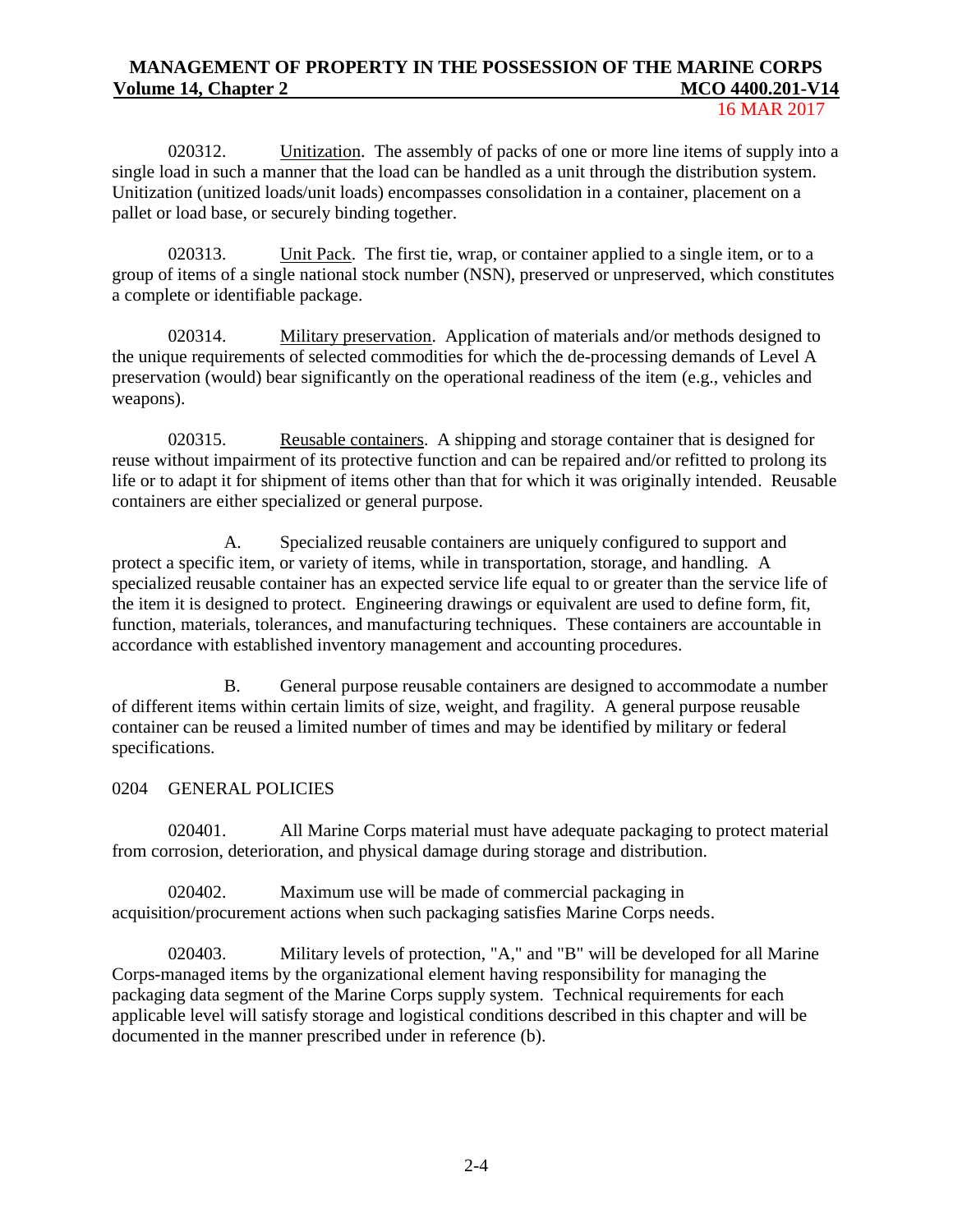16 MAR 2017

020404. Packaging prescriptions will include, as appropriate to the commodity and its usage, the prescribed quantity of the item to be included in the unit, intermediate and exterior pack, and unitized load.

020405. Packaging requirements developed and prescribed for inclusion in specifications, standards, and contractual documents will provide the requisite level of protection and will be described in sufficient detail to promote competitive procurement and small business considerations.

020406. Specifications, standards, and other relative standardization documents prescribing packaging (for which the Marine Corps is the preparing activity) will be coordinated by the preparing activity with a representative cross-section of the applicable segments of industry, industrial associations, and technical societies (see reference (b)).

020407. Packaging protection is necessary to ensure serviceability and prevent physical damage throughout the anticipated storage and distribution cycle and will be provided at the time of procurement, to the maximum extent practicable. This protection may be obtained from the prime contractor, subcontractor, packaging service contractor, or other such means available to the procuring office. In-house packaging facilities may be used for purposes of initial packaging of procured items only when the sources enumerated in the preceding are not available, industry cannot furnish the service within the required timeframe, or when such services are not economically advantageous.

020408. Material originally protected to a level lower than that required for a particular shipment or storage condition will be repackaged if a higher level is needed to:

A. Comply with levels of protection known to be required for designated shipments, special projects, transportation and handling conditions, and storage environment.

B. Meet the level of protection specified.

020409. Packaging protection may be reduced for containerized shipments when the items are intended for immediate use, when the containerization medium is retained as a storage/issue facility, or when it is known that favorable storage will be provided upon receipt. Material previously packaged at a higher degree of protection will not be repackaged to meet this requirement.

020410. In selecting levels of protection for ammunition, explosives, or other dangerous materials, nothing in the policies or procedures contained in this manual will be construed as authorizing any compromise with established regulations or safety standards.

020411. Hazardous cargo, including shipments from supply sources to a consolidation, containerization point for onward movement, will be packed, marked, and certified per part III Chapter 24, of reference (j).

020412. The use of automated information technology to assist in logistics chain management is mandatory unless it is demonstrably proven through cost/benefit analysis that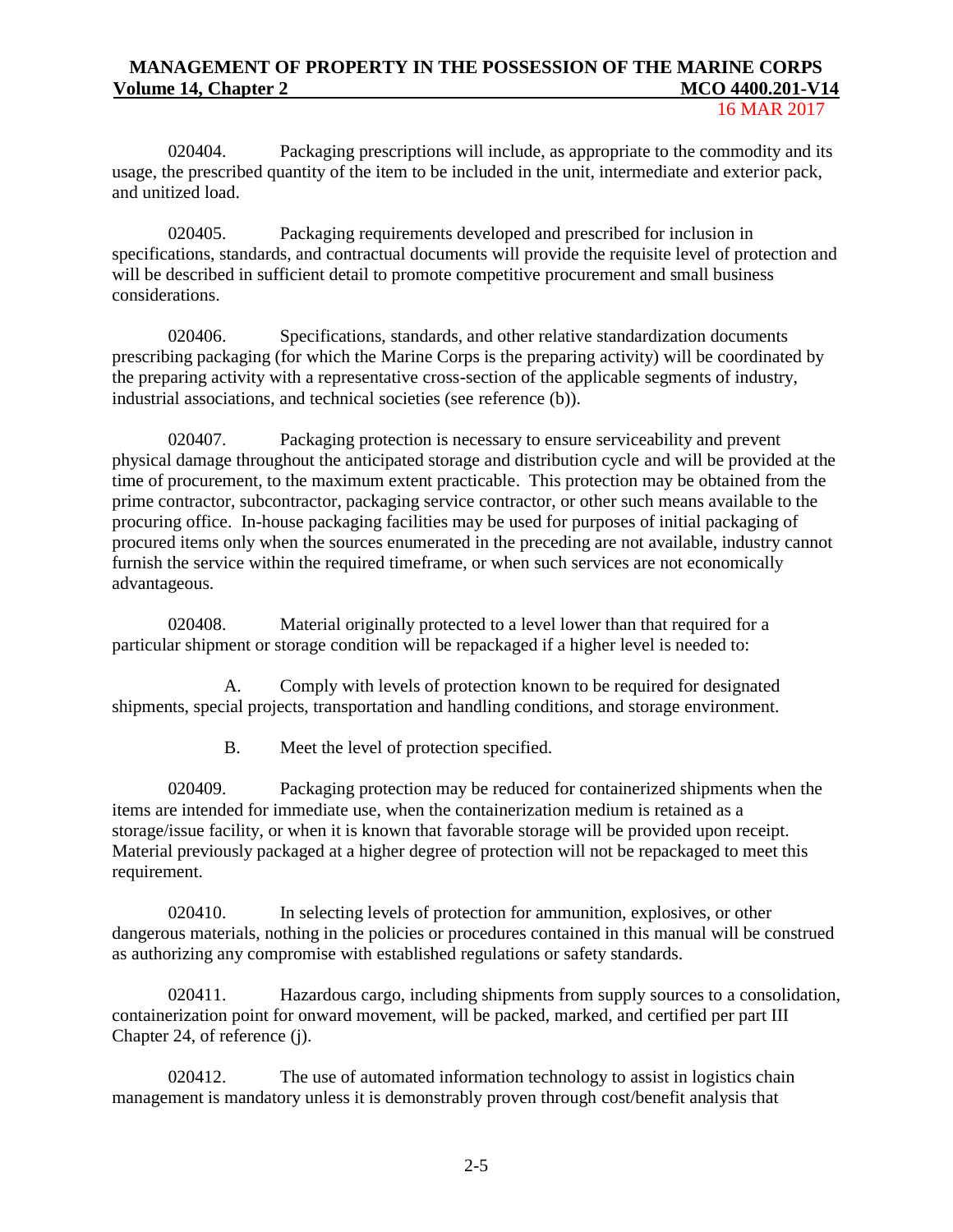#### 16 MAR 2017

implementation would not be practical. A military shipping label (barcoded labels) will be used to mark containers, pallets (463L), end items, and select documentation. Military shipping labels will also be used for other military equipment during sustainment, unit move, ammunition, prepositioned equipment and retrograde shipments going to/from/within the Continental United States (CONUS) and Outside the Continental United States (OCONUS), including redeployment and reconstitution in accordance with Part II and III of reference (k).

020413. DoD and Defense Transportation Regulation compliant military shipping labels will be generated for all shipments in accordance with reference (k).

020414. Performance Oriented Packaging requirements will be in compliance with the following regulations which govern the international transport of dangerous goods:

A. The United Nations "Orange Book" entitled, "Transport of Dangerous Goods," ISBN 978-92-1039-722-3.

B. The "International Civil Air Organization Technical Instructions for the Safe Transport of Dangerous Goods by Air," ISBN 978-92-9249-075-1.

C. Per the "International Maritime Dangerous Goods Code" DoD activities or commercial vendors who develop packaging designs for dangerous goods will conduct the necessary tests and show compliance or certification by marking their packages with approved logo and certification numbers.

020415. Electrostatic discharge sensitive items will be packaged with electrostatic discharge protective materials. Packaging, handling, and storage requirements and procedures will be per references (m) and (n). Staples should never be used as a closure method for electrostatic discharge protective barrier material bags.

020416. The dominant criteria for packaging for deployed MAGTF-deployed units will be those that are imposed by the end use/employment of packaged material versus those criteria imposed by lift or other constraints.

A. Break-bulk/palletized cargo will be maximized for assault echelon and airlifted elements of the MAGTF.

B. Containerization will be maximized for all other dry cargo.

C. Cargo documentation for MAGTF supplies will be produced using automated methods common to military shipping label application to enhance visibility, location, tracking, and recoverability aspects. These automated procedures will be in addition to current manual methods, those imposed by commercial shippers, or those imposed by the Surface Deployment and Distribution Command for commercially lifted overland, sea, or air movements.

020417. Marine Corps activities are encouraged to use advanced packaging techniques in conjunction with the purchasing of supplies and equipment. Information concerning the performance and reliability of advanced packaging techniques can normally be provided by the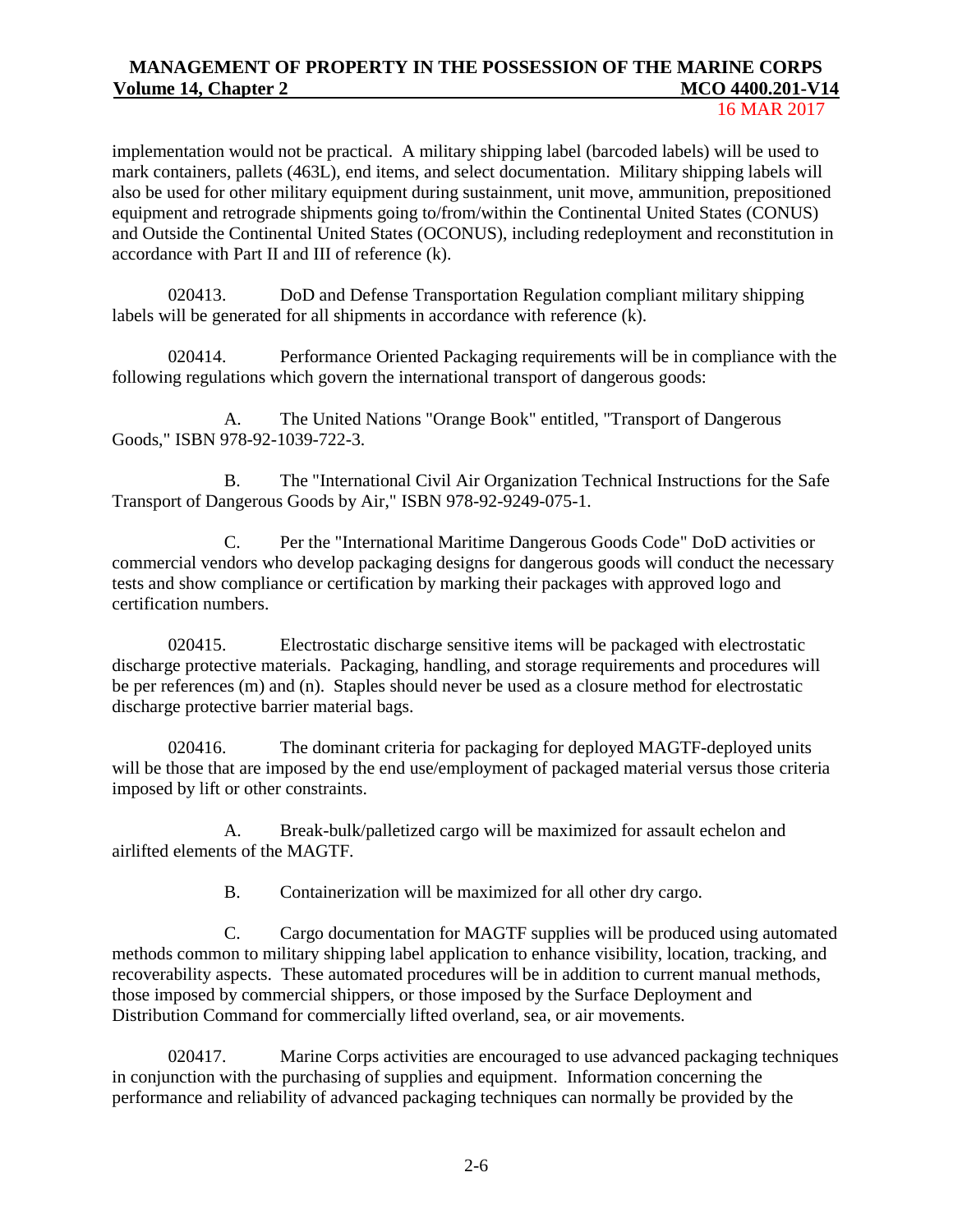16 MAR 2017

supplier/manufacturer, and a determination should be made that the material or technique meets the performance requirements contained in reference (o). Approval for use of non-specification material will be obtained from Headquarters Marine Corps (HQMC), DC I&L (LPC-2) via the chain of command.

020418. Awareness of, and concern for human safety and environmental protection will be inherent in the planning and execution of all policies and procedures outlined in this Volume. Amplifying instructions may be found in references (p) and (q). The intent of state and local pollution abatement laws, regulations, criteria, and standards also apply.

## 0205 LEVELS OF PROTECTION

Military levels of protection are described in terms of the performance expected of the package or pack, and must be translated into specific technical or design requirements for individual items or categories of items.

020501. Levels of protection (technical requirements) for individual items or categories of items are normally contained in Section 5 of reference (o), or the packaging specification applicable to a given category of items (electronics, wheeled vehicles, hand tools, etc.).

020502. The level of protection to be specified in procurement documents, or applied by Marine Corps activities, is dependent upon known factors of use, storage, and/or shipping. The technical requirements of the levels for either procurement or packaging facility application will normally be selected from documentation indicated in paragraph 020501.

020503. Levels of protection for preservation and packing.

A. Level A. Maximum protection to meet the most severe worldwide shipment, handling, and storage conditions. A 'Level A' pack must, in tandem with the applied preservation, be capable of protecting material from the effects of direct exposure to extremes of climate, terrain, and operational and transportation environments. Examples of situations which indicate a need for use of 'Level A' pack are mobilization (strategic and theater deployment and employment), open storage, and deck loading. Examples of containers used to meet the 'Level A' requirements are overseas-type wood boxes; and fiberglass, plastic, and metal reusable containers.

B. Level B. Intermediate protection to meet moderate worldwide shipment, handling, and storage conditions. A 'Level B' pack, in tandem with the applied preservation, must be capable of protecting material not directly exposed to the extremes of climate, terrain, and operational and transportation environments. Examples of situations which indicate a need for a 'Level B' pack are security assistance, selected containerized overseas shipments, and anticipated favorable conditions. Examples of containers used to meet the 'Level B' pack requirements are domestic wood crates, weather-resistant fiberboard containers, fast-pack containers, weather-resistant fiber drums, and weather-resistant paper and multi-wall shipping sacks.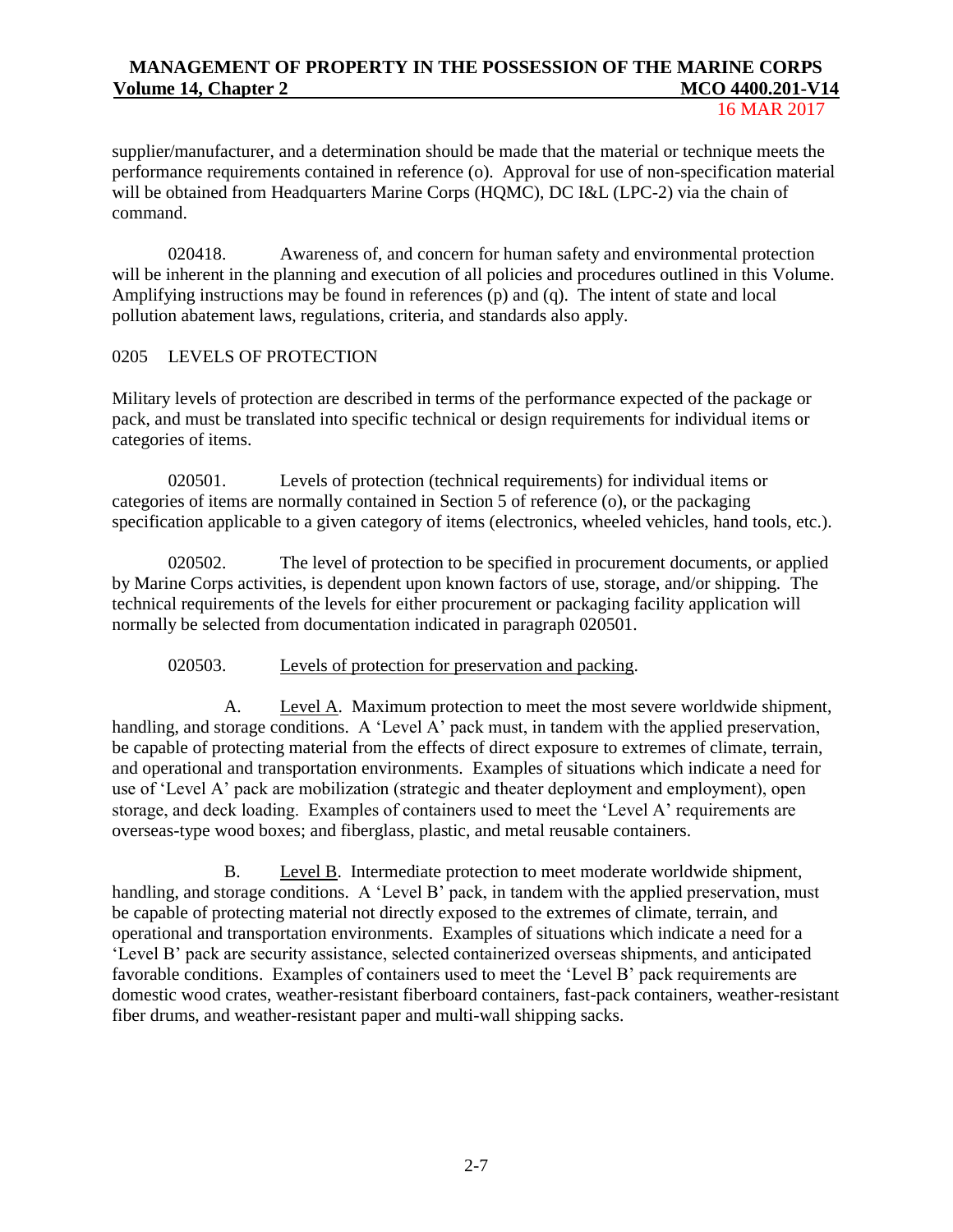### 0206 COMMERCIAL PACKAGING

Commercial packaging will be acceptable for any level of protection whenever the technical design details of the package meet all conditions of the level of protection specified. Commercial packaging must provide the same level of protection against physical and environmental damage as the military package. It will be marked to the level of protection to which it complies.

020601. Items will be given the degree of protection normally employed by the supplier to afford protection against corrosion, deterioration, and damage during shipment.

020602. Protection will be that used for distribution directly to a using customer or for subsequent redistribution, as required.

020603. Wholesale assembly bulk-type packaging practices, such as those used in interplant and intra-plant shipments, are not acceptable unless they are the usual trade practices for selected commodities.

020604. The technical requirements will be incorporated in standardization and acquisition documents, as applicable.

020605. Specific industry standards such as Electronic Industries Association or Aerospace Industries Association Standards may be used, where appropriate.

020606. Reference (r) established minimum requirements for packaging of supplies and equipment, exclusive of ammunition, explosives, or hazardous materials (excluded items are covered in Title 49, Part 173 of the Code of Federal Regulations) and as such is an acceptable reference document for commercial packaging. Well-defined individual company standards meeting the minimum requirements of reference (q) may also be used.

# 0207 SELECTION AND APPLICATION OF MILITARY LEVELS OF PROTECTION AND COMMERCIAL PACKAGING

020701. Determinations to use appropriate military levels of protection (or commercial packaging) will be governed by knowledge of conditions of shipment, class of material, and duration of storage. The nature and characteristics of an item and its susceptibility to corrosion, deterioration, and physical damage are also essential factors for consideration and will be the basis for determining the method of unit preservation. Levels of protection apply equally to the preservation and packing functions. Criteria applicable to the levels of military packaging (and for commercial packaging) are as follows:

# A. Level A

1. High dollar value items having critical characteristics where corrosion or physical damage cannot be risked.

2. End items and secondary technical items: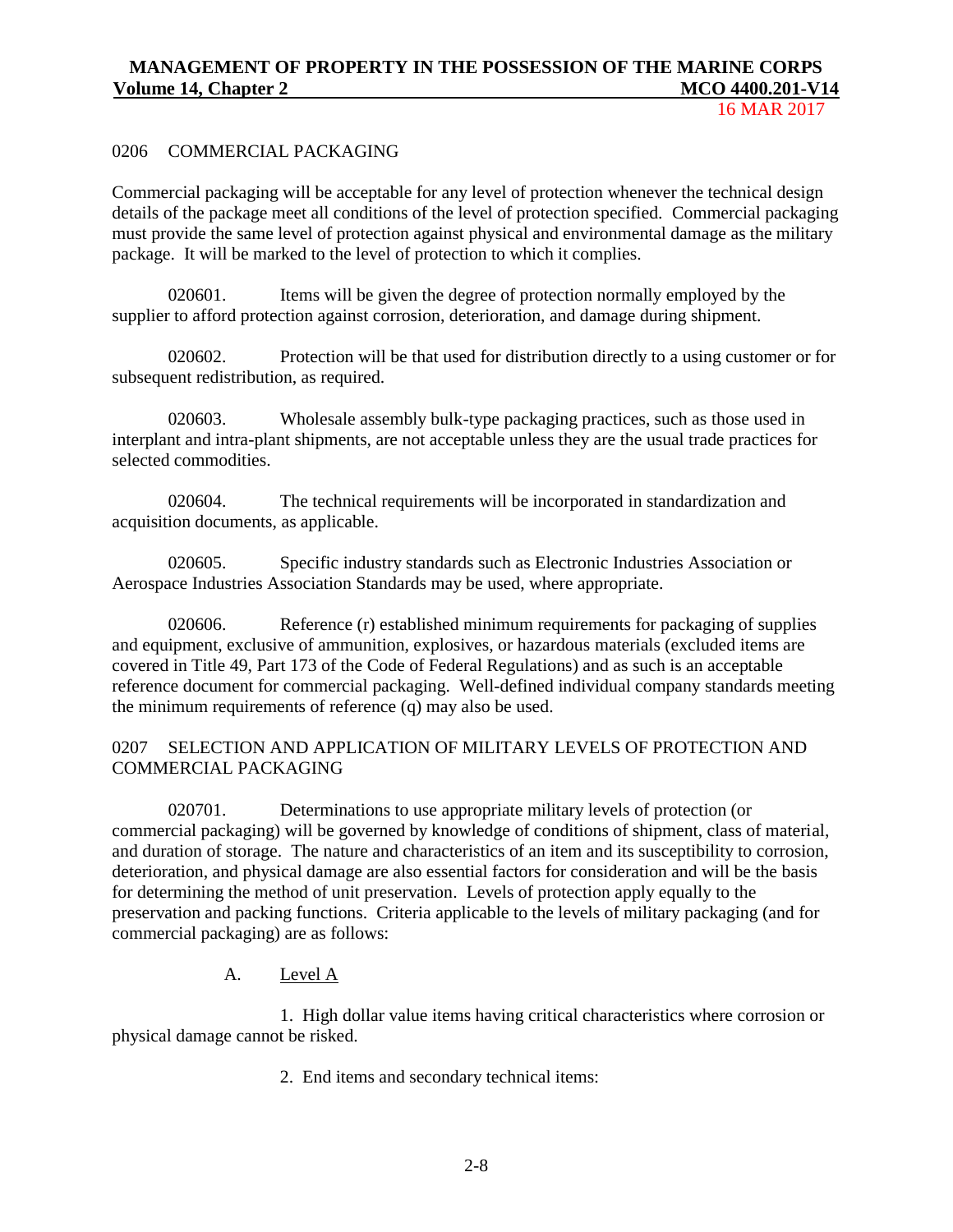16 MAR 2017

- a. Placed in outdoor storage.
- b. Likely to be exposed to the environment.
- c. Likely to be exposed to multiple or severe handling in shipment or

storage.

3. Items not necessarily of high dollar value but critical in nature, application, or requirement where any degree of corrosion, deterioration, or physical damage would render the items unserviceable or unusable.

B. Level B

1. General stocks (other than those indicated in the preceding) for CONUS warehouse storage and for redistribution upon demand and under favorable shipping conditions.

2. Overseas containerized shipments, or other favorable shipment modes, where extended environmental exposure is not anticipated.

# C. Commercial Packaging

1. Commercial packaging may be adequate/used to satisfy any level of protection. This decision of adequacy can be based upon qualified knowledge of a given industry/supplier's packaging practices, or upon an analysis of the technical design details (materials and workmanship) of the industry package to meet the logistical conditions.

2. After due consideration of the criteria in paragraph 020701 preceding, commercial packaging is normally suitable for distribution directly to a using customer.

# 0208 PACKAGING OF FOREIGN MILITARY SALES (FMS) AND MILITARY ASSISTANCE PROGRAM (MAP) MATERIAL

020801. All FMS and MAP material will be afforded 'Level A' protection, since export shipment is generally by ocean vessel and may be subject to exposure and multiple handling during transit. This policy is established to assure safe delivery of material to the purchasing country in a serviceable condition.

020802. Considerations for exceptions to this policy involving the following modes of shipment and logistical conditions will be considered on a case by case basis:

A. Air shipment (from origin to destination), Level B.

B. Parcel post/consolidations (at point of origin), Level B.

C. Shipment for known immediate use, Level B.

D. Known favorable storage, transportation, and handling conditions (e.g. containerized), Level B.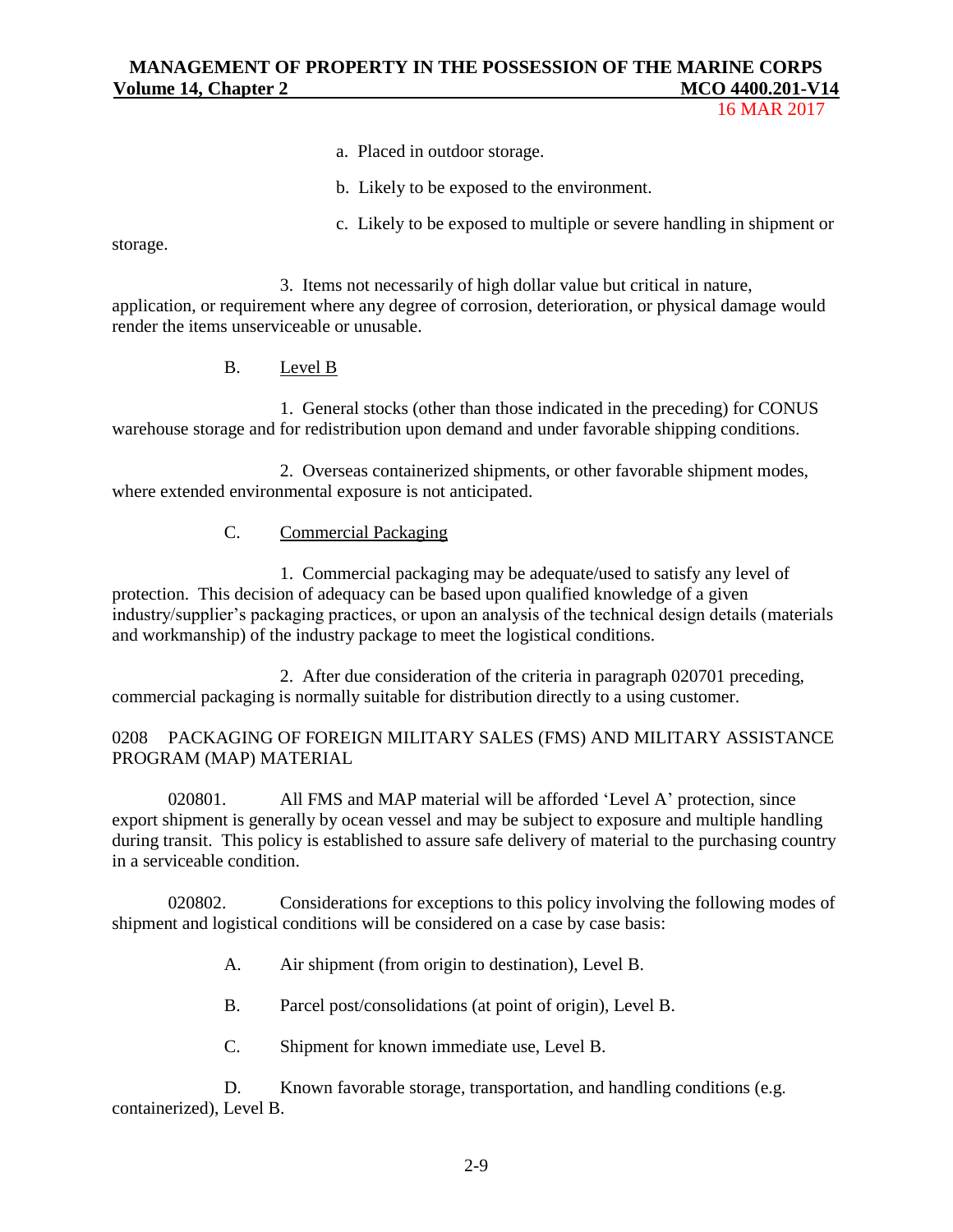16 MAR 2017

E. At the request of the receiving country.

020803. Material in stores already packaged to 'Level A' requirements will not be repackaged to meet the exception criteria cited in paragraph 020802 above. Material already 'Level A' unit packaged will be shipped without impairing the quality of protection originally afforded.

020804. Containers for 'Level A' protection of FMS/MAP shipments will be other than fiberboard. Weather-resistant grades of fiberboard are suitable for 'Level B' applications cited in paragraph 020802 above.

020805. Commercial-type preservation may be used for FMS shipments when it is determined that such packaging (materials and workmanship) meets the requirements specified for Level A protection (see paragraph 020701.C).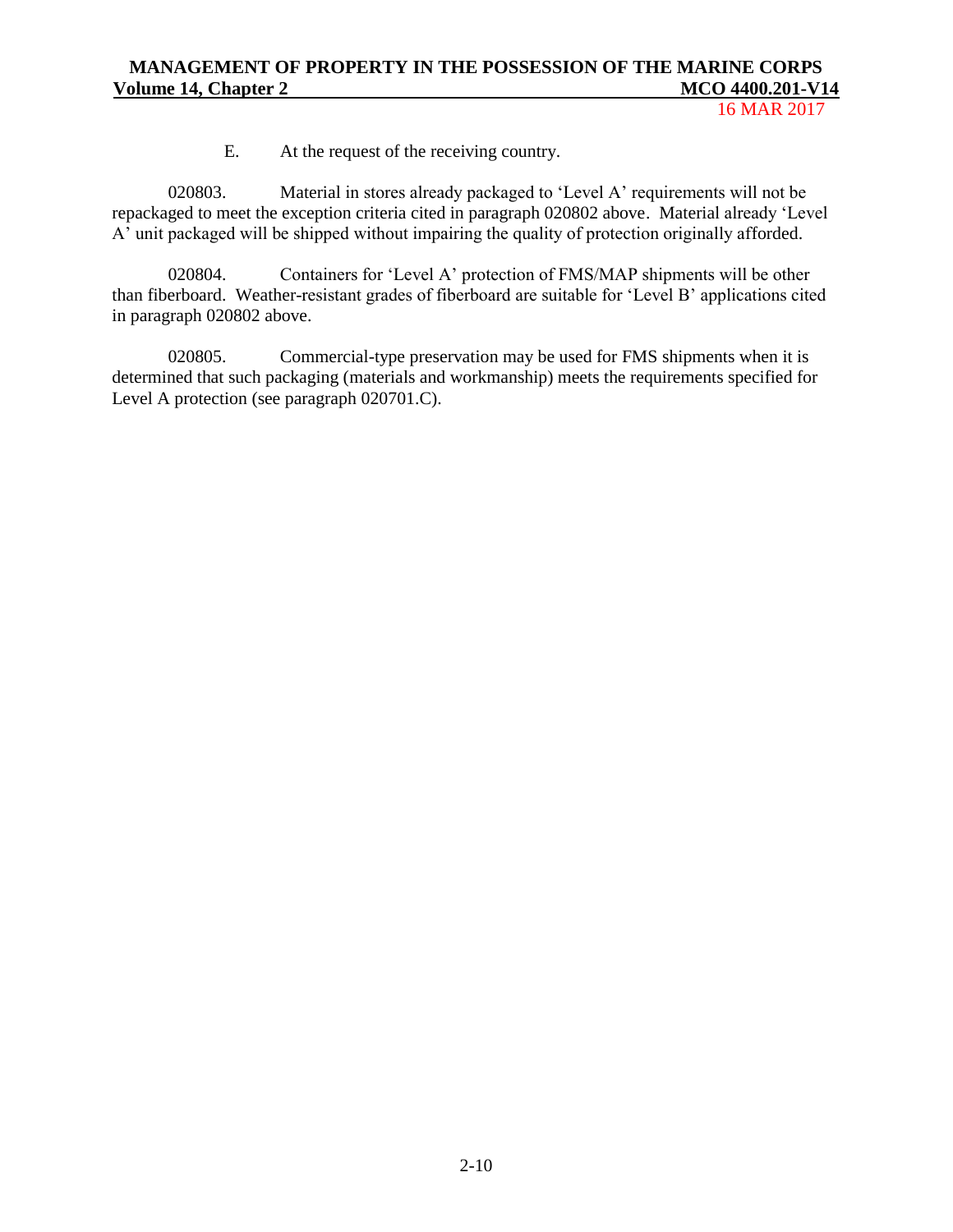|                                                                                                                                                                                                                                                                                 |                                 | <b>VOLUME 14: CHAPTER 3</b><br>"USMC POLICY AND PROGRAM MANAGEMENT COMMITTEE" |                                 |  |
|---------------------------------------------------------------------------------------------------------------------------------------------------------------------------------------------------------------------------------------------------------------------------------|---------------------------------|-------------------------------------------------------------------------------|---------------------------------|--|
|                                                                                                                                                                                                                                                                                 |                                 | <b>SUMMARY OF SUBSTANTIVE CHANGES</b>                                         |                                 |  |
| Hyperlinks are denoted by <i>bold, italic, blue and underlined font</i> .                                                                                                                                                                                                       |                                 |                                                                               |                                 |  |
| The original publication date of this Marine Corps Order (MCO) Volume (right header)<br>will not change unless/until a full revision of the MCO has been conducted.<br>All Volume changes denoted in blue font will reset to black font upon a full revision of this<br>Volume. |                                 |                                                                               |                                 |  |
| <b>CHAPTER</b><br><b>VERSION</b>                                                                                                                                                                                                                                                | <b>PAGE</b><br><b>PARAGRAPH</b> | <b>SUMMARY OF</b><br><b>SUBSTANTIVE CHANGES</b>                               | <b>DATE OF</b><br><b>CHANGE</b> |  |
|                                                                                                                                                                                                                                                                                 |                                 |                                                                               |                                 |  |
|                                                                                                                                                                                                                                                                                 |                                 |                                                                               |                                 |  |
|                                                                                                                                                                                                                                                                                 |                                 |                                                                               |                                 |  |
|                                                                                                                                                                                                                                                                                 |                                 |                                                                               |                                 |  |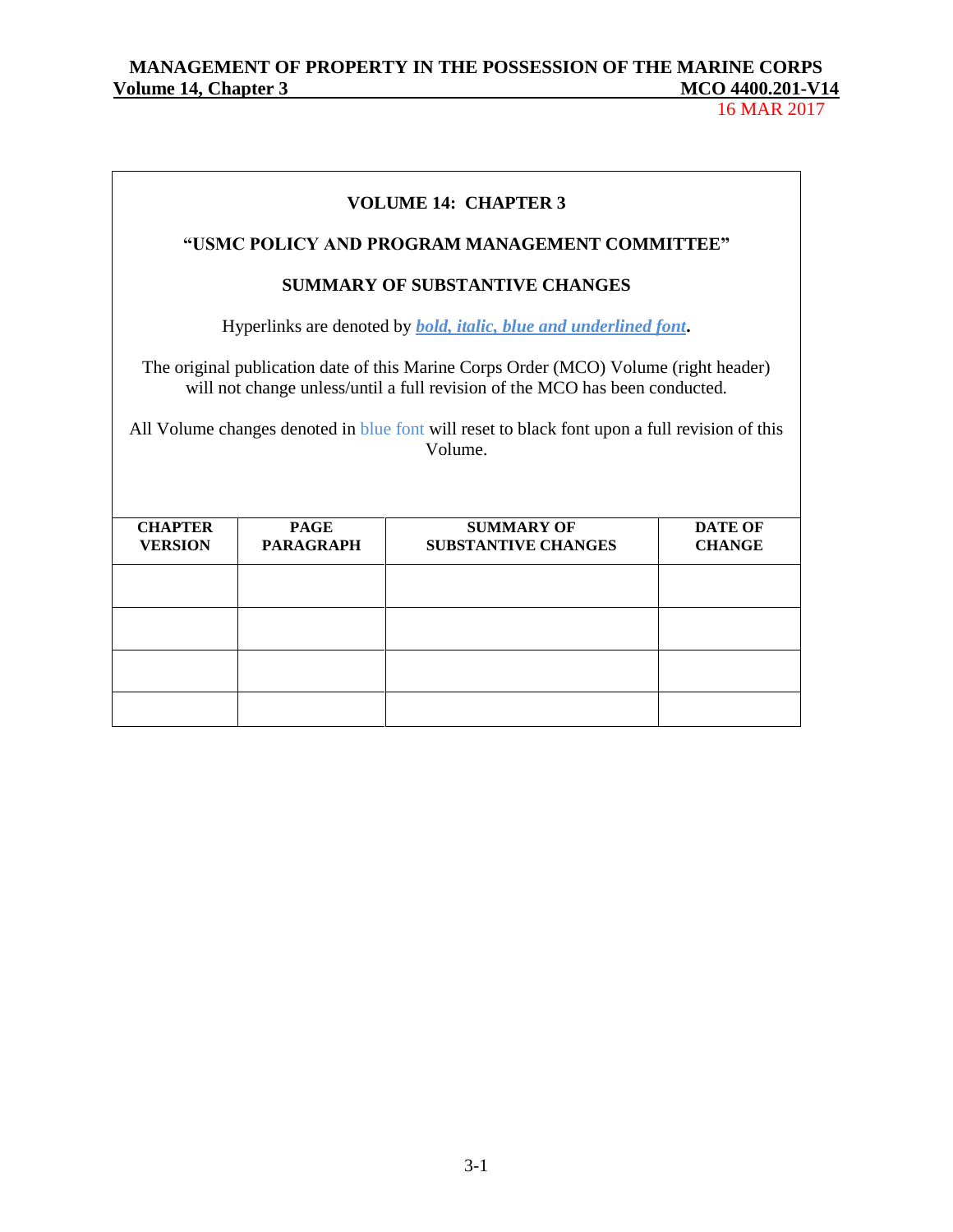16 MAR 2017

#### **CHAPTER 3**

#### **USMC POLICY AND PROGRAM MANAGEMENT COMMITTEE**

0301 GENERAL

There are several organizational elements that share the responsibility for providing and maintaining adequate protection for material acquired from the Marine Corps supply system. These organizational elements include item management, procurement, maintenance, warehousing, and distribution.

0302 USMC POLICY AND PROGRAM MANAGEMENT COMMITTEE

HQMC, DC I&L (LPC-2) is the office of primary responsibility for the administration of Marine Corps PP&P policies and for the management of Marine Corps PP&P packaging operations. HQMC, DC I&L (LPC-2) is inherently responsible for the following:

030201. Participates with major DoD Components in the development and implementation of DoD/joint service packaging policies.

030202. Promulgates policies and level of protection selection and application criteria for adequate, economical life-cycle protection for all Marine Corps supply system material.

030203. Provides guidance/direction to other headquarters agencies and field activities whose missions involve or interface with packaging. This responsibility may be concerned with:

A. Coordination/review of "preparation for delivery requirements" contained or developed for inclusion in such documents as federal and/or military specifications and standards, procurement documents, integrated logistics support plans, and statements of work to ensure compliance with policy and objectives.

B. Providing general guidance to and surveillance over packaging operations administered at the various field activities, both within the supporting establishment and the Operating Force (OPFOR), and providing technical and operational assistance, as required.

030204. Maintains necessary liaison with other DoD Components, federal government agencies, and industry on matters of packaging technology.

030205. Plans for working groups, staff support visits, etc., as deemed necessary, to promote effective, efficient packaging programs.

030206. Coordinates packaging innovations (and packaging improvement requests) which are of interest to more than one Marine Corps activity.

030207. Provides the sponsor for the military occupational field for Packaging Specialist 3052 and is responsible for maintaining the military occupational specialty (MOS) description, as required, in developing MOS utilization and assignment criteria.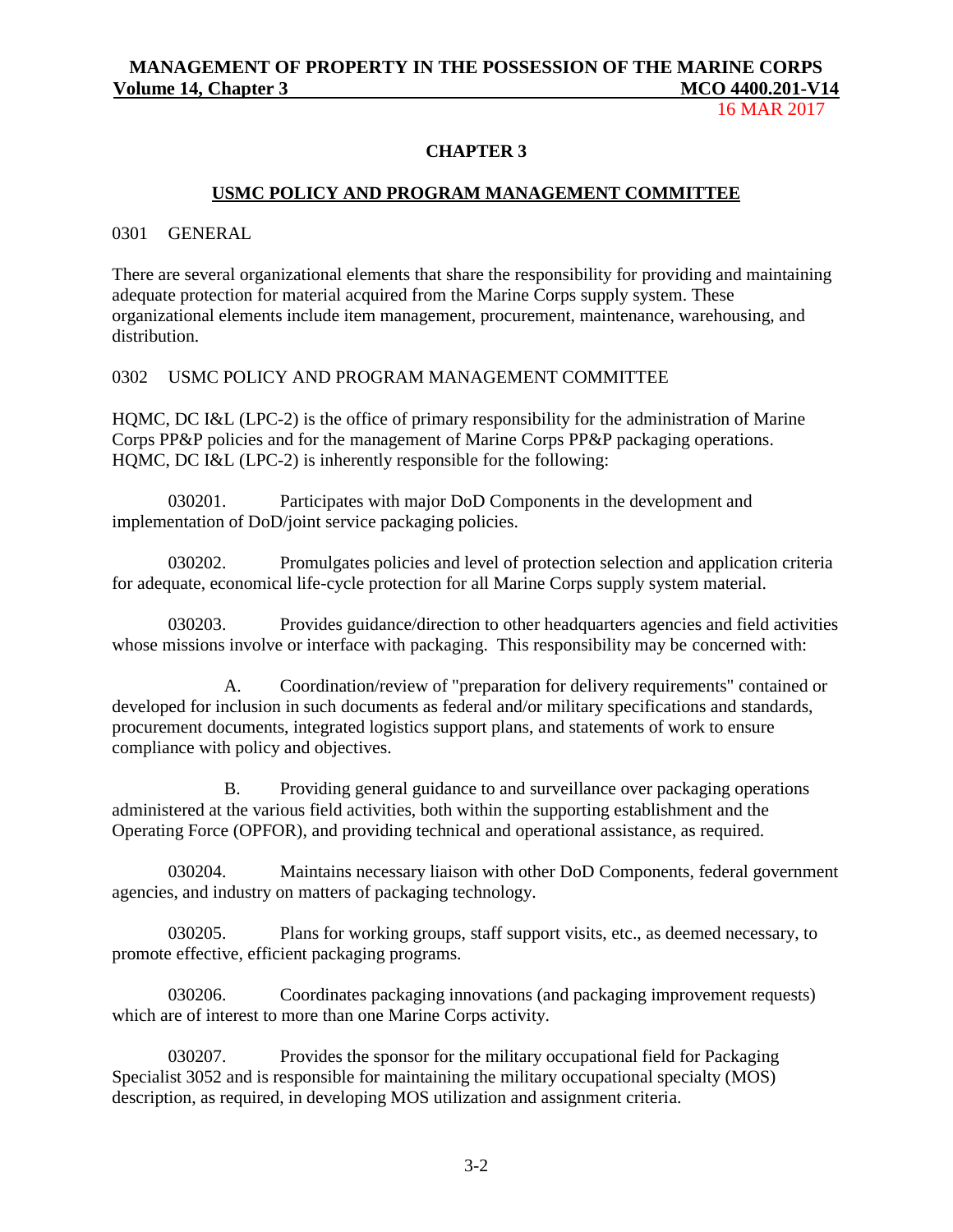030208. Provides for Marine Corps membership/liaison representation for DoD, the Defense Packaging Policy Group, joint service boards, committees, and working groups.

030209. Provides the chairperson for the Marine Corps Preservation, PP&P Committee; directs the activities of the PP&P committee or any task groups; and reports to Marine Corps planners, programmers, and decision makers the results of committee actions.

030210. Participates in coordinating, establishing and determining requirements for packaging training programs in cooperation with other training agencies internal and external to the Marine Corps.

030211. Serves as the "focal point" for special actions or major packaging problems, when either is considered to be of broad impact.

030212. Requests heads of HQMC principal staff agencies to appoint members to serve as advisors for specific areas of interest as the need arises and upon the recommendation of the chairperson.

030213. Assigns subjects for investigation and review as interests and needs warrant.

030214. Approves/disapproves recommendations on items submitted by the chairperson.

A. The Committee Chairperson shall:

1. Review packaging related periodicals and relay information concerning packaging materials and equipment to the Marine Corps PP&P community.

2. Attend or coordinate representation to industry trade shows and relay new and/or state-of-the-art technology in packaging equipment, materials, and processes at the Marine Corps PP&P community.

3. Review the DoD lead service documents regarding new and/or improved packaging equipment, materials, and processes. Provide information and recommendations to the Marine Corps PP&P community.

4. Review test reports concerning research and development (R&D) in the field of packaging. Broadcast the areas of R&D being pursued by industry, DoD Components, and other government agencies to the PP&P committee members to eliminate duplicate testing and/or evaluation.

5. Serve as the Marine Corps representative on the DoD sponsored Defense Packaging Policy Group.

6. Serve as the coordinator and point of contact for all activities of the committee and related task groups.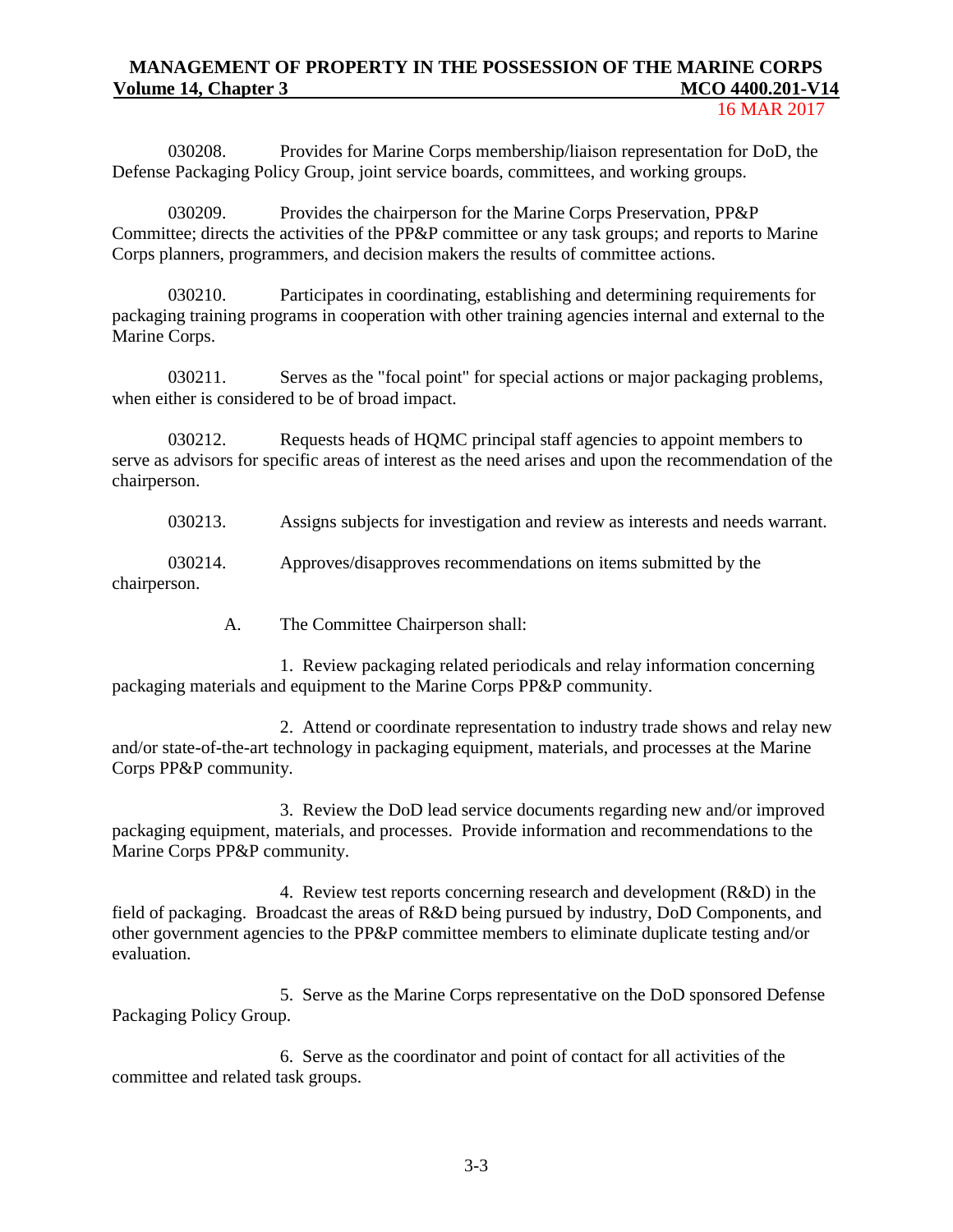# **MANAGEMENT OF PROPERTY IN THE POSSESSION OF THE MARINE CORPS <u>Volume 14, Chapter 3</u>**

| 16 MAR 2017 |
|-------------|
|             |

| activity.                                    | 7. Schedule committee meetings and arrange for facilities through the host                                                                                                                                                                                                |
|----------------------------------------------|---------------------------------------------------------------------------------------------------------------------------------------------------------------------------------------------------------------------------------------------------------------------------|
| discussion papers).                          | 8. Notify members of the meeting and request proposed agenda topics (with                                                                                                                                                                                                 |
| invited guests.                              | 9. Develop and distribute the finalized agenda to the committee members and                                                                                                                                                                                               |
| committee.                                   | 10. Conduct meetings and initiate appropriate action on behalf of the                                                                                                                                                                                                     |
|                                              | 11. Prepare and distribute the minutes of each meeting.                                                                                                                                                                                                                   |
| members.                                     | 12. Identify and assign special projects and action items to committee                                                                                                                                                                                                    |
|                                              | 13. Coordinate the activities of the Marine Corps PP&P Committee with the<br>packaging boards of the U.S. Army, U.S. Air Force, U.S. Navy, and the Defense Logistics Agency.                                                                                              |
| <b>B.</b><br>Defense Ammunition Center will: | MARFORS, MARCORLOGCOM, MARCORSYSCOM and the Dean of                                                                                                                                                                                                                       |
| committee.                                   | 1. Designate a member and alternate member to serve on the PP&P                                                                                                                                                                                                           |
|                                              | 2. Provide agenda topics on packaging related issues.                                                                                                                                                                                                                     |
| C.                                           | Assigned Marine Corps PP&P committee members will:                                                                                                                                                                                                                        |
| PP&P.                                        | 1. Serve as advisory staff for the Marine Corps on matters in the area of                                                                                                                                                                                                 |
| policy.                                      | 2. Make recommendations regarding Marine Corps PP&P policy, and<br>participate in the preparation of adequate and uniform procedures and regulations to carry out this                                                                                                    |
| and procedures.                              | 3. Coordinate and recommend standardization of PP&P materials, methods,                                                                                                                                                                                                   |
| necessary.                                   | 4. Provide a channel for the exchange of information on problems arising<br>from the differences in PP&P requirements. Participate in the planning and accomplishment of<br>actions designed to foster a wider understanding of the factors which make those requirements |

5. Coordinate with DC I&L (LPC-2) prior to local R&D or field evaluations of PP&P related equipment, materials and/or processes to eliminate duplicate testing.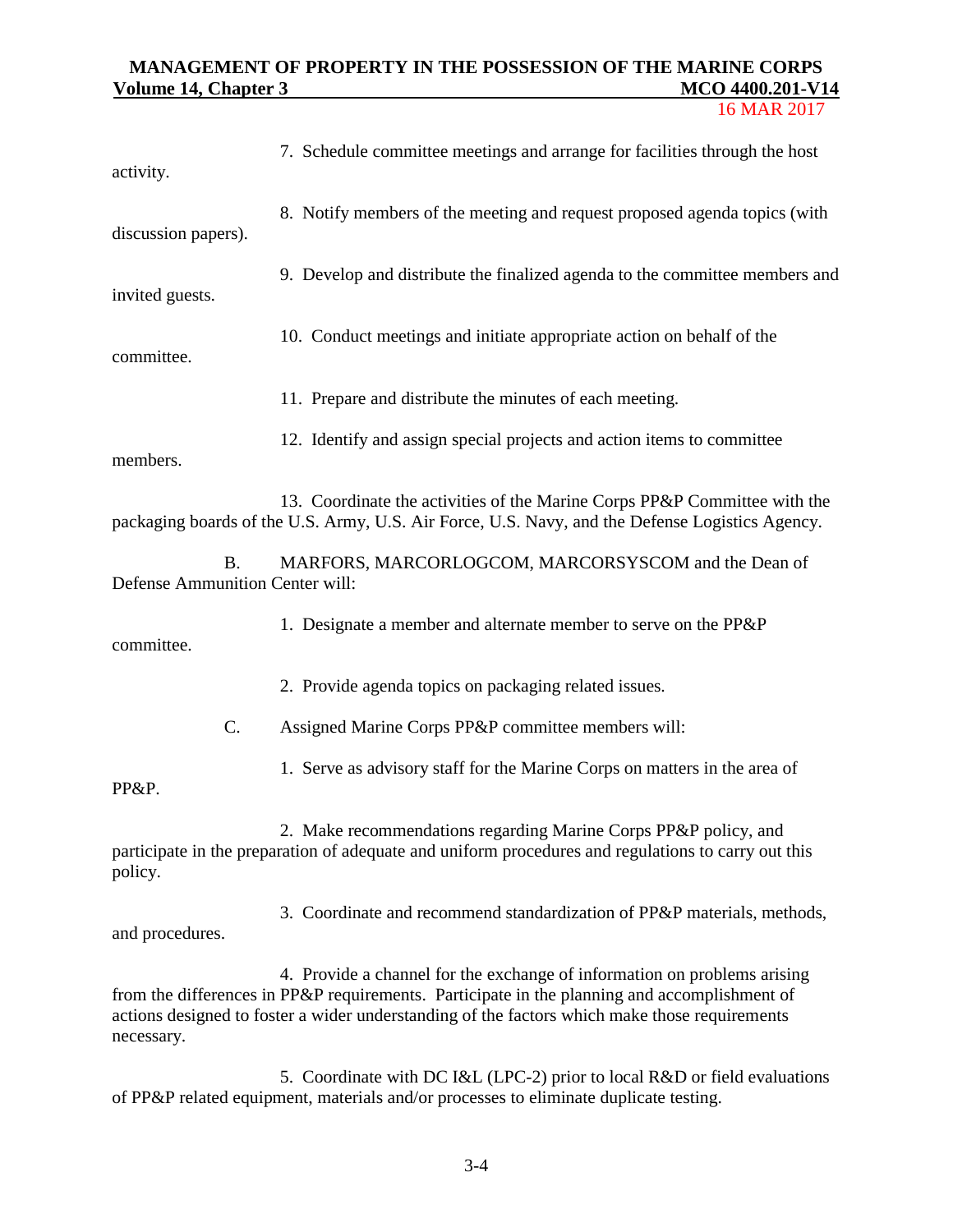16 MAR 2017

6. Develop guidance and recommendations related to:

a. Local programs for the reclamation and reuse of packaging materials, supplies, and containers.

b. Publications concerning or affecting PP&P.

- c. Marine Corps PP&P procurement and supply operations.
- d. Reduction of Marine Corps PP&P costs.
- e. Training for Marine Corps PP&P activities.
- f. Marine Corps PP&P safety operations.

7. Prepare special studies, surveys, and provide recommendations or other actions concerning any major PP&P problems noted.

#### 0303 USMC PRESERVATION, PACKAGING, AND PACKING (PP&P) COMMITTEE **PROCEDURES**

030301. The committee will convene every 24 months, rotating between east and west coast locations. Special meetings may be called by the chairperson, as required. Attendance is limited to the designated members or their alternates, unless prior approval is received from the chairperson.

030302. Agenda items considered appropriate for discussion at the committee meeting, will be submitted to the chairperson following the meeting notification and call for agenda topics.

030303. The committee will recommend the establishment of task or study groups and ad hoc committees, membership thereto, and scope of activities for specific areas of study. These groups will report their findings in writing to the PP&P committee chairperson and/or to the committee.

030304. The committee will review the need to develop new or revise existing PP&P specifications and make its recommendations to the proper specification authorities.

030305. Recommendations and items which require decision by higher authority will be submitted for approval by the chairperson.

030306. Committee members and invited participants making presentations will provide a synopsis of their briefings to the chairperson at the time of the meeting for use in preparing the meeting minutes.

030307. New names will be furnished in writing to the chairperson as committee members and/or their alternates are replaced or changed.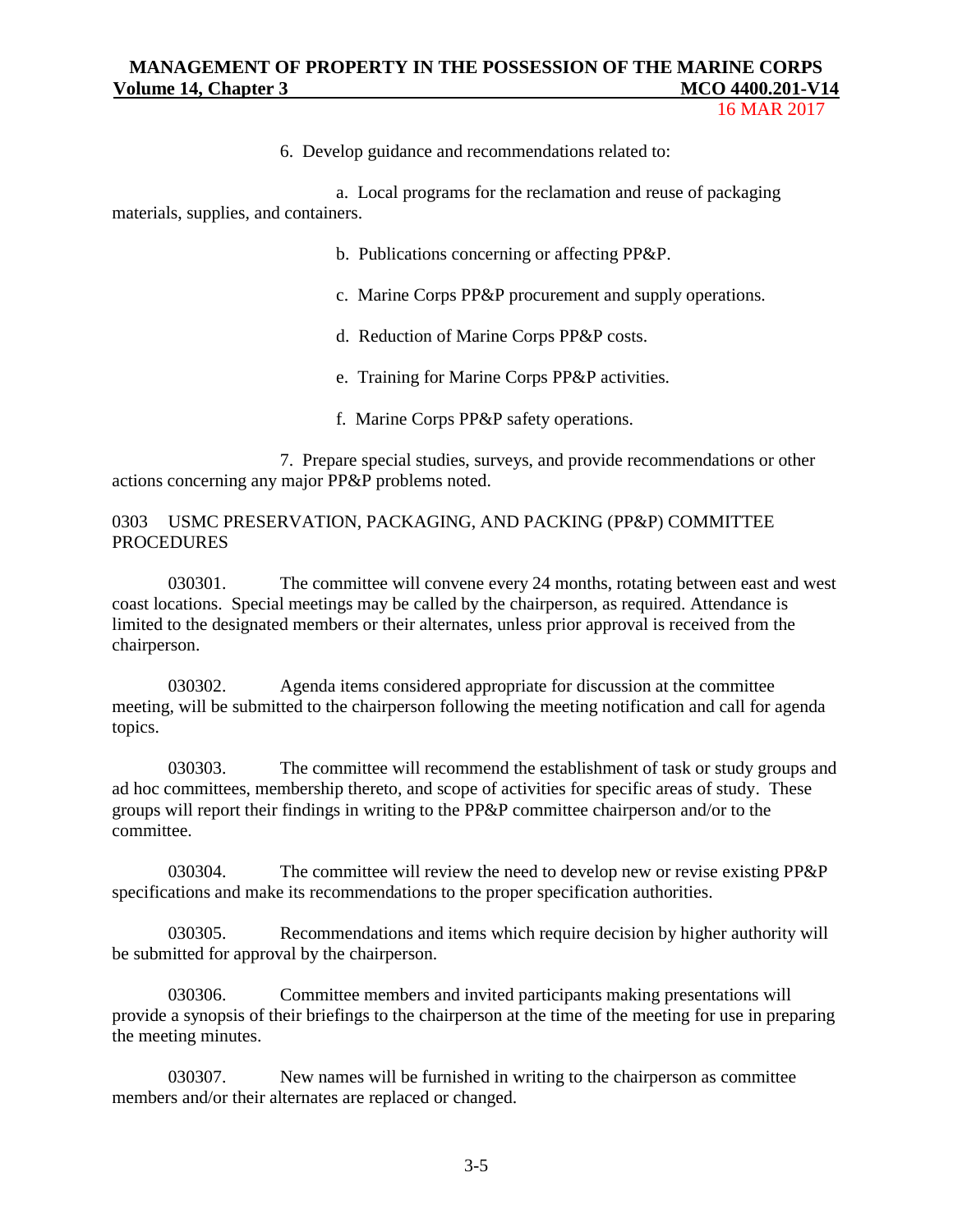#### 16 MAR 2017

030308. Each person nominated for membership on the committee must have a thorough knowledge in all aspects of Marine Corps PP&P as it pertains to that individual's activity.

030309. Funds for travel and participation in special projects and working groups will be provided by the respective organizational unit of each committee member.

#### 0304 PACKAGING DATA MANAGEMENT

COMMARCORLOGBASES (Code 87), Albany, Georgia, is the office of primary responsibility for the collection, storage, maintenance, and distribution of packaging data. The organization develops a database of Defense Integrated Data System data elements and Marine Corps specific data elements, compatible with the requirements of reference (s) and (t).

030401. Database Maintenance. Database maintenance functions are used to maintain the integrity of the technical data and database.

030402. Database Inquiry. Database inquiry functions are used to search and interrogate the technical data to provide information to build management review reports and to provide on-line query of technical data files.

030403. Data Transfer. Data transfer functions are used to transfer extracted data between systems for update and review.

# 0305 ORGANIZATIONAL RESPONSIBILITIES

Organizations having responsibility for acquisition/acquisition sponsorship of major end items, systems, secondary technical items, and general supplies and equipment will coordinate with the packaging database manager to ensure:

030501. Development of adequate technical packaging requirements in conjunction with major items/systems design and development. Contractor-developed packaging data will be concurred with by the item manager/sponsor agency and produced in the prescribed format of a specification, drawing, or data sheet for standardized usage.

030502. Adequate protection for material entering the supply system at the time of procurement, to the extent practicable. The required military level of protection will be incorporated in procurement actions by detailed packaging prescription or by reference to packaging documents listed in the ASSIST database (formerly called DoD Index of Specifications and Standards). ASSIST is the official source for all Defense Standardization Program documents and contains the most current information. An ASSIST update is published twice per month and provides a summary of changes to DoD standardization documents for the period indicated.

A. In the interest of economy, levels of protection prescribed for application at the time of procurement shall be the minimum packaging required providing adequate protection for the type of items and the anticipated conditions of storage and shipment.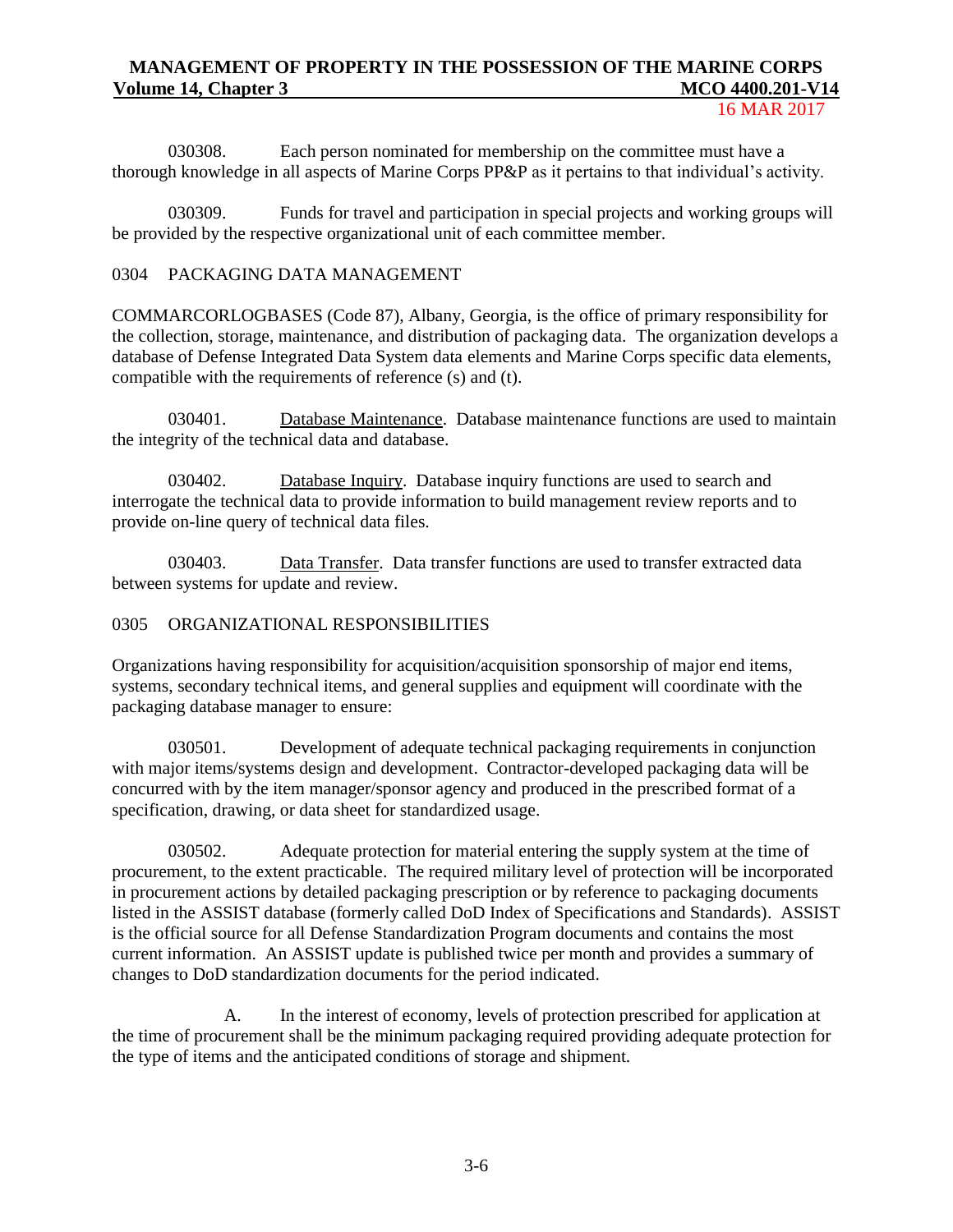16 MAR 2017

B. Commercial packaging of the type utilized in normal retail distribution practices shall be used to the maximum extent practicable, when such will satisfy the logistical requirements of the supply system.

# 0306 STORAGE AND DISTRIBUTION ACTIVITIES

030601. Activities whose mission involves warehousing operations also have the responsibility to ensure military levels of protection and/or storage of items are being met. Accordingly, maximum effort will be devoted to modernization/ mechanization/automation of packaging facilities to achieve efficiency and overall economy of operations (see Chapter 2 and Chapter 4 of this Volume).

030602. Specific/major responsibilities include the following:

A. Provide adequate protection (prior to storage or further shipment) for material received when necessary protection was not or could not be provided at the source of procurement or supply.

B. Maintain continuing quality protection during the term of storage in compliance with the care-in-storage program and Chapter 5.

C. Provide adequate protection for material selected for shipment to Marine Corps customers or other Marine Corps supported shipments.

D. Apply minimum adequate preservation measures to unserviceable material to maintain an "as is" condition pending repair or other disposition.

E. Acquire current packaging technical data on items for which there are recurring demands; i.e., up-to-date specifications, standards, preservation data sheets, drawings, etc., in hard copy, microfilm-microfiche, or a computerized data storage and retrieval system.

F. Make maximum practicable use of consolidation and/or the unitization of material for shipment.

G. Investigate packaging innovations of government or industry origin that may merit adoption for improvement of Marine Corps packaging.

H. Participate in the DoD Packaging Improvement Program, utilizing the Web Supply Discrepancy Reporting (WebSDR) system to report all material that is received damaged or inadequately prepared for storage or shipment (including excessive packaging) per DoD Supply Chain Material Procedures found in reference (a) and (u).

I. Provide required packaging in support of depot maintenance repair/rebuild of items prior to return to customer activities or to storage.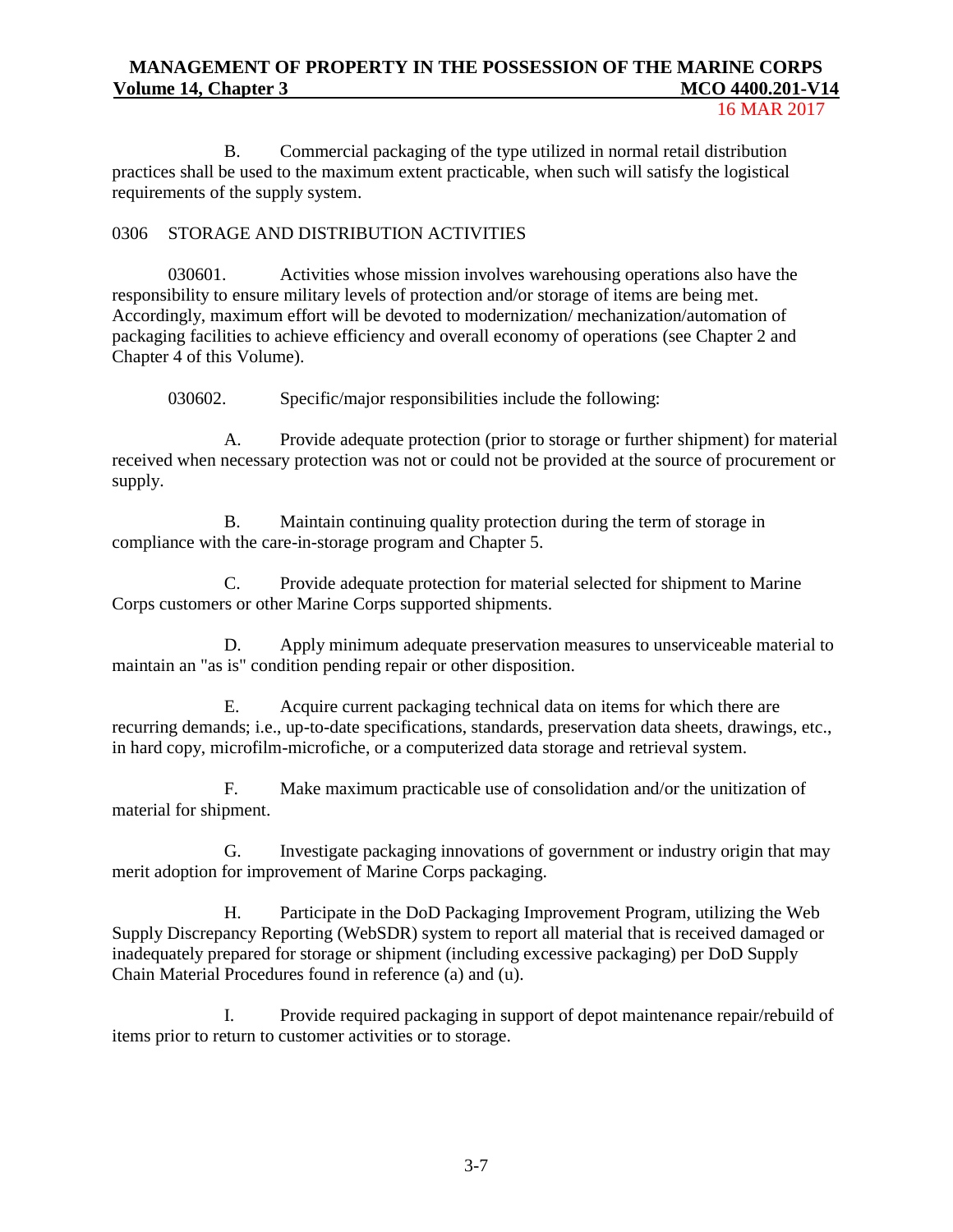#### 0307 OPERATING FORCE (OPFOR)

030701. An intermediate capability for packaging is required at the MLG-level to accomplish preservation and packing for repairable assets. During in-garrison periods, the Base facility is under the operational control of the tenant MLG, thus rendering the MLG self-sufficient. This capability is essential in providing:

A. Support for the receipt and issue of material, to include repacking to satisfy quantitative/unit of issue requirements in support of the OPFOR and Supporting Establishment.

B. The normal care-in-storage program, renewing protection that is maturing or has already deteriorated.

C. The preparation of retrograde material being evacuated to maintenance facilities and serviceable material being returned to stock.

D. Requirements for packaging generated by deployments/maneuvers/training exercises.

E. Continuous on-the-job training of MOS 3052 Marines.

030702. In the absence of an established Base-type facility, minimal capability for packaging can be provided by utilizing field expedient improvised methods. Guidelines for field expediencies are set forth in Chapter 9 of this Volume.

#### 0308 FIELD UNITS AND RESERVE ORGANIZATIONS

Field units of the OPFORs and Reserve organizations will provide a minimum degree of protection for repairable assets for retrograde shipment to the appropriate maintenance or storage activity. Packaging expediencies for activities lacking adequate facilities are set forth in Chapter 10 of this Volume.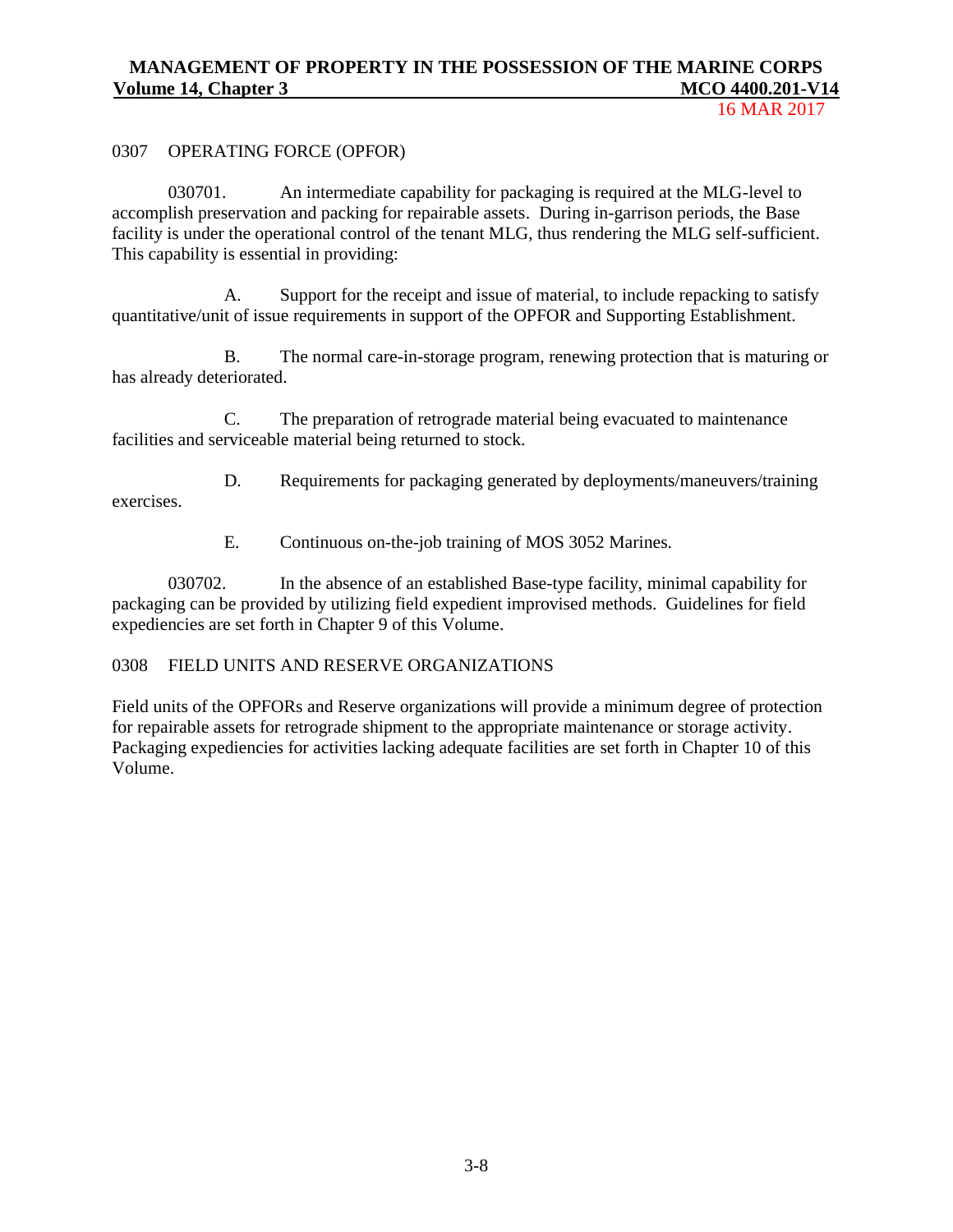# **VOLUME 14: CHAPTER 4**

# **"PACKAGING FACILITIES"**

### **SUMMARY OF SUBSTANTIVE CHANGES**

Hyperlinks are denoted by *bold, italic, blue and underlined font***.**

The original publication date of this Marine Corps Order (MCO) Volume (right header) will not change unless/until a full revision of the MCO has been conducted.

All Volume changes denoted in blue font will reset to black font upon a full revision of this Volume.

| <b>CHAPTER</b> | <b>PAGE</b>      | <b>SUMMARY OF</b>          | <b>DATE OF</b> |
|----------------|------------------|----------------------------|----------------|
| <b>VERSION</b> | <b>PARAGRAPH</b> | <b>SUBSTANTIVE CHANGES</b> | <b>CHANGE</b>  |
|                |                  |                            |                |
|                |                  |                            |                |
|                |                  |                            |                |
|                |                  |                            |                |
|                |                  |                            |                |
|                |                  |                            |                |
|                |                  |                            |                |
|                |                  |                            |                |
|                |                  |                            |                |
|                |                  |                            |                |
|                |                  |                            |                |
|                |                  |                            |                |
|                |                  |                            |                |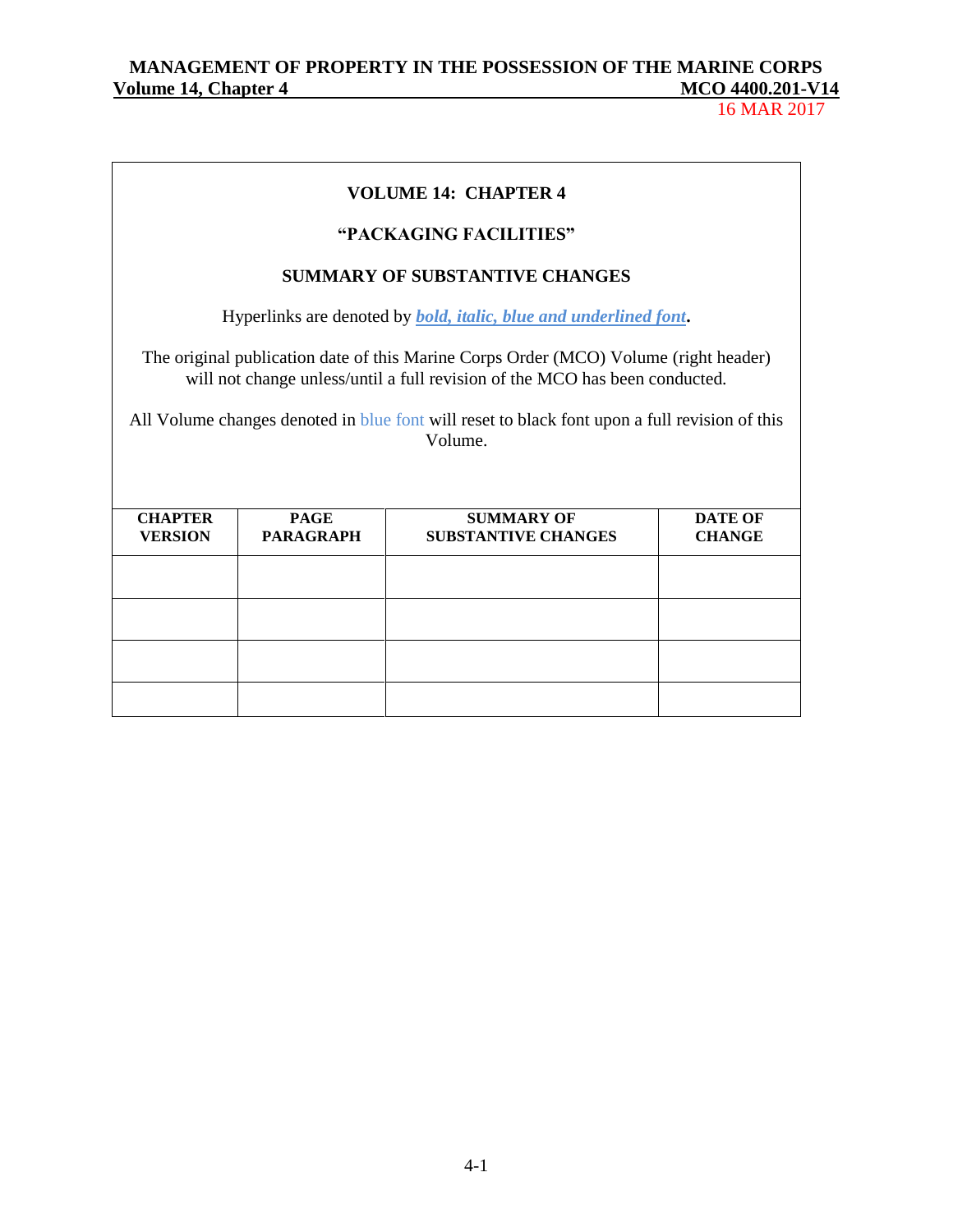16 MAR 2017

#### **CHAPTER 4**

#### **PACKAGING FACILITIES**

#### 0401 GENERAL

All Marine Corps activities involved in storage and distribution, or having custody of backup and contingency stocks, have a responsibility to ensure military levels of protection, storage surveillance and preservation are being met.

#### 0402 PACKAGING MACHINERY AND EQUIPMENT

040201. The types and capacities of machinery and equipment to adequately outfit a packaging installation will be governed by the primary mission of an activity and the volume of preservation and packing required to support storage and distribution activities. Activities whose mission assignment involves protection of high volume receipts from commercial procurement, all types of commodities, worldwide distribution, and high echelon and high volume of maintenance may require a broad range of packaging machinery and equipment. Conversely, activities whose mission concerns maintenance of protection levels previously applied, and/or protection for retrograde movements, may require the minimum of equipment and machinery. Likewise, activities concerned primarily with the preparation for shipment of clothing and textile items require the minimum of equipment.

040202. The following are types of packaging operations:

A. Large-Scale Packaging Operations. Packaging equipment for large-scale operations should be those that lend themselves to maximum practicable mechanization to facilitate work process flow, minimize manual handling, and promote efficiency. Examples of such equipment include, but are not limited to, the following:

- 1. Mechanized cleaning tanks.
- 2. Mechanized drying facilities.
- 3. Mechanized preservative tanks.
- 4. Automatic or semiautomatic packaging machines and bag and box makers.
- 5. Powered strapping, closing, and banding equipment.
- 6. Automated marking systems.

B. Small Volume Operations. When the volume of material requiring preservation and packing is small, manual varieties of the equipment indicated in paragraph 040202.A may be adequate; however, mechanization of the cleaning and preservative application functions is normally desirable for efficiency, minimizing the potential for recontamination of cleaned items, and disruption of preservative coatings.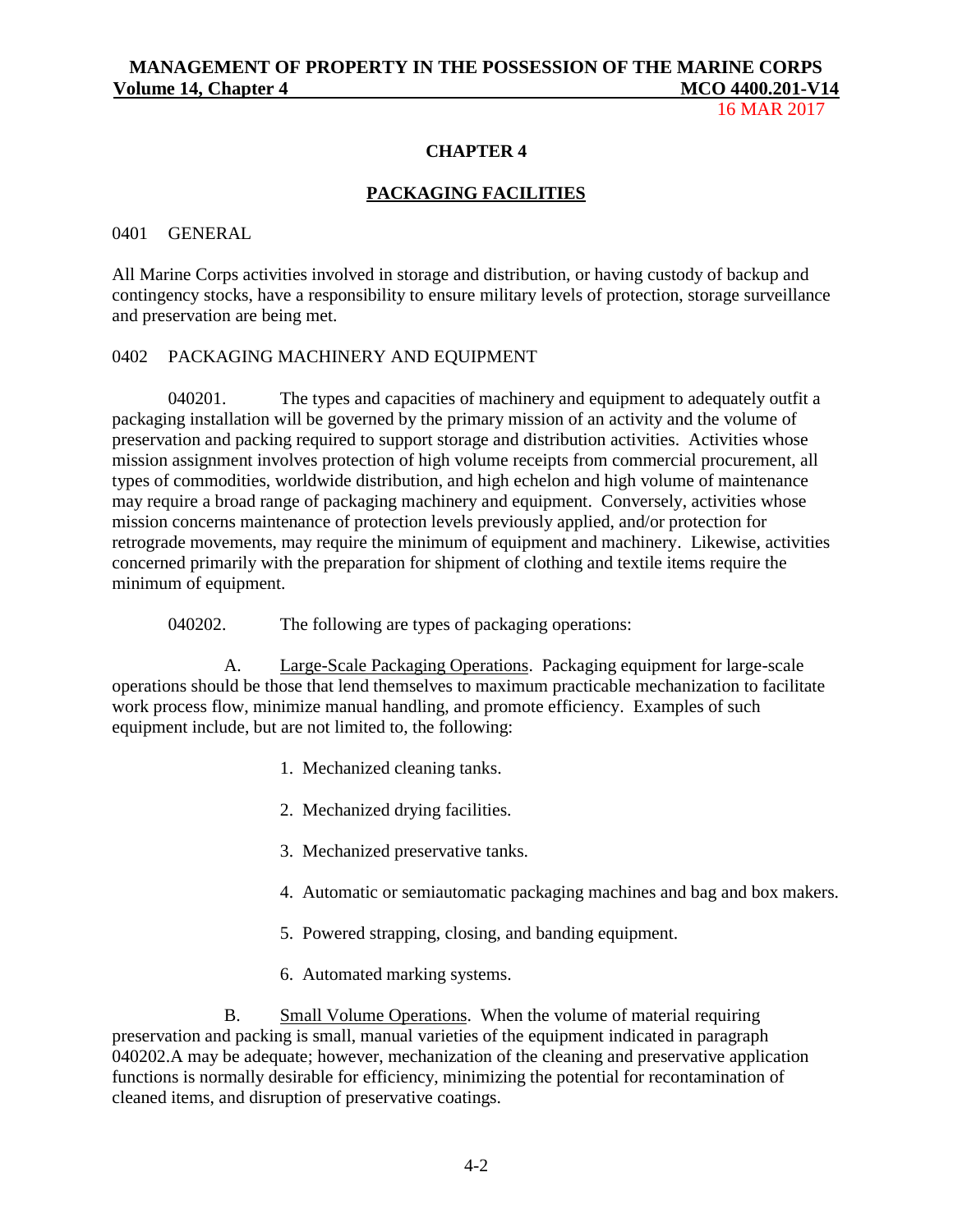16 MAR 2017

#### 0403 PACKAGING ORGANIZATION

040301. To ensure maximum effectiveness, economy, and efficiency of packaging facilities, it is imperative that a proper packaging organization be instituted. Cleaning, drying, preservation, and packing, while being separate and distinct functions, are interdependent. Similarly, the level of preservation and the level of packing impact upon each other. Therefore, total packaging functions should be an integrated operation composed of all functions (i.e., cleaning, drying, preservation, packing, unitization, and marking).

040302. Integrated packaging functions are more efficient and economical to operate.

A. Certain equipment required in preservation operations can be used in packing operations as well and vice versa (e.g., box making/box assembly equipment, container closing devices, and marking equipment).

B. Integrated packaging functions eliminate or minimize duplicate prefabrication and prepositioning of containers and consumable supplies, to include cushioning, blocking, and bracing.

040303. Packaging expediencies for activities having occasional or situational requirements to perform military packaging are listed in Chapter 9 of this Volume.

## 0404 PRESERVATION FACILITIES

For the purpose of this publication, a preservation facility is an area, covered or open, for processing major items, such as vehicular equipment (self-propelled and/or towed) and other large, heavy items which cannot be accommodated on packaging lines discussed in paragraph 040202.

040401. Equipment required to process such items consist of, but are not limited to, the following:

A. Special devices to facilitate "preservative run-in" for internal combustion

engines.

- B. Equipment to atomize spray preservatives into enclosed areas.
- C. Inspection equipment, such as borescopes, for storage quality control

purposes.

D. Portable banding machinery and equipment.

E. Special rigs (mobile preservation) to process equipment onsite at outside storage locations.

F. Special equipment required for Method II exercising of vehicles.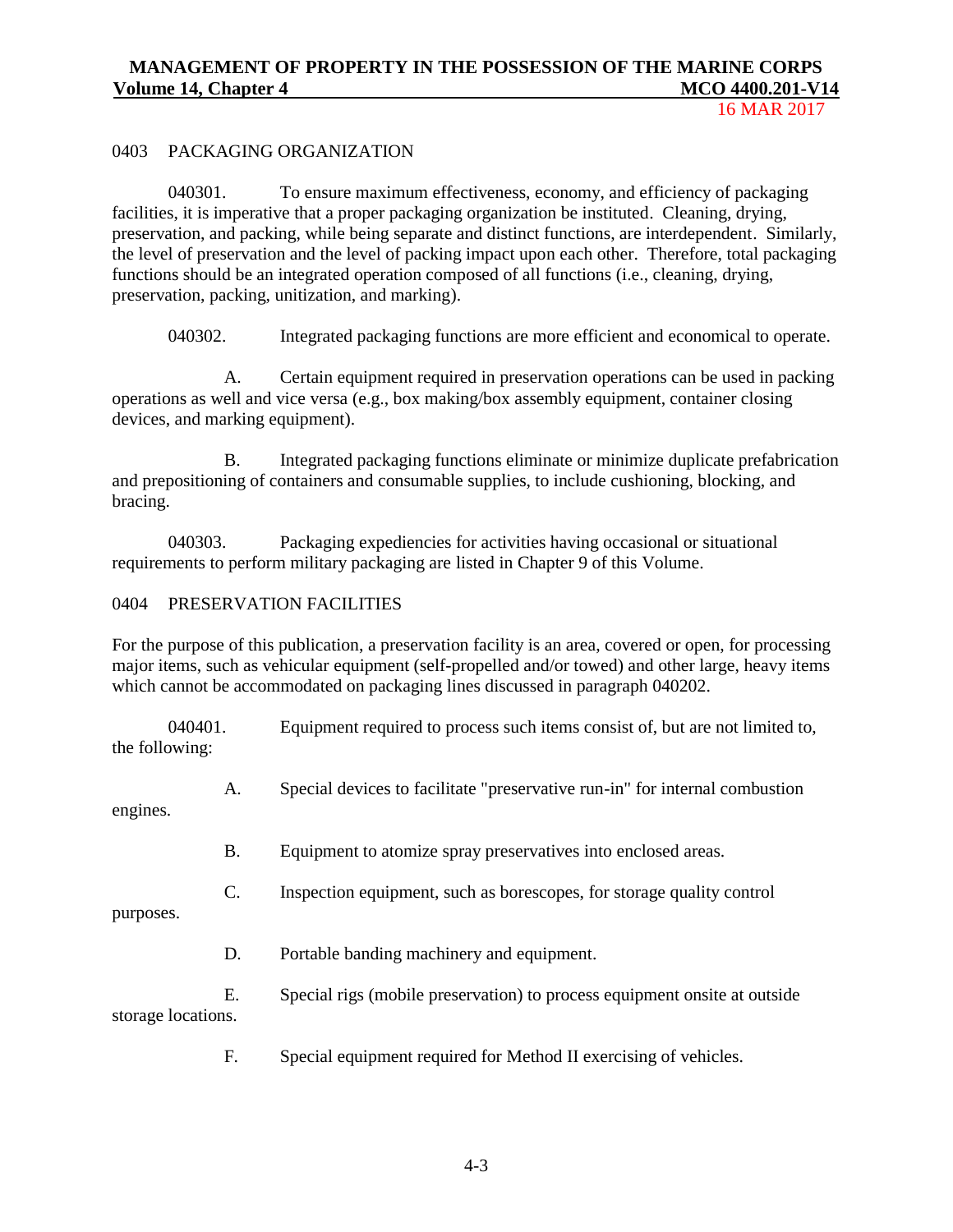16 MAR 2017

#### **VOLUME 14: CHAPTER 5**

# **"STANDARD OPERATING PROCEDURES (SOP) FOR MARINE CORPS PACKAGING FACILITIES"**

#### **SUMMARY OF SUBSTANTIVE CHANGES**

Hyperlinks are denoted by *bold, italic, blue and underlined font***.**

The original publication date of this Marine Corps Order (MCO) Volume (right header) will not change unless/until a full revision of the MCO has been conducted.

All Volume changes denoted in blue font will reset to black font upon a full revision of this Volume.

| <b>CHAPTER</b> | <b>PAGE</b>      | <b>SUMMARY OF</b>          | <b>DATE OF</b> |
|----------------|------------------|----------------------------|----------------|
| <b>VERSION</b> | <b>PARAGRAPH</b> | <b>SUBSTANTIVE CHANGES</b> | <b>CHANGE</b>  |
|                |                  |                            |                |
|                |                  |                            |                |
|                |                  |                            |                |
|                |                  |                            |                |
|                |                  |                            |                |
|                |                  |                            |                |
|                |                  |                            |                |
|                |                  |                            |                |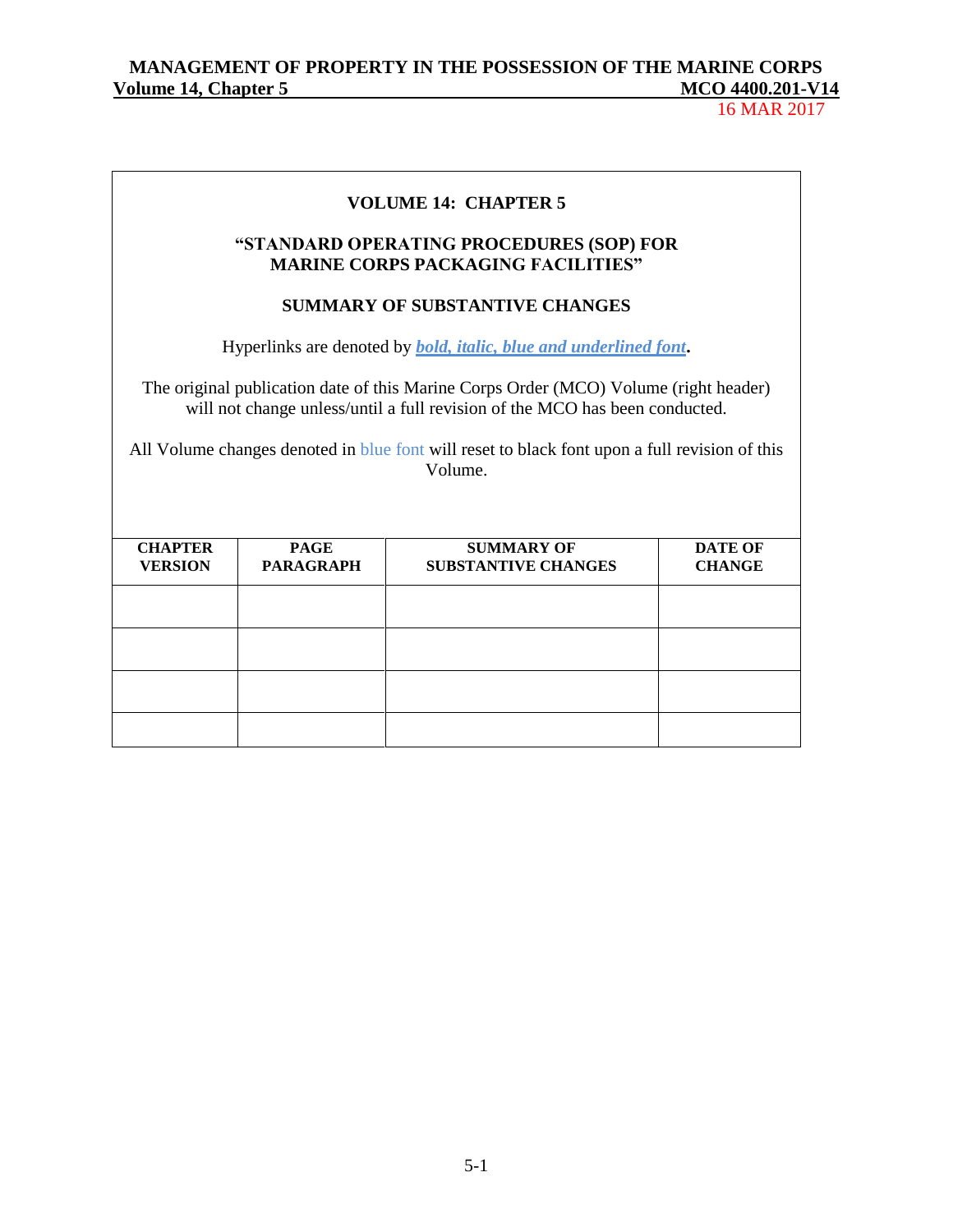16 MAR 2017

#### **CHAPTER 5**

#### **SOP FOR MARINE CORPS PACKAGING FACILITIES**

0501 GENERAL

Packaging accomplished at Marine Corps facilities will conform to the requirements of references (s), (k), and any specific instructions issued by HQMC, DC I&L (LPC-2) for particular items or circumstances.

#### 0502 OPERATIONAL GUIDANCE

050201. Reference (t) provides criteria for control and development of standard requirements for like items based on physical characteristics, chemical characteristics, fragility, dimensions, and weight. This standard will be used in developing detailed packaging requirements for application in contracts and as a procedural document. Reference (k) provides the requirements for the uniform marking of military supplies and equipment for shipment and storage. Reference (o) covers the fundamental requirements for cleaning and drying, preservative materials (and their application), and basic methods and sub-methods of protection. This broad range of methods and sub-methods incorporates the use of a wide variety of materials for the stages of packaging mentioned in the preceding; however, in the interest of economy and efficiency of operations, concerted effort will be devoted to standardization to the least number of methods and materials adaptable to the greatest possible number of items of the active inventory.

050202. Operational guidance for accomplishing methods of preservation is contained in reference (g). This publication describes and illustrates the step-by-step process of unit and intermediate preservation, and it cites the applicable specifications for material and supplies required.

050203. Operational guidance concerning external container selection, fabrication, and application (packing) is contained in reference (w). This joint publication complements reference (g) and the unit protection provided by prescribing container applications suitable for all modes of transportation and varying environments of storage.

#### 0503 PACKAGING DESIGN AND ENGINEERING

050301. Unit and intermediate packages and exterior containers will be designed to displace the minimum weight and cube. In packaging design and engineering for all levels of protection, items characteristics, requirements for handling, and storage conditions will be considered prior to use. Decisions concerning methods and materials to use will be based on the most critical feature of the item to be packaged.

050302. Army Materiel Command Pamphlet 706-121 contains valuable information on packaging restrictions and limitations imposed by the distribution system. Additionally, it identifies Department of Transportation and carrier rules and regulations applicable to safety in the handling and transportation of commodities.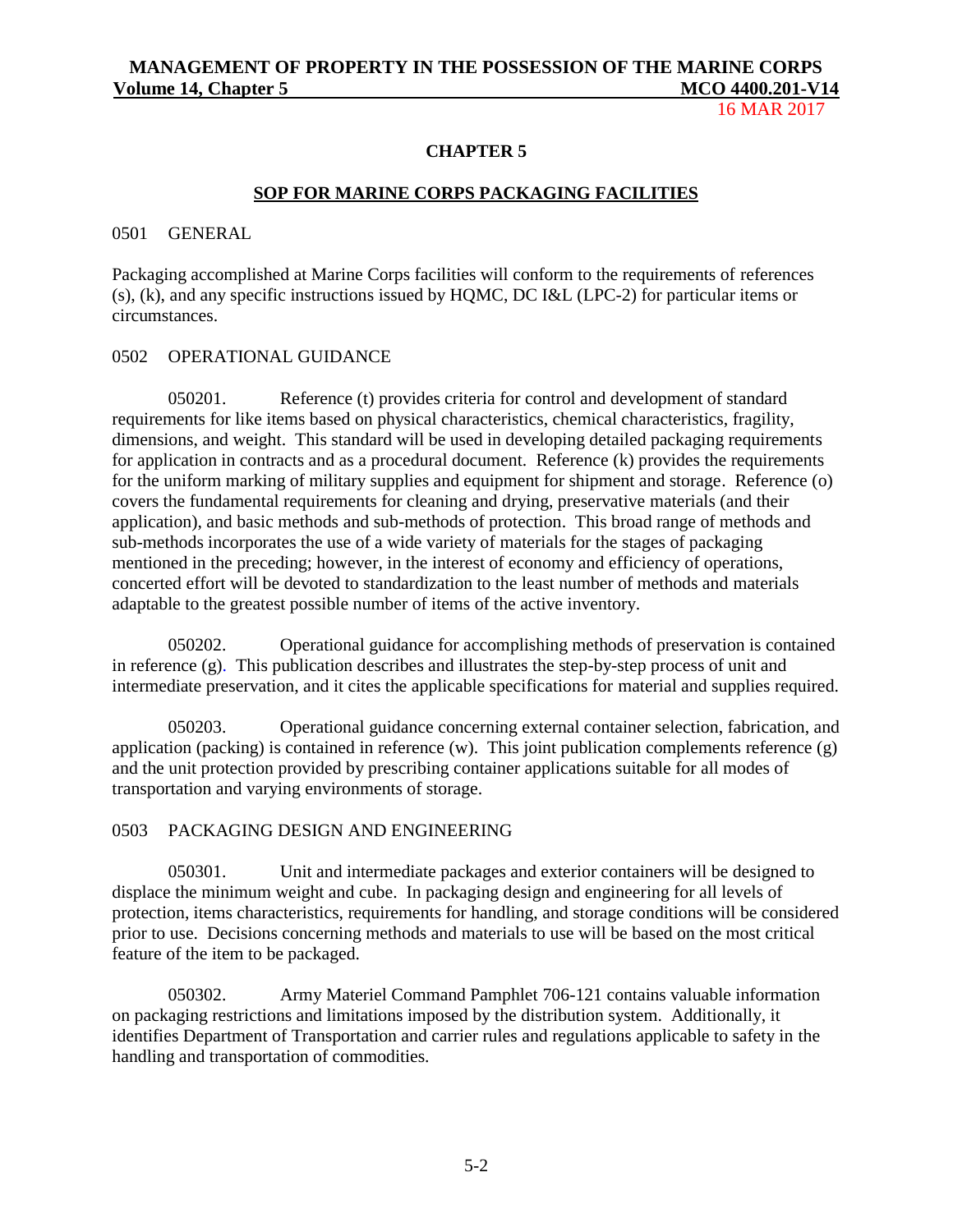#### 0504 QUANTITY PACKAGING

050401. Only items of the same NSN will be placed in the same unit and/or intermediate pack except when items are part of a set or kit.

050402. The quantity per unit pack is an important factor affecting the effectiveness of the storage and issue process and, in many cases, the quality of material in storage. The quantity per unit pack is normally established by the item managing element. Ideally, the quantity packaged should be the smallest quantity normally distributed to the ultimate user, or the quantity of the item required in single applications. Unit quantities greater than those required under the aforementioned conditions result in unnecessary handling and repackaging costs, as well as deterioration of those items remaining in the opened pack.

050403. The criteria set forth in 050402 will be followed when determining unit pack quantities.

#### 0505 INTERMEDIATE PACKAGING

Intermediate packaging is the packaging of two or more identical unit packs into another interior container and helps facilitate handling, storage, inventory, and issue operations. Intermediate packaging may be utilized for best economy of effort, most desirable and/or small or lightweight packs. It may also be used to complement the protection afforded by the unit pack, when warranted. Intermediate packaging is recommended under the following circumstances:

050501. Bagged items (unit pack), unless the materials and workmanship used in fabricating the bag meet the requirement of the exterior container for the level of protection specified.

050502. Small bin size items.

050503. Upgrading or supplementing the protection initially applied as unit preservation.

0506 EXTERIOR CONTAINERS (FOR LEVEL A AND LEVEL B SHIPMENTS)

050601. As a general rule, exterior container or individual packs, for shipment or storage, will contain items of the same NSN only (collateral equipment and consolidation, multipacks, and transport containers are exceptions). The following factors will be considered when selecting an exterior container:

A. Level of protection required.

B. Item characteristics; size, weight, configuration, vulnerability to damage from shock, vibration, etc.

C. Type of Load.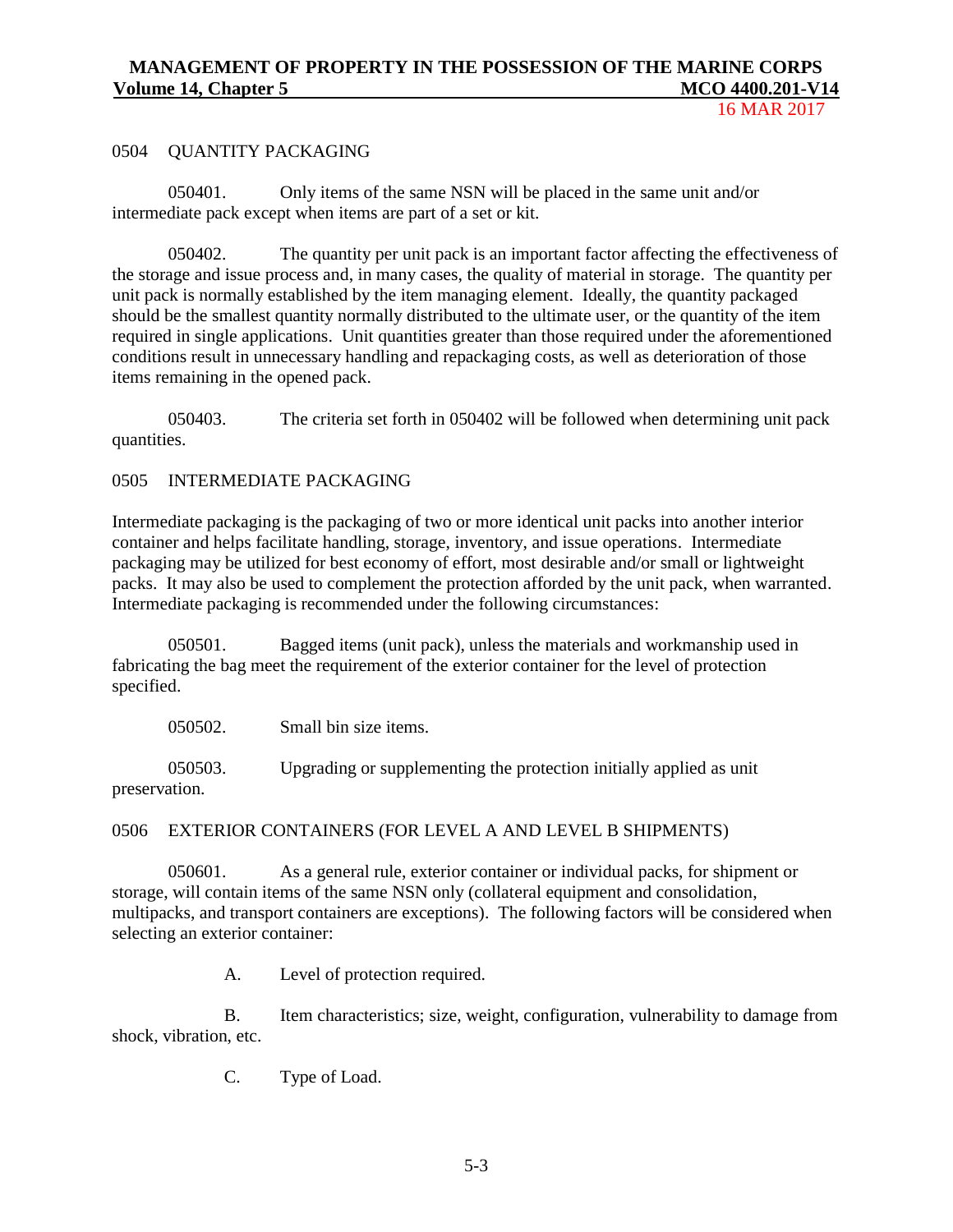16 MAR 2017

D. Rigidity necessary to protect the load.

E. Cost and availability of the selected container and the cost that such a container will save or generate.

- F. Ease of handling the loaded container.
- G. Storage and handling facilities available to the receiver.
- H. The requirement to keep tare weight and cube to the minimum.

050602. To facilitate handling and storage, the gross weight of the contents and container will not exceed 250 pounds, except when the weight of a single item, components, or assemblies of collective-type items (with a single NSN) exceeds this limitation. In this case, the gross weight will be governed by the requirements of the applicable container specification or the guidance provided in reference (w).

050603. Containers with a gross weight exceeding 250 pounds will be provided with skids to facilitate handling. Likewise, containers weighing more than 100 pounds with length and width dimensions greater than 48 inches by 24 inches or any container which due to size or weight must be pushed, dragged, or handled by mechanical equipment should be provided with skids designed and spaced adequately to permit four-way entry/handling by forklift trucks.

050604. Container selection charts, criteria for selecting containers, and guidance concerning fabrication and use of exterior containers are contained in in reference (w).

#### 0507 REUSABLE CONTAINERS

050701. Reusable containers will be used, to the maximum extent practicable, for the shipment of large, bulky, high dollar value items. The following guidelines will be used to determine when reusable containers are economical and logistically practicable:

A. The container can serve a dual purpose as a shipping/storage unit.

B. The cost of the container is offset through multiple reuse as compared to the cost of a single shipment disposal container.

- C. The item is designated as recoverable/reparable.
- D. The need exists for periodic inspection or exercising of the contained item.

050702. Examples of items for which reusable containers may be suitable include:

- A. Missiles and missile components.
- B. Electronics units.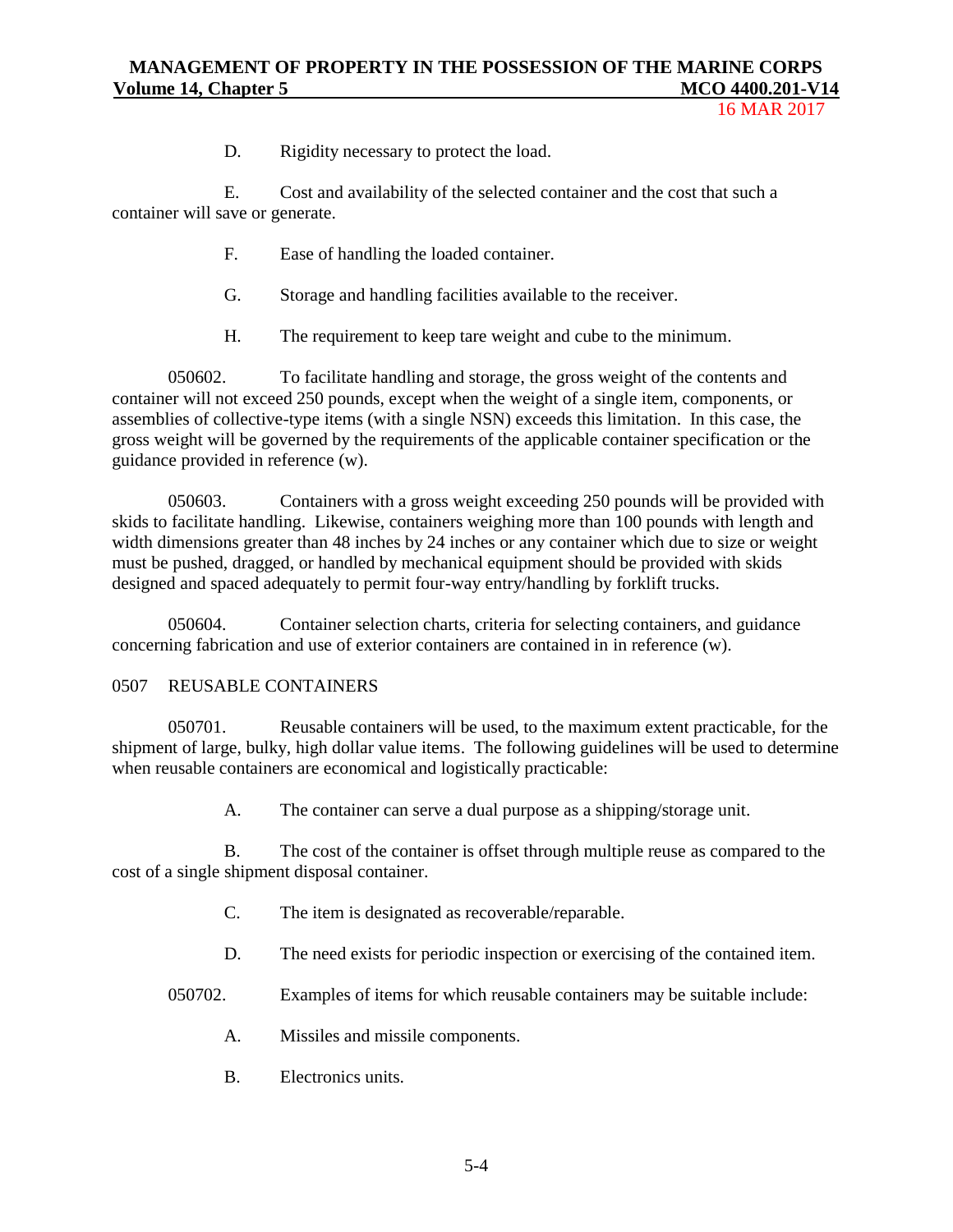- C. Engines.
- D. Transmissions.
- E. Axle assemblies.

050703. Additional criteria for the selection of reusable containers, special features of design, and application are contained in reference (w). Care must be exercised to assure that old markings (identification and address) are removed when reusing containers.

#### 0508 FIBERBOARD CONTAINERS

050801. Fiberboard containers, when used properly, afford excellent opportunities for reduction in costs of preservation and packing, as well as corresponding savings in other related areas of supply distribution, particularly for domestic shipments. They will not be used as exterior shipping containers for items requiring Level A protection or when it is known or anticipated that the shipment will be subjected to prolonged exposure during transit, rough handling, or outdoor storage upon receipt. When fiberboard containers are used as exterior shipping containers, they will be marked to indicate Level B or C protection.

050802. Fiberboard containers generally will not be used to pack Type III loads as defined in reference (w); however, the proper use of scored pads, die cuts, and sleeves will convert many Type III loads to Type II loads, thereby permitting their use.

050803. More detailed instructions on the use of fiberboard containers can be found in in reference (w).

#### 0509 MULTIPACK/CONSOLIDATED SHIPMENTS

050901. Multipacks are exterior containers which are used to consolidate assorted items for shipment to a single destination. Multipack containers must meet the requirements for the levels of protection specified. All items shipped within the multipack containers will be given unit protection to the level of packaging required for the anticipated conditions and will be properly identified before being placed in the multipack containers.

050902. Consolidated shipments, in the context of this publication, refer to transportation containerized shipments, such as Shipping Containers, Military Owned Demountable Containers, Quadruple Containers, Pallet Containers, Joint Modular Intermodal Containers, etc. It is considered that these units, due to their construction, offer protection supplemental to that afforded by normal packaging methods. The supplemental protection thus provided will be duly regarded in determining whether military levels of packing or use of the usual exterior containers can be reduced or eliminated for material shipped therein; however, the protection required for material during transit, or after removal from the containerization media, will not be compromised.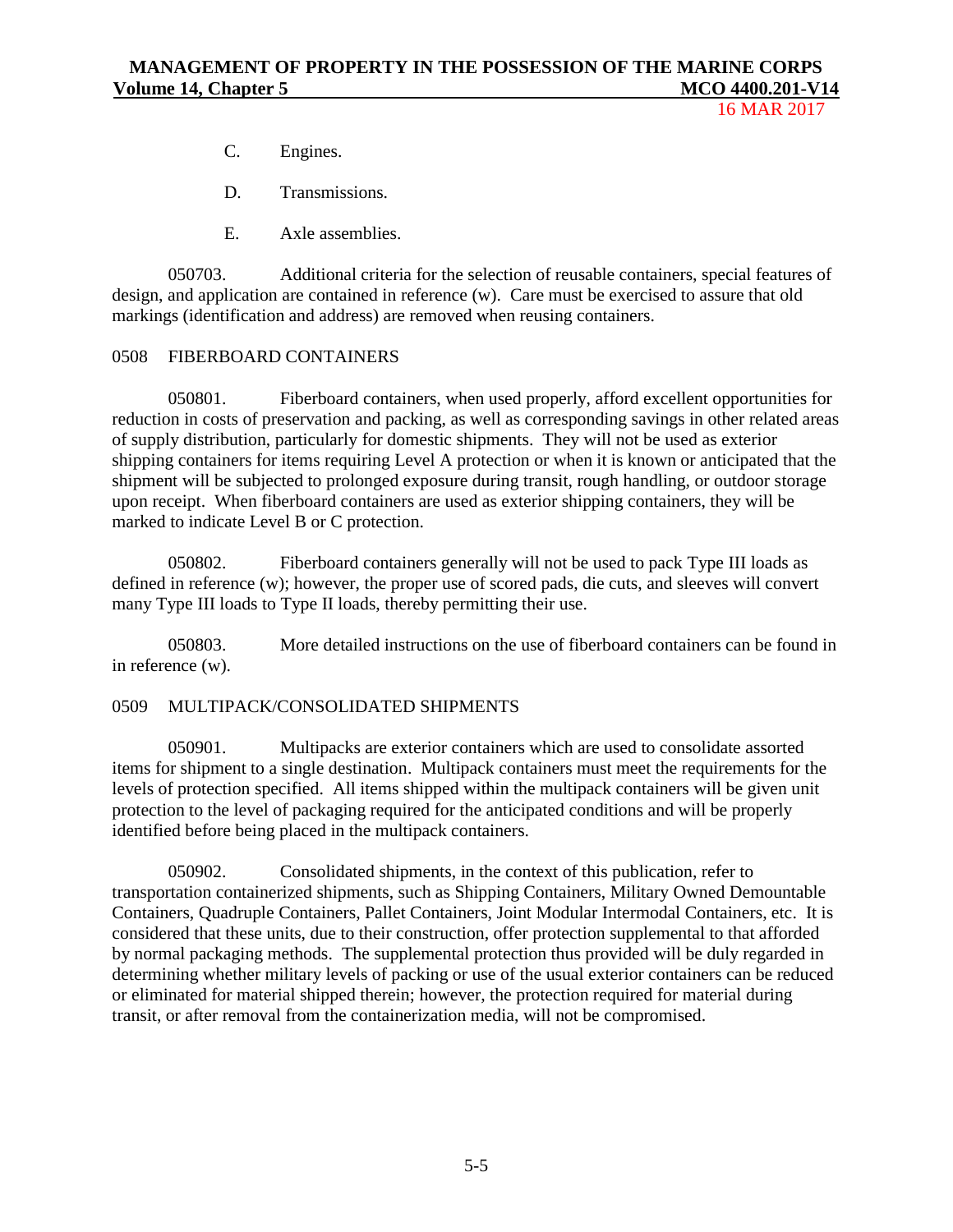16 MAR 2017

#### 0510 WEATHERPROOFING (CASE LINERS AND SHROUDS)

In some instances, weatherproofing of the final pack may be required to prevent deterioration of both the contents and the packaging materials used to provide unit and intermediate protection. When extreme climatic conditions are involved, waterproof case liners should be used to divert water and to protect against the entry of dust, dirt, or other foreign matter. Detailed information on weatherproofing or waterproofing, by use of container liners or shrouds is provided in reference (w).

#### 0511 CLOSURE AND STRAPPING (REINFORCING) OF CONTAINERS

Closure and strapping shall be in accordance with the requirements of the applicable container specification.

#### 0512 BLOCKING, BRACING, AND CUSHIONING

Operational guidance and approved procedures for blocking and bracing are set forth in reference (w).

#### 0513 PACKAGING MATERIALS, SUPPLIES, AND EQUIPMENT

Commonly used cleaning, preservation, cushioning, packing, and marking materials are listed in Marine Corps data lists for Federal Supply Groups 68, 80, and 81.

#### 0514 DANGEROUS/HAZARDOUS MATERIALS

Materials classified as "dangerous or hazardous" will be packed and labeled in accordance with the applicable model regulations; DoD test reports; or special instructions issued by cognizant regulatory agencies. Reference (f) contains instructions for the preparation of explosives and other dangerous materials for shipment by military aircraft. Compliance with the requirements listed within is mandatory and dangerous materials offered for shipment by military aircraft require certification of compliance (see DD Form 1387-2, Special Handling Data/Certification).

#### 0515 RADIOACTIVE MATERIAL

Special handling, packaging, and storage requirements may apply to items containing radioactive material. Additional guidance can also be found in reference (f).

#### 0516 MARKING

Each unit pack, intermediate pack, and shipping container, including items which are stored and shipped unpacked, will be marked per reference (k) (see Chapter 6 for more specific guidance).

#### 0517 SALVAGE, REUSE, AND DISPOSAL OF PACKAGING MATERIAL

In the interest of economy and in keeping with the pollution abatement provisions of reference (d), maximum reuse shall be made of packaging materials when technically and economically feasible. Materials that lend themselves to salvage and reuse include barriers, cushioning, fiberboard (boxes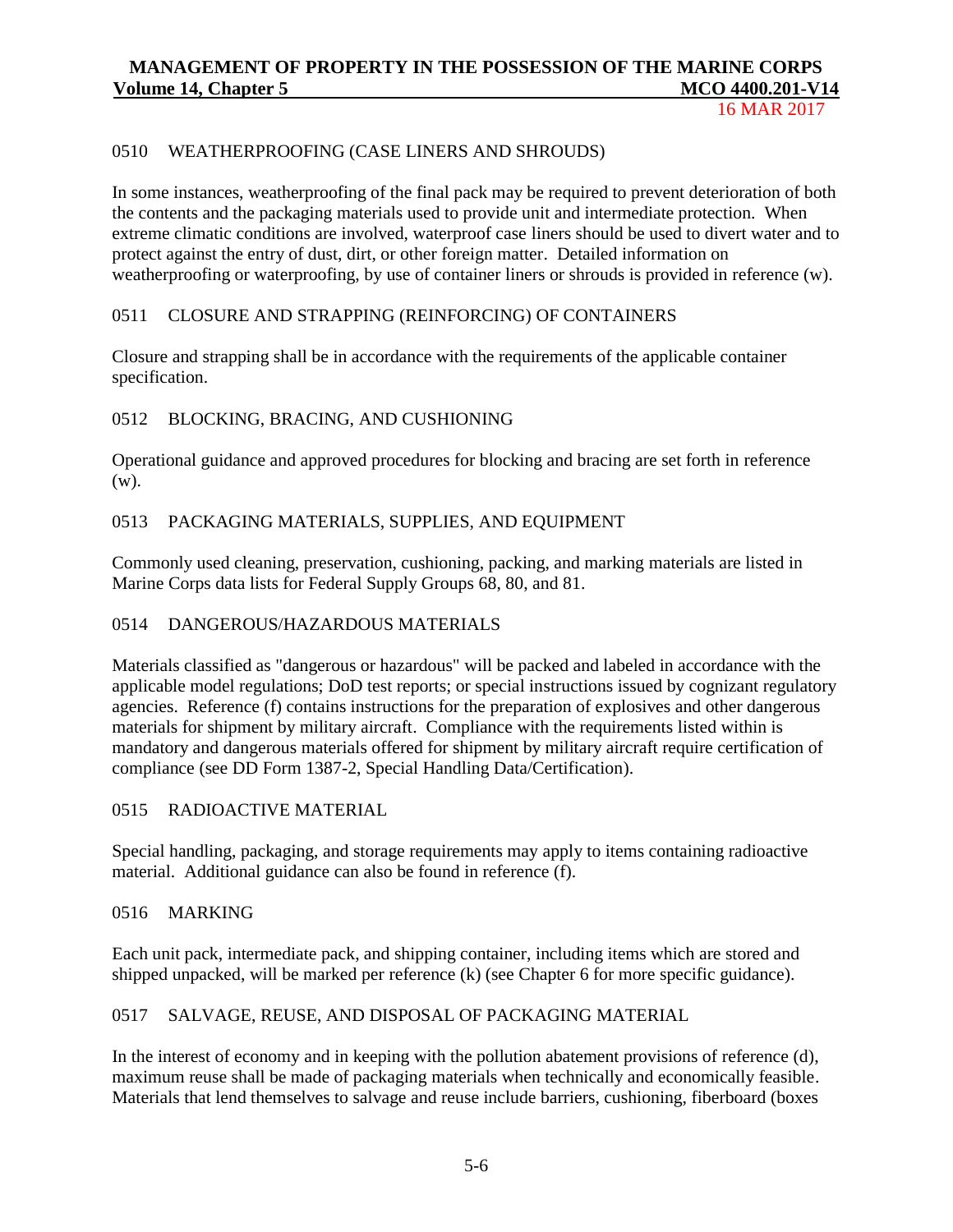## MANAGEMENT OF PROPERTY IN THE POSSESSION OF THE MARINE CORPS<br>
olume 14, Chapter 5 MCO 4400.201-V14 **<u>Volume 14, Chapter 5</u>**

16 MAR 2017

and material), and wooden and metal containers. Likewise, applicable provisions of reference (d) will be adhered to for recycling and disposal of packaging materials.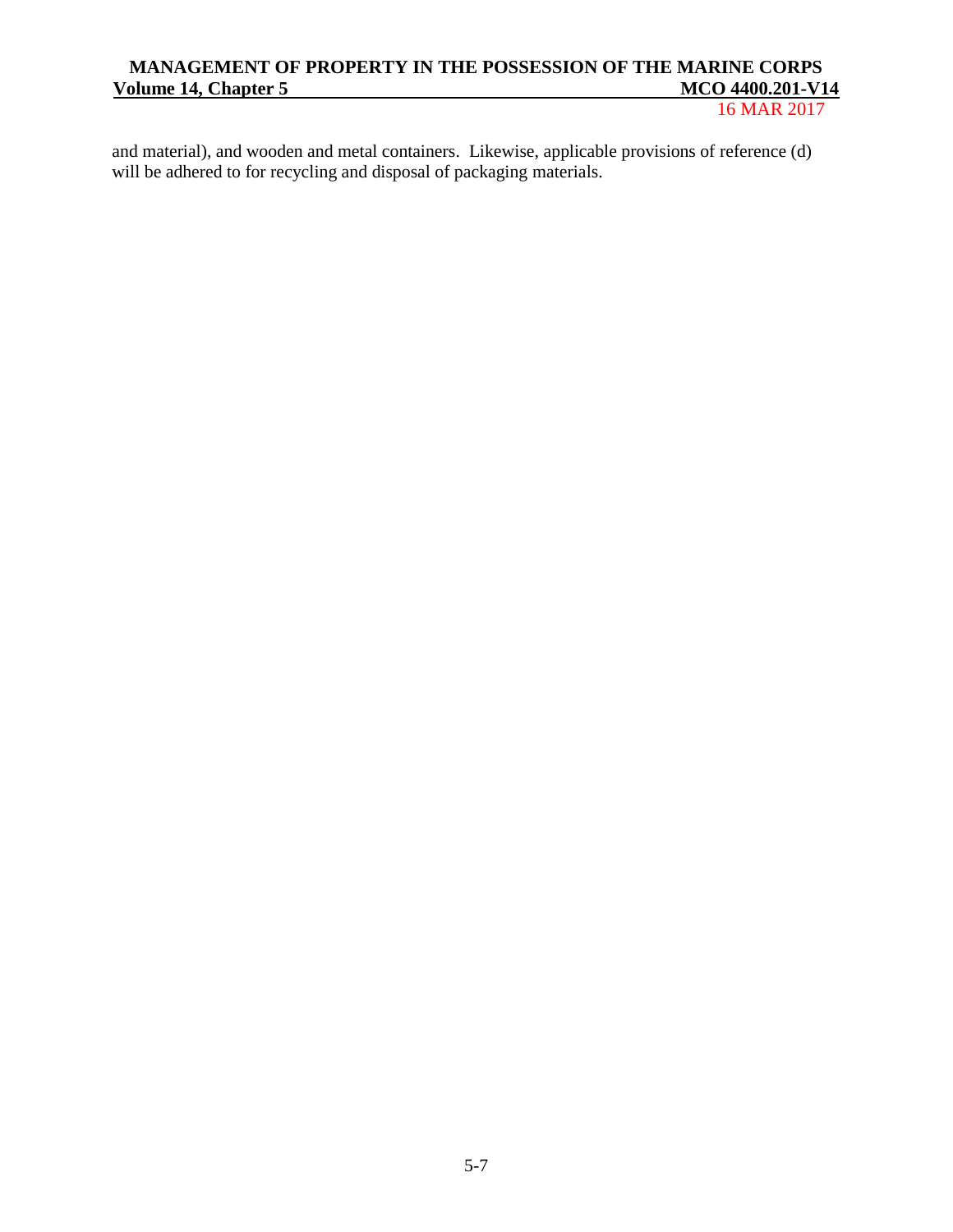16 MAR 2017

# **VOLUME 14: CHAPTER 6 "PACKAGING MAINTENANCE PROGRAM" SUMMARY OF SUBSTANTIVE CHANGES** Hyperlinks are denoted by *bold, italic, blue and underlined font***.** The original publication date of this Marine Corps Order (MCO) Volume (right header) will not change unless/until a full revision of the MCO has been conducted. All Volume changes denoted in blue font will reset to black font upon a full revision of this Volume.

| <b>CHAPTER</b> | <b>PAGE</b>      | <b>SUMMARY OF</b>          | <b>DATE OF</b> |
|----------------|------------------|----------------------------|----------------|
| <b>VERSION</b> | <b>PARAGRAPH</b> | <b>SUBSTANTIVE CHANGES</b> | <b>CHANGE</b>  |
|                |                  |                            |                |
|                |                  |                            |                |
|                |                  |                            |                |
|                |                  |                            |                |
|                |                  |                            |                |
|                |                  |                            |                |
|                |                  |                            |                |
|                |                  |                            |                |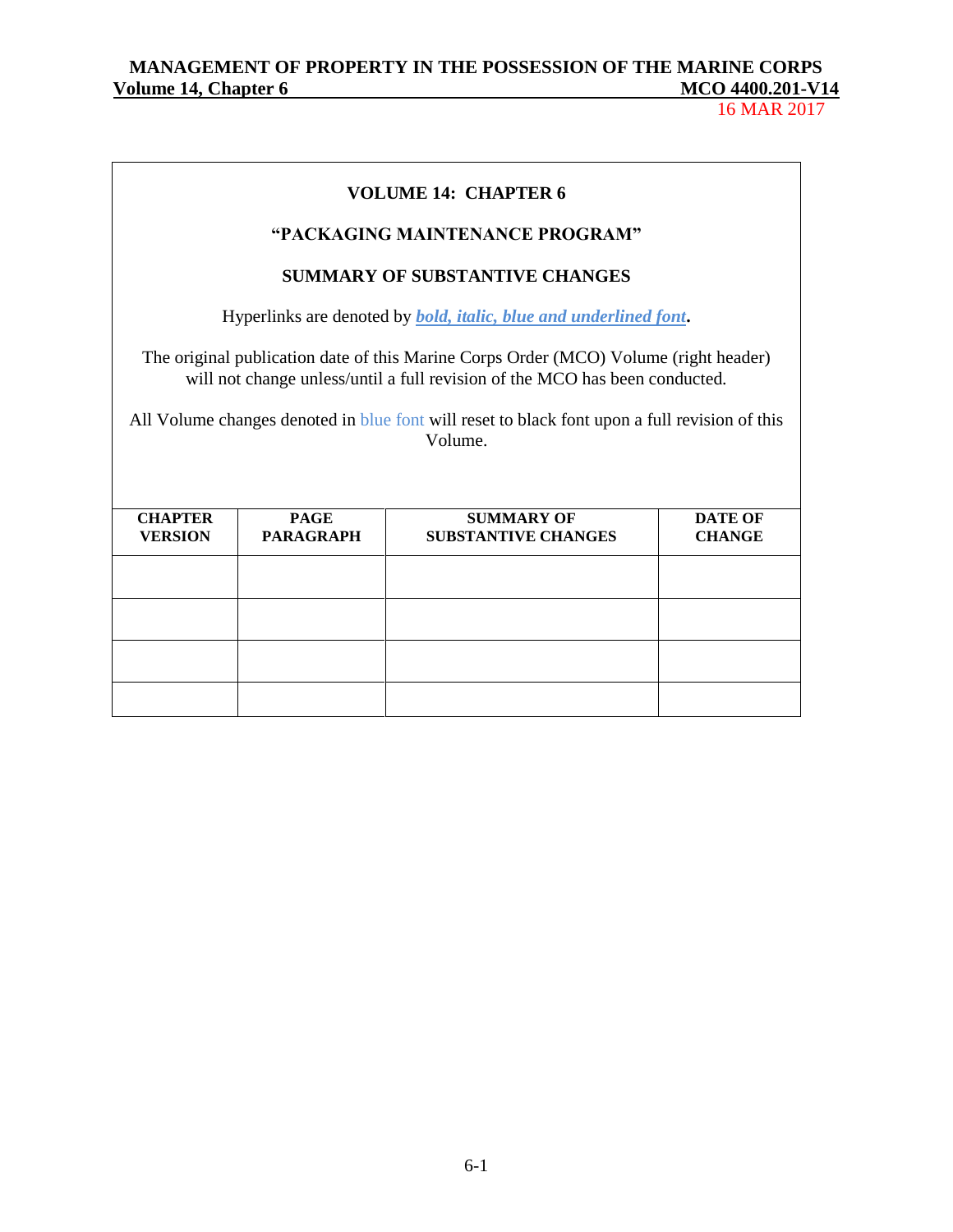16 MAR 2017

#### **CHAPTER 6**

#### **PACKAGING MAINTENANCE PROGRAM**

#### 0601 GENERAL

060101. Preserved and packed material is often held in the Marine Corps supply system for long periods of time. The depth and diversity of supply system assets, and the low turnover rate for many items, present the potential that protected items can again become subject to corrosion, deterioration, and physical damage due to aging, decomposition of packaging materials applied, and container fatigue. Also, for major items such as self-powered vehicles and equipment, the continuity of protection must be maintained by periodic exercising to redistribute preservative oils to critical surfaces in enclosed areas, such as crankcases, transmissions, differentials, etc. Therefore, an effective program of packaging maintenance is essential to ensure that the initial protection measures applied to items continue to provide the protection required to maintain item serviceability.

060102. The packaging maintenance measures contained in this chapter are fundamental to the care and storage of supplies.

#### 0602 PURPOSE

060201. The primary purpose of a packaging maintenance program is to maintain the serviceability of all stored material through effective preservation and packing measures. Specific efforts encompassed in this objective include:

A. Random sampling of material received through procurement action.

B. Inspecting serviceable assets in storage, or assets being returned to stores, to detect the presence of corrosion, deterioration, fungus growth, mildew, container fatigue, or any situation which presents the potential for the foregoing circumstances.

C. Inspecting unserviceable items awaiting repair to detect damage and/or prevent further corrosion or deterioration.

D. Periodic technical inspecting and exercising of equipment for which the integrity of preservation is maintained by redistribution/recirculation of contained preservatives and lubricants.

E. Initiating corrective action when improper storage practices contribute to the corrosion, deterioration, or physical damage observed.

F. Correcting observed deficiencies on location, to the extent practicable. Such action may include container repairs, resealing of packages and containers, replacing broken or loose banding, correcting improper markings, and other similar actions which can be accomplished without removal to packaging facilities.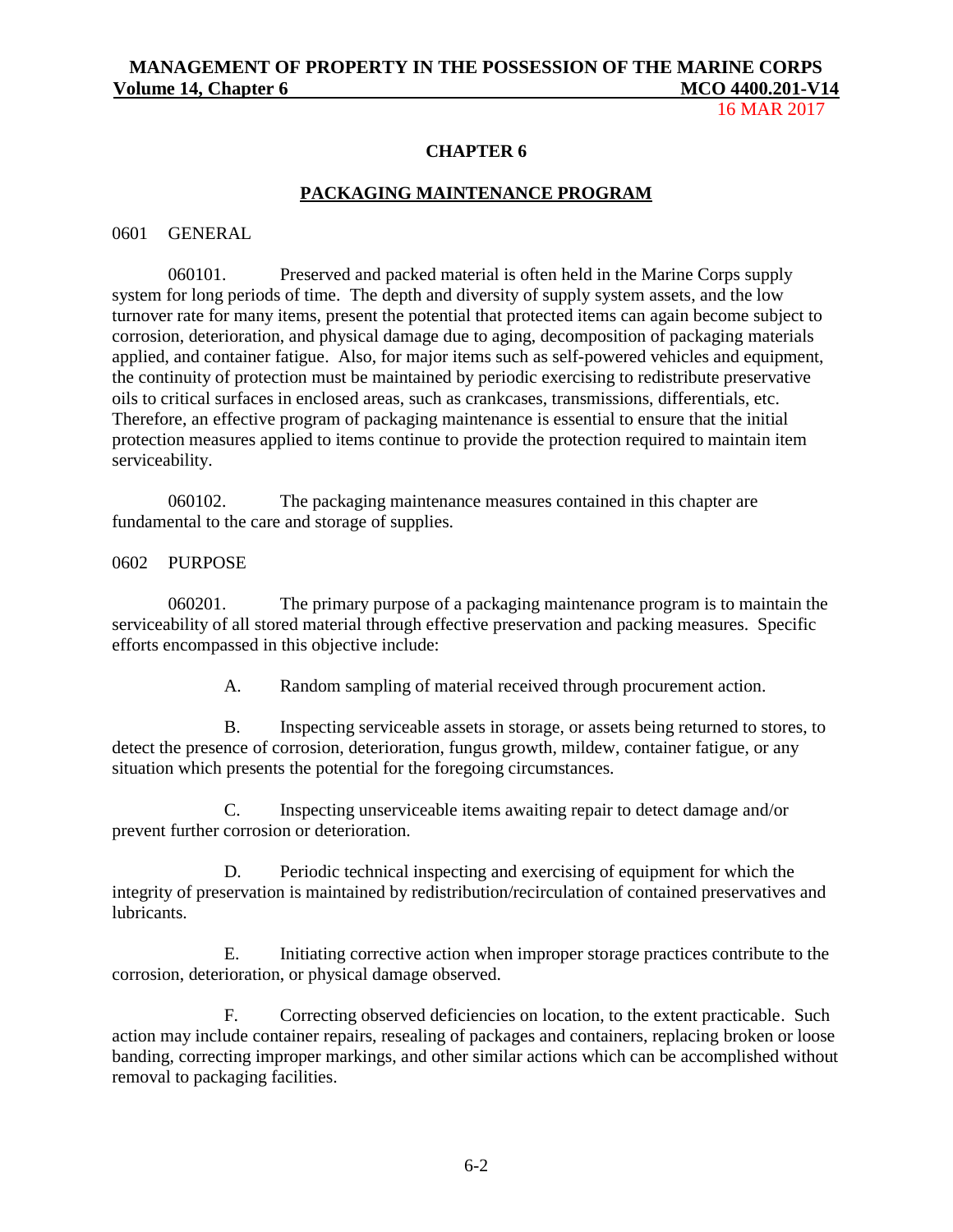#### 16 MAR 2017

G. Operational testing of major and secondary technical items, in conjunction with technical inspection and exercising, to ascertain satisfactory performance or condition prior to preservation.

H. Renewing preservation and packing as necessary.

#### 0603 PACKAGING DEFECTS FOR THE PURPOSE OF CARE-IN-STORAGE

The following classifications are for the purpose of care-in-storage:

060301. Preservation, Packing, and Marking (Critical). A critical preservation, packing, or marking defect is a defect that judgment and experience indicate is likely to present a hazard to the safety of personnel or damage to other material in storage (e.g., improper preservation, packing, and marking of items classified as "dangerous or hazardous").

060302. Preservation Defect

A. Major. Inadequate preservation is a major defect if it has permitted or will permit any degree of corrosion or deterioration of a critical surface, or extensive corrosion or deterioration of a noncritical surface. In addition, inadequate preservation is a major defect if it fails to provide necessary protection against physical damage or if it will permit impairment of an item to render it unserviceable for use.

B. Minor. Inadequate-preservation is a minor defect if it has permitted the onset of minimal corrosion or incipient deterioration of noncritical surfaces, providing the presence of such corrosion or deterioration would not adversely affect the operability or efficient utilization of an item. Preservation which is not in strict conformance with specification requirements but is deemed sufficient to afford necessary protection to the item is a minor defect.

#### 060303. Packing Defect

A. Major. Inadequate packing is a major defect if it fails to provide necessary protection against physical damage or damage from environmental exposure during shipment, handling, and storage.

B. Minor. Inadequate packing is a minor defect if it is not in strict accord with specifications but is sufficient to protect the item against physical damage.

060304. Marking Defect

A. Major. Incorrect marking and/or a lack of identification, special, or precautionary marking is a major defect if it could result in the loss of or damage to the item.

B. Minor. Minor marking defects include incomplete or missing contractor's name or address, requisition number, weight, cube, or preservation information, provided that such defective marking would not result in damage to the item.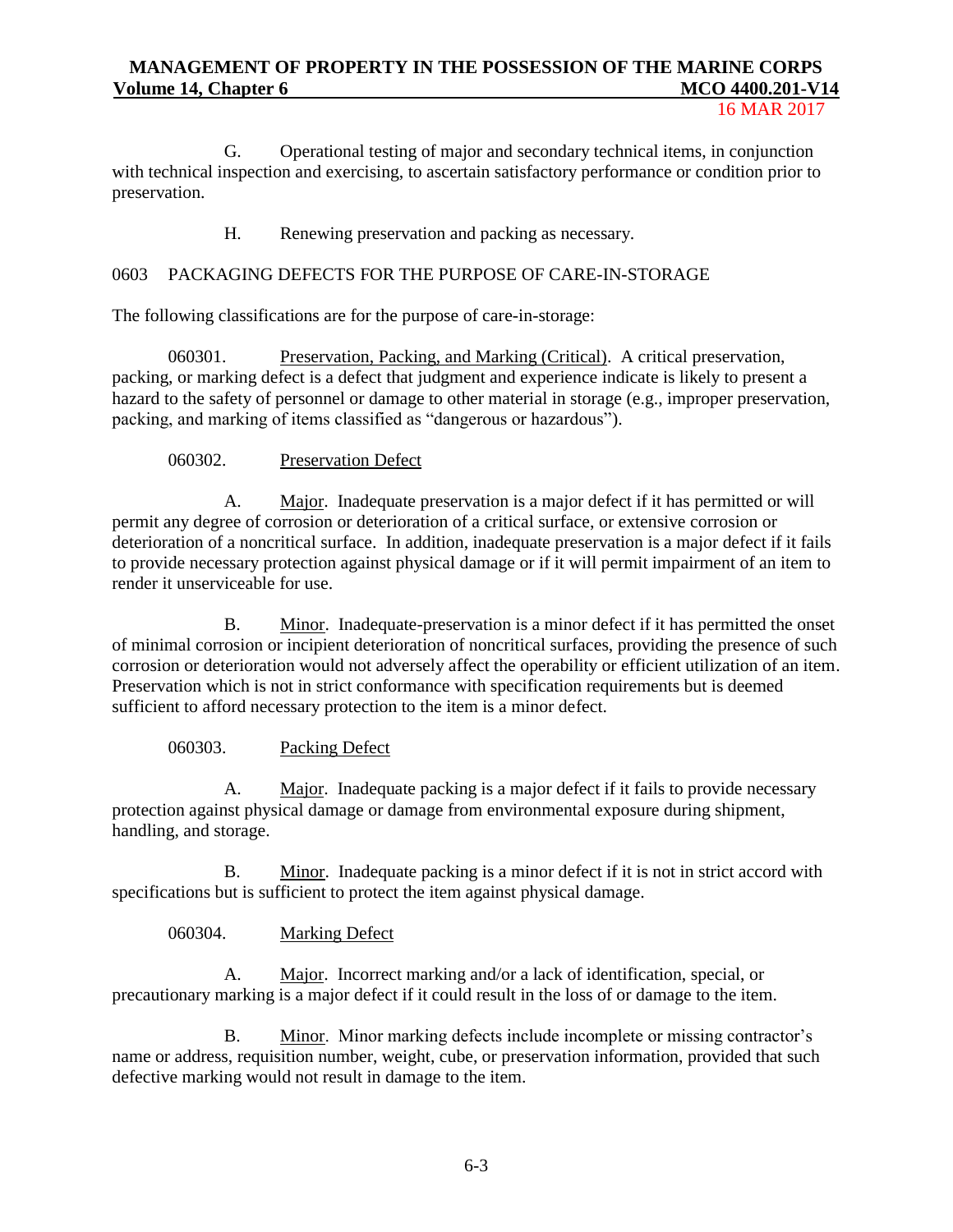#### 0604 WORKLOAD

060401. The workload of packaging maintenance (re-processing) is the direct result of actions required by program directives such as the following:

- A. DLM 4000.25, Defense Logistics Management System (reference (u)).
- B. DoDI 4140.1, DoD Supply Chain Material Management Policy (reference

(a)).

- C. DoD 4160.21-M, Defense Material Disposition Manual (reference (h))
- D. DoDI 6050.05, DoD Hazard Communication Program (reference (p)).
- E. MIL-HDBK-502, DoD Handbook Product Support Analysis (reference (s)).

#### 0605 GUIDELINES FOR RE-PROCESSING

060501. Preservation or reprocessing, which may result from surveillance, inspection, exercising, and rebuild actions required by the foregoing programs, may range from very minor work that can be performed on location, to complete preservation or re-preservation of major end items. Consistent with the policy set forth in Chapter 2, preservation of items during the term of storage or incident to shipment will be the minimum necessary to assure adequate or continued protection. Excessive or unnecessary re-preservation will be avoided.

060502. Normally, reprocessing resulting from care-in-storage inspections will be to the level of protection originally provided; however, in those instances where large quantities of a single line item require reprocessing, every effort should be made to determine supply system requirements for the item to preclude expenditure of work-hours and funds on items which may be obsolete or in excess.

060503. Criteria for selecting levels of protection are contained in Chapter 2. Operational guidance for inspections, exercising, tests, and accomplishing protection required is contained in the following publications and other applicable specifications and standards listed in the ASSIST database:

- A. [MCO P4030.31D,](http://www.marines.mil/Portals/59/Publications/MCO%20P4030.31D_1.pdf) Packaging of Material: Preservation, Vol I (reference (g)).
- B. [MIL-STD-1916, DoD Preferred Methods for Acceptance of Product.](https://acc.dau.mil/CommunityBrowser.aspx?id=523195)
- C. [MIL-STD-2073-1E, Standard Practice for Military Packaging](https://acc.dau.mil/adl/en-US/44775/file/56106/MIL-STD-2073-1E%20with%20Chg%201.pdf) (reference (t)).
- D. [MIL--STD-3003A, Vehicles, Wheeled: Preparation for Shipment and](http://everyspec.com/MIL-STD/MIL-STD-3000-9999/MIL-STD-3003A_22926/)

[Storage.](http://everyspec.com/MIL-STD/MIL-STD-3000-9999/MIL-STD-3003A_22926/)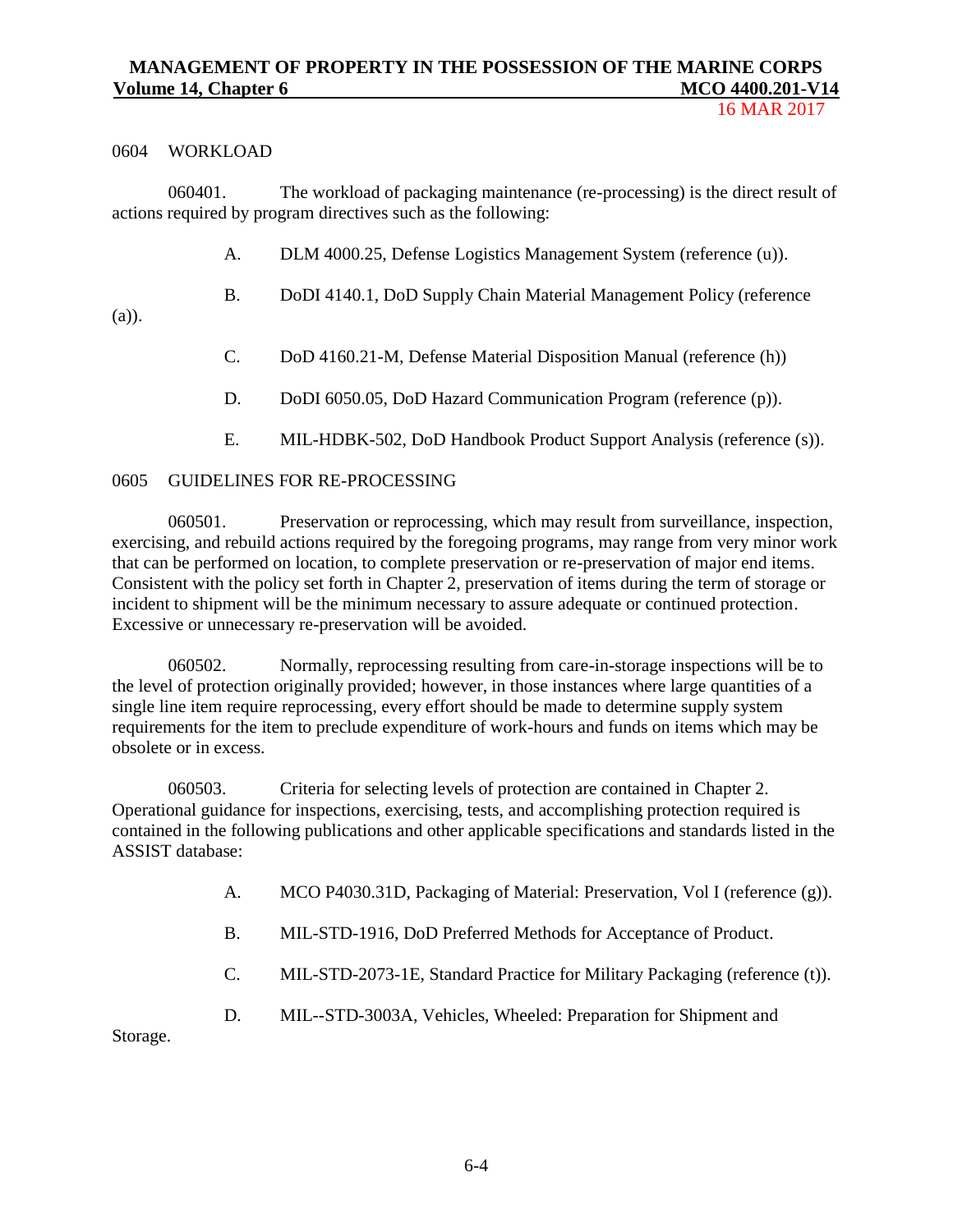16 MAR 2017

#### 0606 PRIORITY PROCESSING

060601. For effectiveness and efficiency of operations, priorities for reprocessing of technical items in storage (items requiring preservation/packing) should be established. Preference will be given to specific instructions which may be applicable to certain groups, categories, or types of items. Other priorities for reprocessing will be developed in consideration of the following criteria:

A. Priority 1. Serviceable material which will deteriorate to an unserviceable state if processing is deferred.

B. Priority 2. Material in support of known shipping demands.

C. Priority 3. Material administratively or physically earmarked for contingency

plans.

action.

D. Priority 4. Material received from depot maintenance.

E. Priority 5. New material received from procurement sources, the serviceability of which may be jeopardized by current status of preservation.

F. Priority 6. Other material in storage which is coded as serviceable, except for preservation required.

G. Priority 7. Unserviceable, economically repairable material, pending repair

0607 RECORDS OF INSPECTION AND RE-PROCESSING

060701. Major Items (Operational Test Code (OTC) 1). Records will be maintained to reflect the processing and reprocessing history for major end items of equipment and vehicles. Appropriate forms for annotating initial processing performed, inspection results, and reprocessing are prescribed in the documents and criteria set forth in paragraph 060501 and may be supplemented as deemed necessary by local instructions. Such records should provide for the accumulation of data which will indicate the reliability of specific packaging methods, materials, and processes. This data will serve as a basis for adjustments in inspection/exercising cycles and updating of processing documents.

060702. Secondary Items (OTC 2). Storage quality control records reflecting the packaging maintenance history for items other than those referred to in paragraph 060701 above shall be maintained on a NAVMC 10579 "Care-in-Storage Inspection Record." A separate form shall be used for each line item inspected. The multiple-copy set will facilitate work process planning, control, accountability, and movement of material to be reprocessed.

0608 IMPLEMENTING INSTRUCTIONS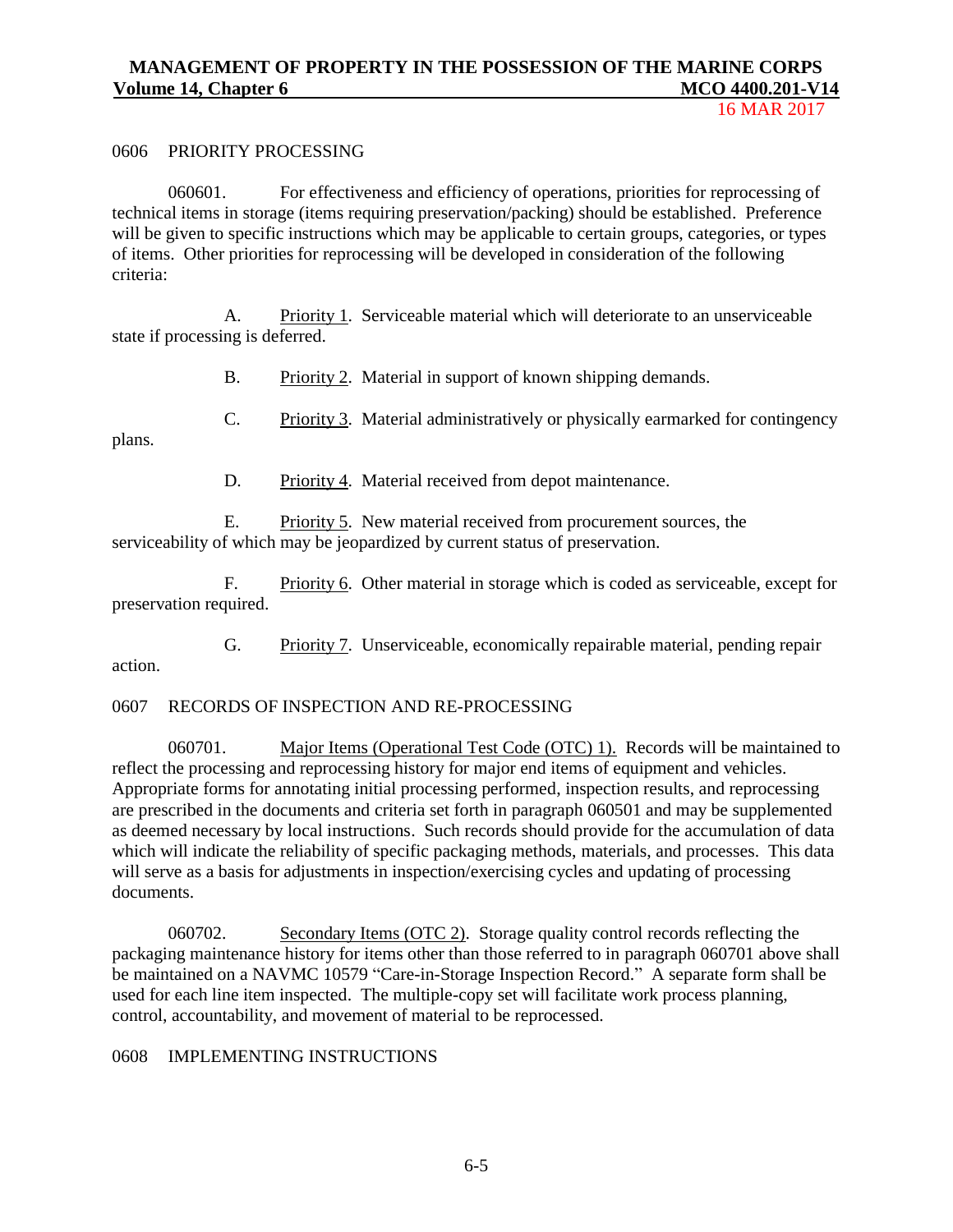#### 16 MAR 2017

060801. Activity commanders shall issue instructions to ensure that all items are afforded adequate protection throughout the term of storage. Implementing instructions should also create an awareness throughout each command of the need for adequate protection to the extent that deficiencies in item protection will be noted (and corrective action taken) in conjunction with but not limited to the following:

- A. Receiving operations.
- B. Physical inventory.
- C. Stock selection.
- D. Care-in-storage.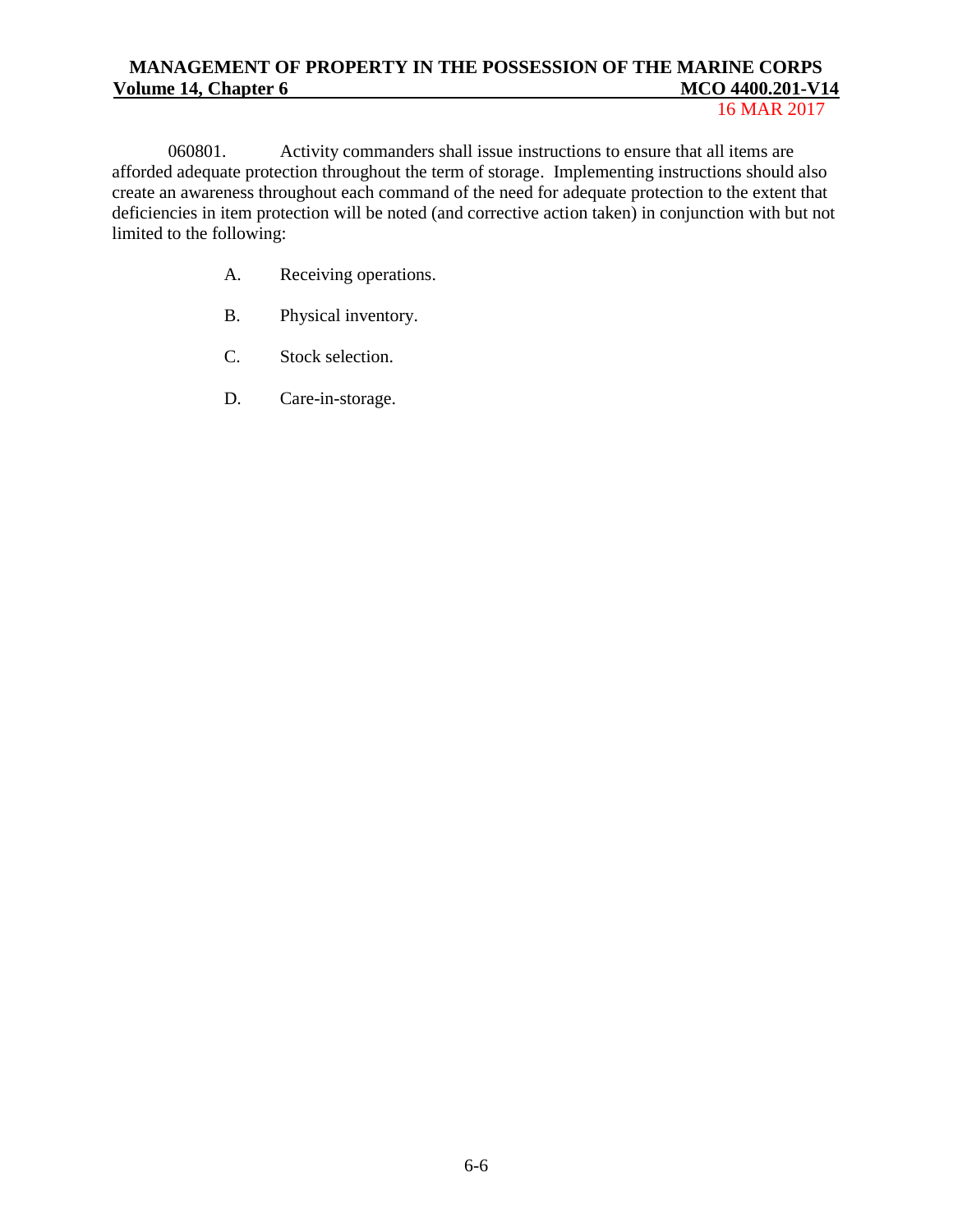## MANAGEMENT OF PROPERTY IN THE POSSESSION OF THE MARINE CORPS<br>
<u>Olume 14, Chapter 7</u> **Volume 14, Chapter 7 MCO 4400.201-V14**

16 MAR 2017

| <b>VOLUME 14: CHAPTER 7</b>                                                                                                                                                                                                                                                     |                                       |                                                         |                                 |  |
|---------------------------------------------------------------------------------------------------------------------------------------------------------------------------------------------------------------------------------------------------------------------------------|---------------------------------------|---------------------------------------------------------|---------------------------------|--|
|                                                                                                                                                                                                                                                                                 |                                       | "GENERAL PACKAGING INSTRUCTIONS FOR SMALL ARMS WEAPONS" |                                 |  |
|                                                                                                                                                                                                                                                                                 | <b>SUMMARY OF SUBSTANTIVE CHANGES</b> |                                                         |                                 |  |
| Hyperlinks are denoted by <i>bold, italic, blue and underlined font</i> .                                                                                                                                                                                                       |                                       |                                                         |                                 |  |
| The original publication date of this Marine Corps Order (MCO) Volume (right header)<br>will not change unless/until a full revision of the MCO has been conducted.<br>All Volume changes denoted in blue font will reset to black font upon a full revision of this<br>Volume. |                                       |                                                         |                                 |  |
| <b>CHAPTER</b><br><b>VERSION</b>                                                                                                                                                                                                                                                | <b>PAGE</b><br><b>PARAGRAPH</b>       | <b>SUMMARY OF</b><br><b>SUBSTANTIVE CHANGES</b>         | <b>DATE OF</b><br><b>CHANGE</b> |  |
|                                                                                                                                                                                                                                                                                 |                                       |                                                         |                                 |  |
|                                                                                                                                                                                                                                                                                 |                                       |                                                         |                                 |  |
|                                                                                                                                                                                                                                                                                 |                                       |                                                         |                                 |  |
|                                                                                                                                                                                                                                                                                 |                                       |                                                         |                                 |  |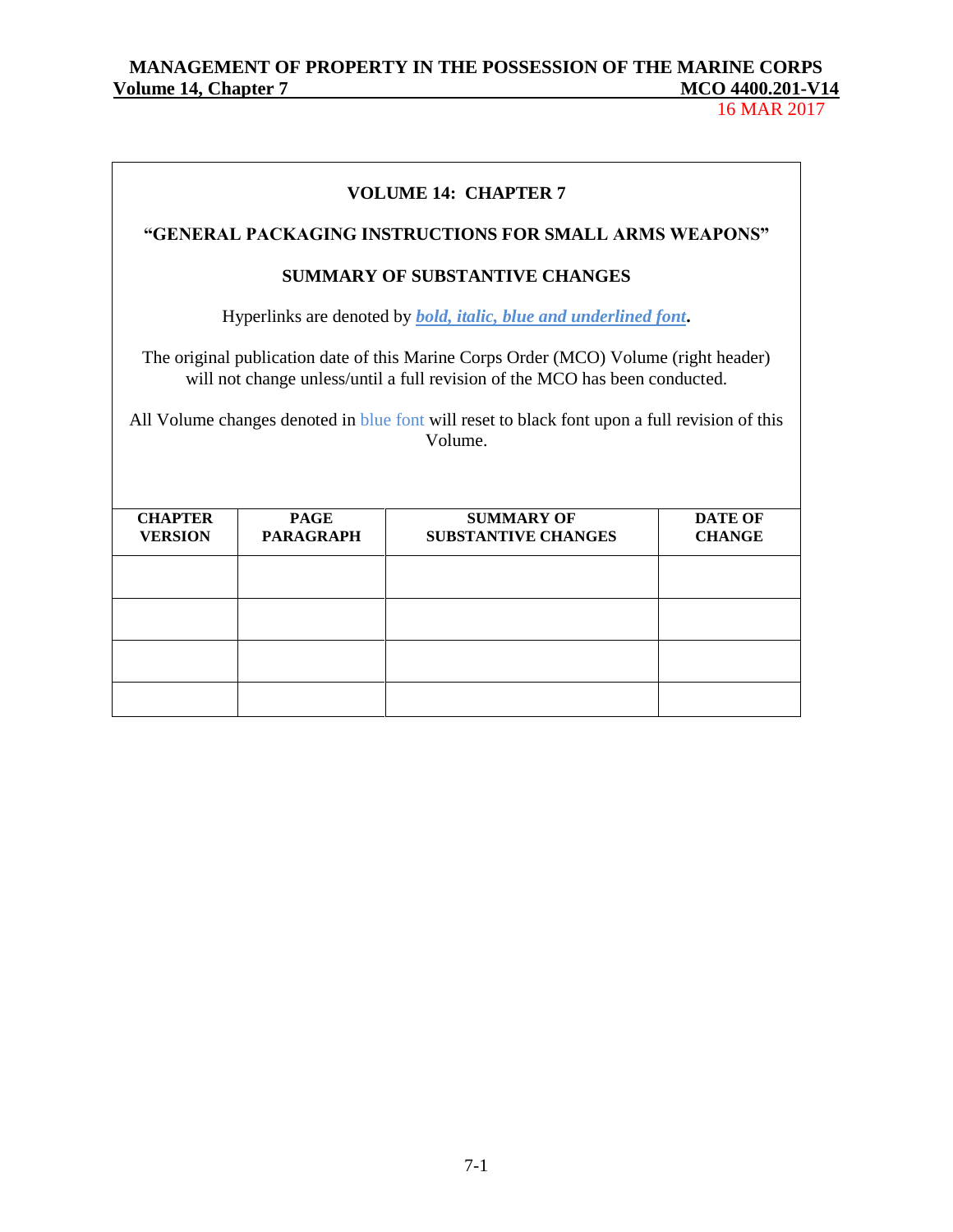16 MAR 2017

#### **CHAPTER 7**

## **GENERAL PACKAGING INSTRUCTIONS FOR SMALL ARMS WEAPONS**

#### 0701 DISASSEMBLY

070101. Weapons will be disassembled as necessary to accomplish complete and thorough cleaning, but not beyond that allowed by the unit's authorized echelon of maintenance.

#### 0702 CLEANING

070201. Thorough cleaning is the first essential procedure in any effective preservation cycle. No method of preservation will protect a weapon if contaminants are present on the surface of the item when the preservative is applied. Improper cleaning will render all subsequent packaging operations ineffective. Reference (g) establishes the cleaning process for small arms/light weight weapons. This is normally a "two step" process, unless accomplished by pressure spray. The weapon is initially cleaned in petroleum solvent and drained. The initial cleaning will be followed by a secondary cleaning using another container or cloth.

070202. All metallic surfaces/parts will be cleaned by dipping, scrubbing, or wiping in accordance with processes outlined in Chapter 5 of references (t) and reference (j). These guidelines also apply to nonmetallic parts.

A. Parts that have been exposed to burned powder residues (i.e., the bolt, bolt carrier assembly, firing pin, barrel bore and chamber, tip of the operating rod, etc.) require special cleaning. These parts must be scrubbed clean with bristle brushes and/or swabs saturated with rifle bore cleaner conforming to practices set forth in reference (r).

B. Additionally, three complete passes through the bore using the appropriate brush saturated with bore cleaner must be accomplished to meet minimum bore cleaning requirements. Flush all scrubbed surfaces with solvent.

070203. Cleaned parts shall then be wiped with clean dry patches, or cloths until no discoloration appears. Repeat cleaning with bore brush, if required.

070204. All metal parts will be rinsed with clean solvent.

#### 0703 DRYING

Immediately after cleaning, all parts will be thoroughly dried prior to application of the preservative. Drying will be accomplished by blowing with dry compressed air on all areas except the barrel bore, chamber and flash suppressor which will be dried by wiping with clean, dry, lint free swabs and/or clothes.

#### 0704 PRESERVING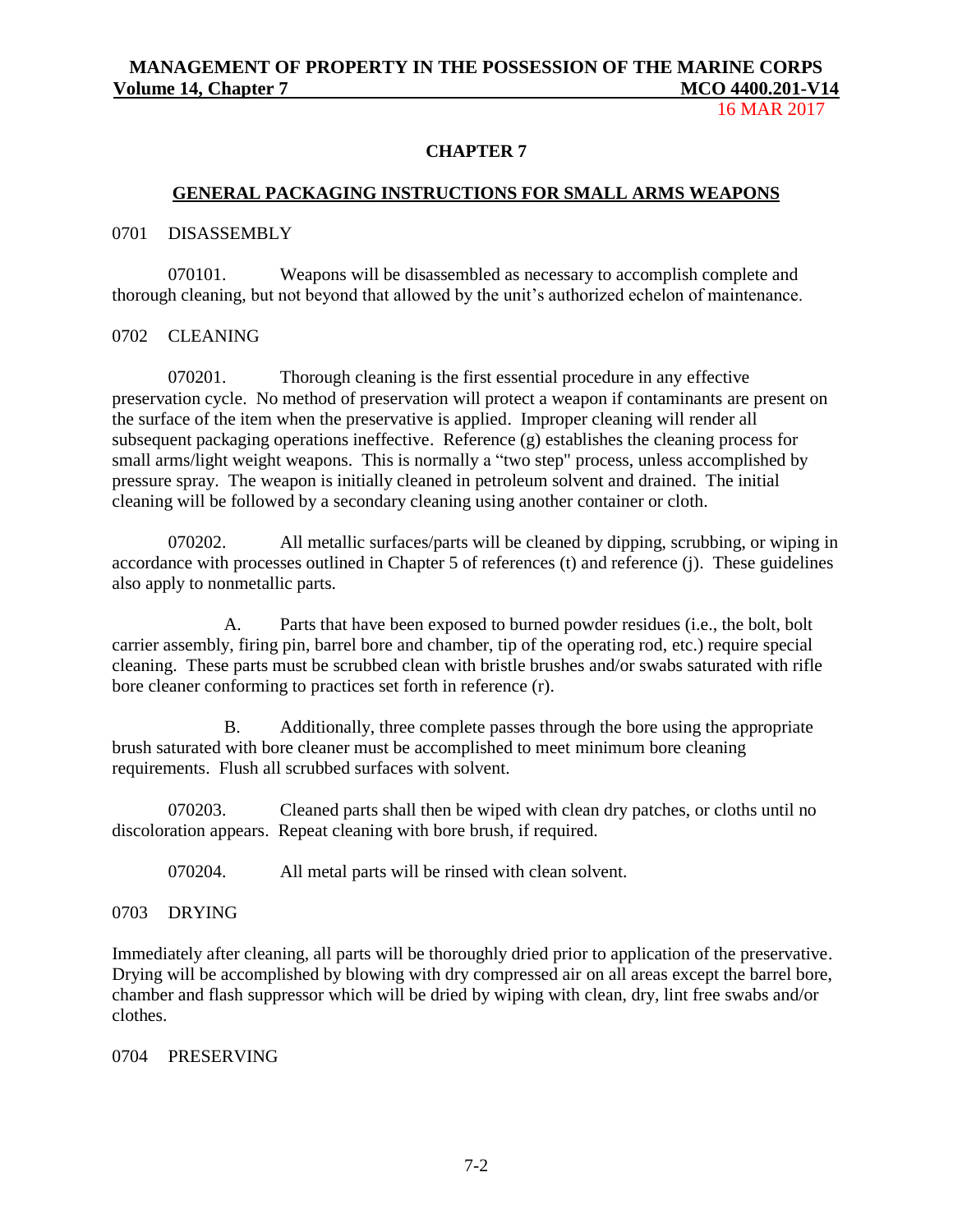070401. Immediately after drying, all metallic surfaces/parts will be coated with a thin coating of preservative in accordance with reference (s). Operating and mating parts will be actuated to ensure all surfaces are coated with the preservative. Excess preservative shall be thoroughly drained from the coated surfaces. Wipe metal surfaces of stock and handgrip with a clean cloth moistened with the same preservative oil. The preserved weapon shall be allowed to drain for a minimum of one hour prior to continuing with the packaging process.

#### 0705 PACKAGING

If a manual is provided with the weapon, it will also be encapsulated in barrier material. Assemble all parts of the weapon that were disassembled for cleaning. Examine the lower receiver to assure that the hammer is in the fired position (against the bolt catch). Insert a volatile corrosion inhibitor (VCI) bore tube into the barrel. Any sharp and/or protruding areas on the weapon must be cushioned with a noncorrosive material (i.e., barrier material, grease proofed, waterproofed, flexible, cushioning material, resilient, low density, unicellular, polypropylene foam to prevent puncture of the barrier material). Per reference (g), the assembled weapon will then be sandwiched between layers of barrier materials, transparent, flexible, able to be sealed, VCI treated, Type II, pressure cold sealable. The barrier material must be completely sealed around the weapon with no visible channels through the seal. The encapsulated weapon will be immobilized with the serial number facing up in the fiberboard box. Place the magazine, sling, and manual in the box and secure to the bottom with standard ASTM D5486 tape. Close the container and seal all seams and joints with tape per reference (w). Fiberboard containers will conform to standards as outlined in reference (t) and Part II, Chapter 204 of reference (j). For shipment and storage, small arms weapons packaged as prescribed herein will be packed in triple-wall fiberboard per reference (x), and cleated-plywood boxes per reference (t) for 'Level A' packaging, based on quantity, content weight, and shipment destination, type of storage anticipated and/or mode of transportation.

#### 0706 MARKING

The requirements established in reference (k) will be adhered to when marking unit and exterior containers. Packing lists are required.

#### 0707 SPECIAL MARKING REQUIREMENTS

070701. Serial number marking is required and will be listed on the packing list.

070702. The marking of sensitive items will be in accordance with the established standards contained within reference (k).

#### 0708 SAFETY PRECAUTIONS

Appropriate safety precautions must be established and observed at all times to protect personnel when handling hazardous materials as directed in reference (y) through (aa), and Enclosure (3), Section 11 of reference (c).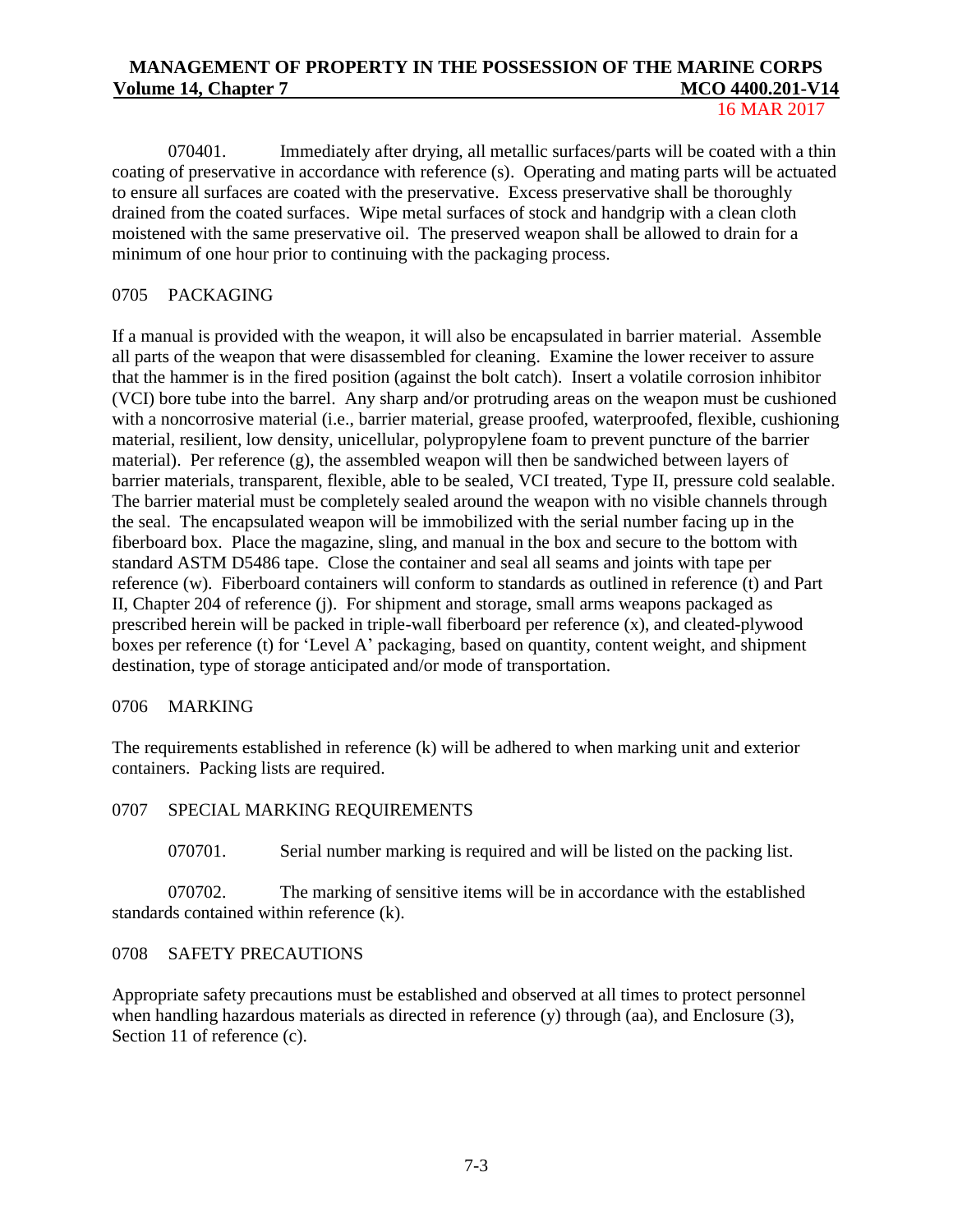16 MAR 2017

070801. Personnel performing PP&P operations must adhere to the following additional protective measures when handling material that may present fire hazard or cause skin irritation:

A. Rubber gloves will be used during the cleaning and preserving process to prevent possible skin burns or irritation by the solvents and to avoid contaminating the metal surfaces of the weapons with fingerprints.

B. Solvents will only be used in a well ventilated room or area and appropriate precautions must be taken to prevent personnel from inhaling solvent vapors.

C. Appropriate firefighting equipment will be readily accessible, in working order, and located near the work areas. Individuals will be instructed and trained in its proper use.

D. Volatile liquids (i.e., gasoline) with low flash points will not be used for cleaning purposes. Dry cleaning solvent and bore cleaning compound, as prescribed herein, are recommended.

E. Personnel handling VCI materials must wash their hands thoroughly with soap and water before eating and handling food.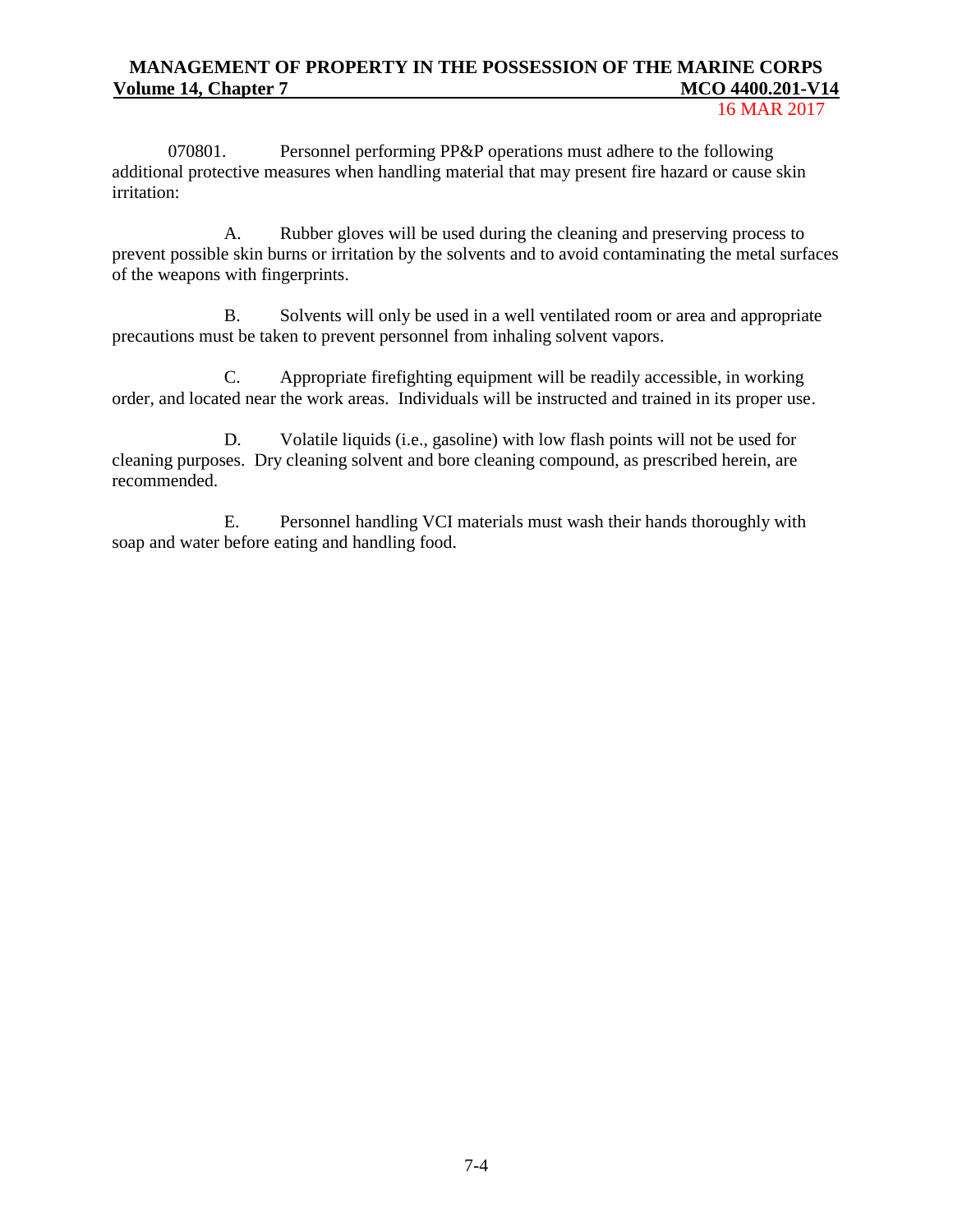16 MAR 2017

## **VOLUME 14: CHAPTER 8**

#### **"MARKING"**

#### **SUMMARY OF SUBSTANTIVE CHANGES**

Hyperlinks are denoted by *bold, italic, blue and underlined font***.**

The original publication date of this Marine Corps Order (MCO) Volume (right header) will not change unless/until a full revision of the MCO has been conducted.

All Volume changes denoted in blue font will reset to black font upon a full revision of this Volume.

| <b>CHAPTER</b><br><b>VERSION</b> | <b>PAGE</b><br><b>PARAGRAPH</b> | <b>SUMMARY OF</b><br><b>SUBSTANTIVE CHANGES</b> | <b>DATE OF</b><br><b>CHANGE</b> |
|----------------------------------|---------------------------------|-------------------------------------------------|---------------------------------|
|                                  |                                 |                                                 |                                 |
|                                  |                                 |                                                 |                                 |
|                                  |                                 |                                                 |                                 |
|                                  |                                 |                                                 |                                 |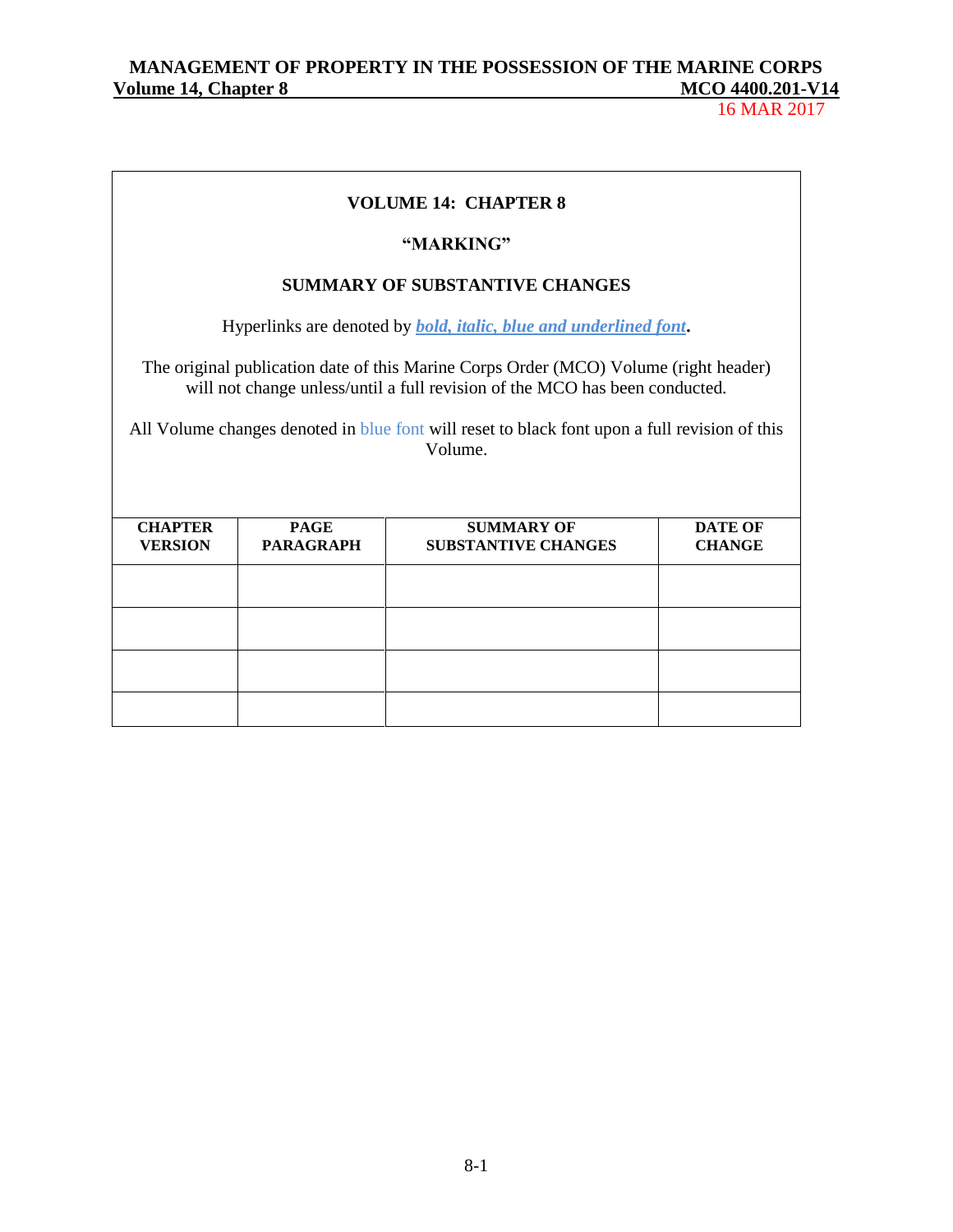16 MAR 2017

#### **CHAPTER 8**

#### **MARKING**

0801 GENERAL

080101. Marking is the application of numbers, letters, labels, tags, symbols, or color for handling or identification of material during shipment and/or storage.

080102. Proper markings are essential to ensure positive identification of preserved items and to facilitate efficient and effective storage, issue, and inventory operations. Markings are applied either to labels or directly to surfaces of barriers or containers. In addition to item identity, markings give other necessary supply management information concerning the item.

080103. Inadequate/improper markings are the principal cause of frustrated cargo at material receiving and supply processing sites. Improper markings also cause excessive work hours to be devoted to technical research to establish proper identification.

#### 0802 GUIDELINES

080201. Required markings will be complete, accurate, and legible. Materials used for marking and methods of application will be per the requirements set forth in reference (k).

080202. Standard markings for unit and intermediate packs include the following:

- A. NSN.
- B. Item description.
- C. Quantity and unit of issue.
- D. Contract or purchase order number (when applicable).
- E. Level of preservation and packing, and date.
- F. Serial number.

080203. Guidance concerning the placement of markings and labels for unit and intermediate packs is contained in Chapter 3, Table 3-11 of reference (g) and reference (k). These procedures conform to the requirement of reference (o) for specified methods and sub-methods of protection.

080204. The color of all markings shall be black, except for applications to surfaces on which black would not be legible. The color used in those cases shall provide a distinct contrast with the surface to be marked.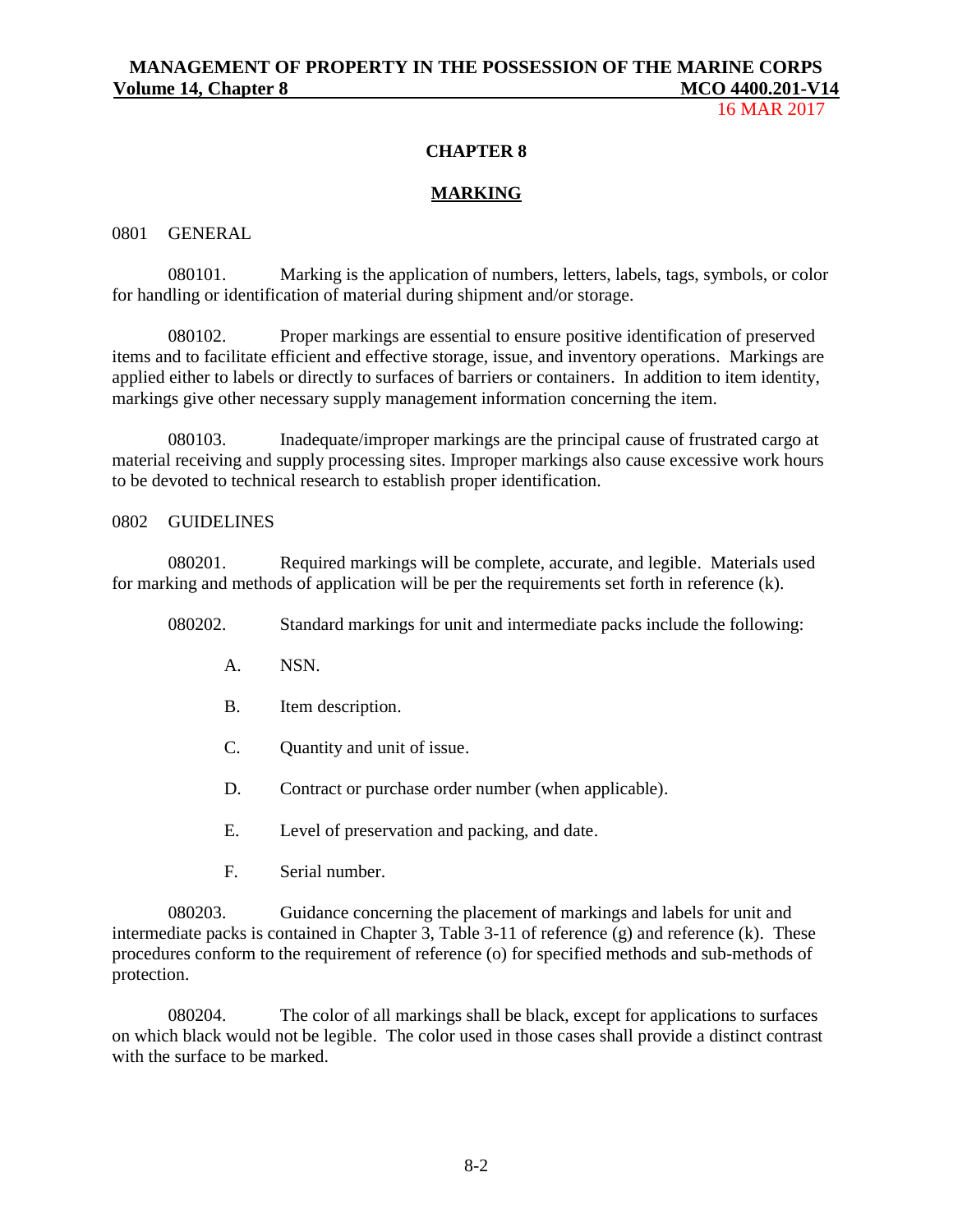16 MAR 2017

080205. Hand lettering of markings is not permitted, except as specified in reference (k).

080206. Labels used for interior packs shall be printed, typed, or reproduced. The size of labels shall be consistent or proportionate with the size of the pack or surface for marking, and the size of lettering must permit ready identification. Labels for 'Level A' shall be securely affixed with water-resistant label adhesive applied to the complete underside of the label. Paper labels for 'Level A' and 'Level B' packs shall be waterproofed by coating the outer surface of the label with a waterproof lacquer, varnish, or acrylic coating compound.

080207. The item manager sponsoring agency will ensure that specifications, standards, requests for procurement action, and contractual documents specify that markings for shipment and storage shall be per reference (k), unless otherwise specified.

#### 0803 SPECIAL MARKINGS

080301. Special and precautionary markings are often required to indicate peculiar characteristics of an item and/or method of preservation and to specify and facilitate proper handling. Examples include: subsistence packs, shelf-life, fragile or electrostatic discharge sensitive items, hazardous material, method II preservation, etc. Requirements for special markings are detailed in reference (k).

080302. Markings for packaged radioactive material shall be in accordance with reference (k).

080303. Marking requirements and special handling data/certification for hazardous materials shipped by military aircraft are prescribed by reference (f).

#### 0804 EXTERIOR MARKINGS

080401. Markings applied to exterior containers, pallet loads, multipack containers, bales, bundles, or other configurations offered for shipment will be adequate to assure movement of the cargo without confusion and delay during shipment. Markings will also permit ready identification throughout the distribution cycle and facilitate proper handling.

080402. Exterior markings will also conform to the applicable provisions of Volume 2, Chapter 13, Section 2 of reference (u), Chapter 6, Section 12, Appendix 2 and Appendix 3 of reference (l), and Part II, Chapter 204 of reference (j).

#### 0805 MIL-STD-129P

Previous paragraphs of this chapter bear out the importance of adequate markings for interior and exterior packs and should create awareness for special markings that may be required to facilitate proper storage, safety, and efficiency in handling. Reference (k) contains uniform requirements for marking which are mandatory for use throughout the DoD. This standard is the fundamental document for marking procedures and materials for all classes of supply and will be followed in marking items for storage and shipment.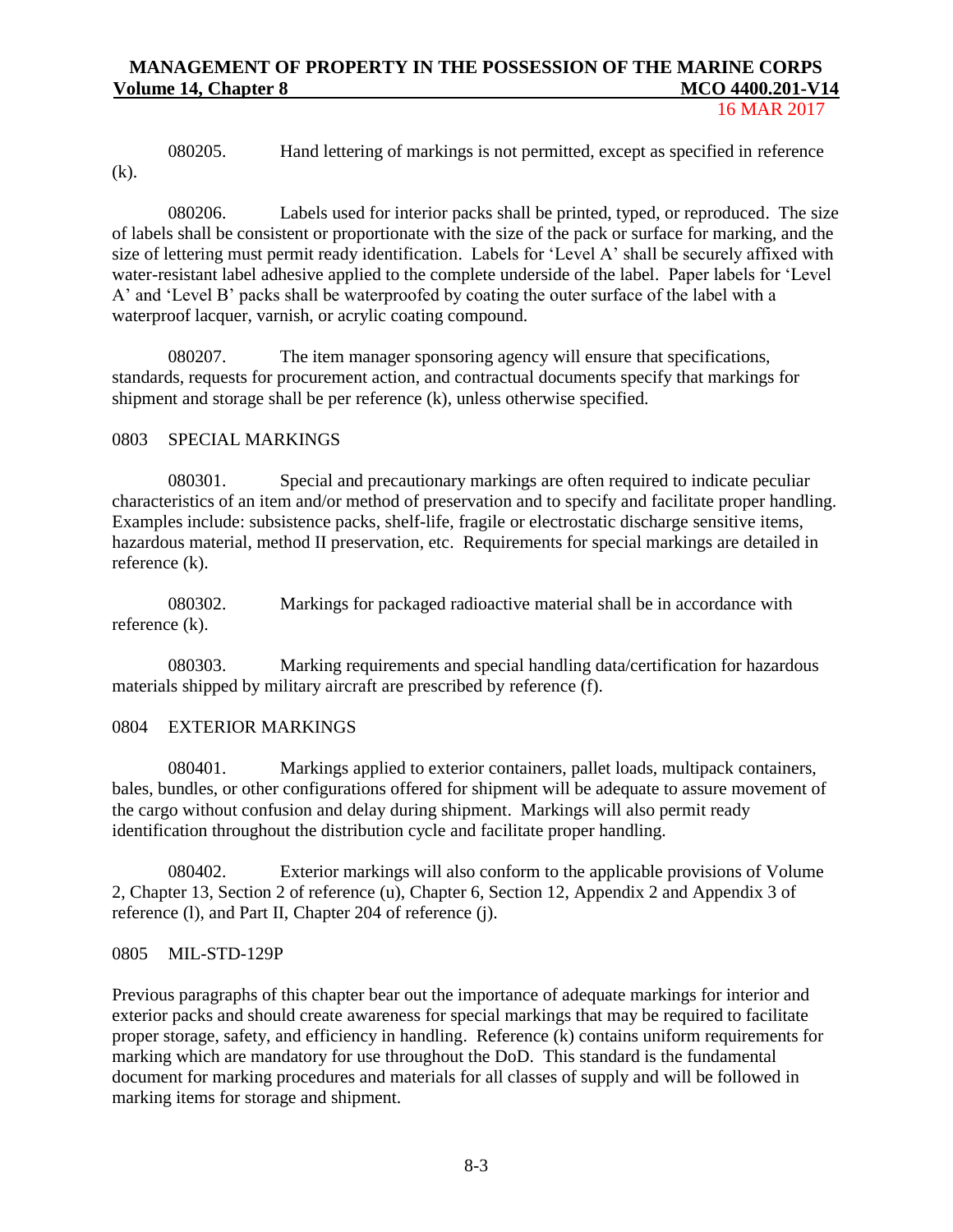## MANAGEMENT OF PROPERTY IN THE POSSESSION OF THE MARINE CORPS<br>
<u>Olume 14, Chapter 9</u> **Volume 14, Chapter 9 May 1200.000 MCCO 4400.000 MCCO 4400.000 MCCO 4400.000 MCCO 4400.000 MCCO 4400.000 MCCO 4400.000 MCCO 4400.000 MCCO 4400.000 MCCO 4400.000 MCCO 4400.000 MCCO 4400.000 MCCO 4400.000 MCCO 4400.000 MCCO**

16 MAR 2017

| <b>VOLUME 14: CHAPTER 9</b>                                                                                                                                                                                                                                                     |                                       |                                                 |                                 |  |
|---------------------------------------------------------------------------------------------------------------------------------------------------------------------------------------------------------------------------------------------------------------------------------|---------------------------------------|-------------------------------------------------|---------------------------------|--|
| ""PACKAGING DISCREPANCY REPORTING"                                                                                                                                                                                                                                              |                                       |                                                 |                                 |  |
|                                                                                                                                                                                                                                                                                 | <b>SUMMARY OF SUBSTANTIVE CHANGES</b> |                                                 |                                 |  |
| Hyperlinks are denoted by <i>bold, italic, blue and underlined font</i> .                                                                                                                                                                                                       |                                       |                                                 |                                 |  |
| The original publication date of this Marine Corps Order (MCO) Volume (right header)<br>will not change unless/until a full revision of the MCO has been conducted.<br>All Volume changes denoted in blue font will reset to black font upon a full revision of this<br>Volume. |                                       |                                                 |                                 |  |
| <b>CHAPTER</b><br><b>VERSION</b>                                                                                                                                                                                                                                                | <b>PAGE</b><br><b>PARAGRAPH</b>       | <b>SUMMARY OF</b><br><b>SUBSTANTIVE CHANGES</b> | <b>DATE OF</b><br><b>CHANGE</b> |  |
|                                                                                                                                                                                                                                                                                 |                                       |                                                 |                                 |  |
|                                                                                                                                                                                                                                                                                 |                                       |                                                 |                                 |  |
|                                                                                                                                                                                                                                                                                 |                                       |                                                 |                                 |  |
|                                                                                                                                                                                                                                                                                 |                                       |                                                 |                                 |  |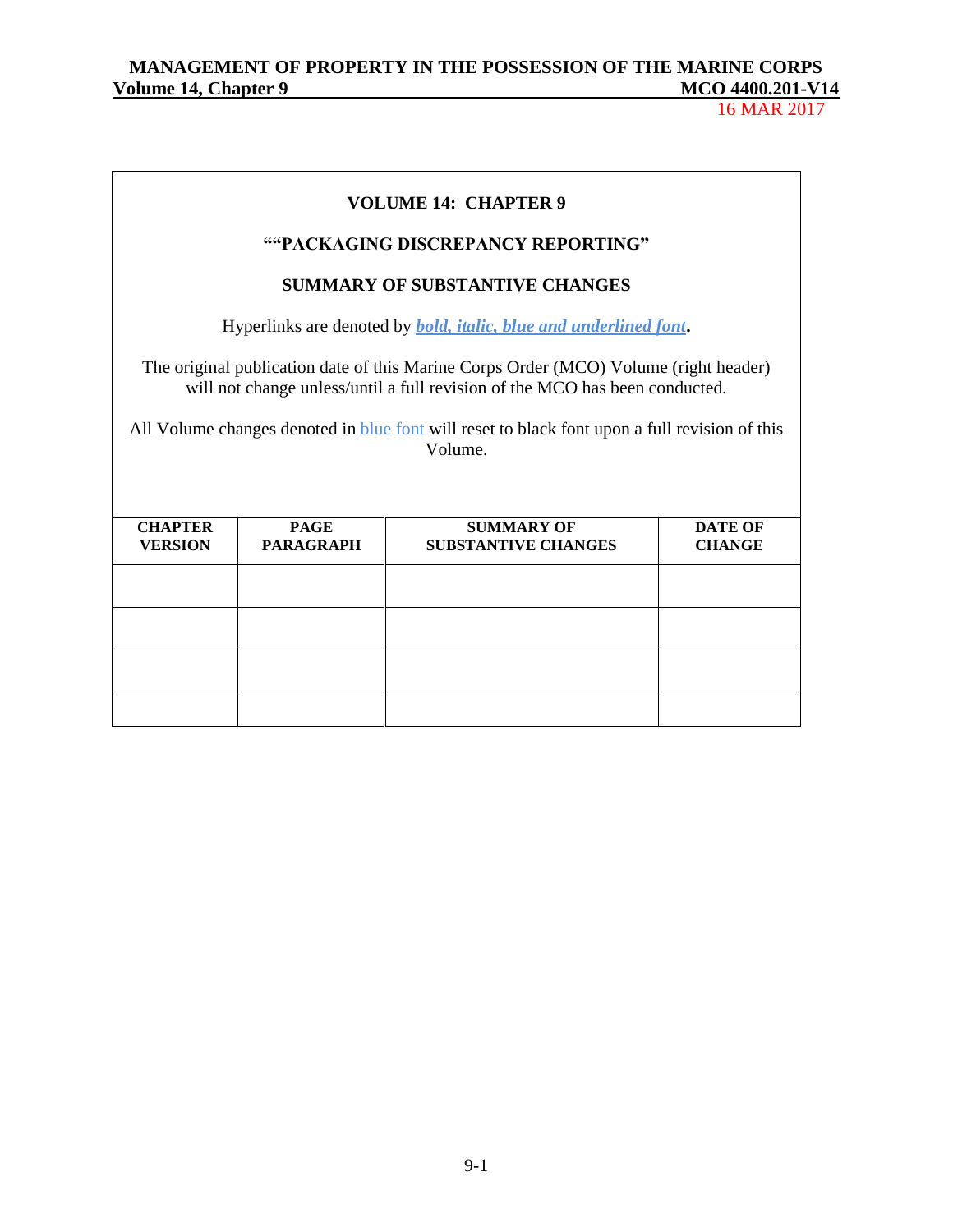16 MAR 2017

#### **CHAPTER 9**

#### **PACKAGING DISCREPANCY REPORTING**

#### 0901 GENERAL

090101. Procedures are presented herein to provide for analysis of packaging throughout the Marine Corps distribution system and to establish procedures for the reporting of packaging discrepancies, excessive packaging, and recommendations for corrective action.

#### 0902 PURPOSE

090201. This chapter establishes information requirements for reporting and processing of discrepancy reports under the Supply Discrepancy Report (SDR) program. The SDR is a tool used to report shipping or packaging discrepancies attributable to the shipper, (including government sources, contractors/manufacturers or vendors) and to provide appropriate responses and resolution. The purpose of the SDR exchange is to determine the cause of such discrepancies, effect corrective action, and prevent recurrence.

#### 0903 PACKAGING DISCREPANCY

090301. A packaging discrepancy is any unsatisfactory condition due to improper or inadequate packaging (including preservation, packing, marking, or utilization) which causes the item, shipment, or package to become vulnerable to loss, delay, damage, or unnecessary expense to the U. S. Government, such as excessive packing. Discrepancies involving passive radio frequency identification (pRFID) are reportable under packaging discrepancy criteria.

#### 0904 SCOPE AND APPLICABILITY

090401. The procedures for reporting discrepancies in preservation, packing, unitization, marking, and handling are contained in reference (l) and are reportable on Standard Form (SF) 364. These procedures are applicable to DoD components, participating Federal Agencies, and other external organization elements as defined in reference (u) for the reporting of all obvious or concealed defects, including damage attributable to inadequate preservation, packing, unitization, marking, handling, and excessive packaging. Shipments covered by these procedures may originate at a commercial vendor's facility, another Marine Corps installation, other military installations, or other government agencies/activities.

#### 0905 REPORTABLE PACKAGING DISCREPANCIES

090501. All discrepancies shall be reported using the SDR as the DoD WebSDR application automates the SF 364 paper form facilitating the DoD standard transactional exchange. The WebSDR provides an automated process for tracking SDR response information and is an effective means to report, resolve, and measure discrepancies related to supply chain performance. Data collected enables the DoD to identify trends, establish volume and dollar values of SDRs, bring management attention to problems with shipping activities as necessary, and improve the requisitioning and distribution process within logistics operations. Photographs, although not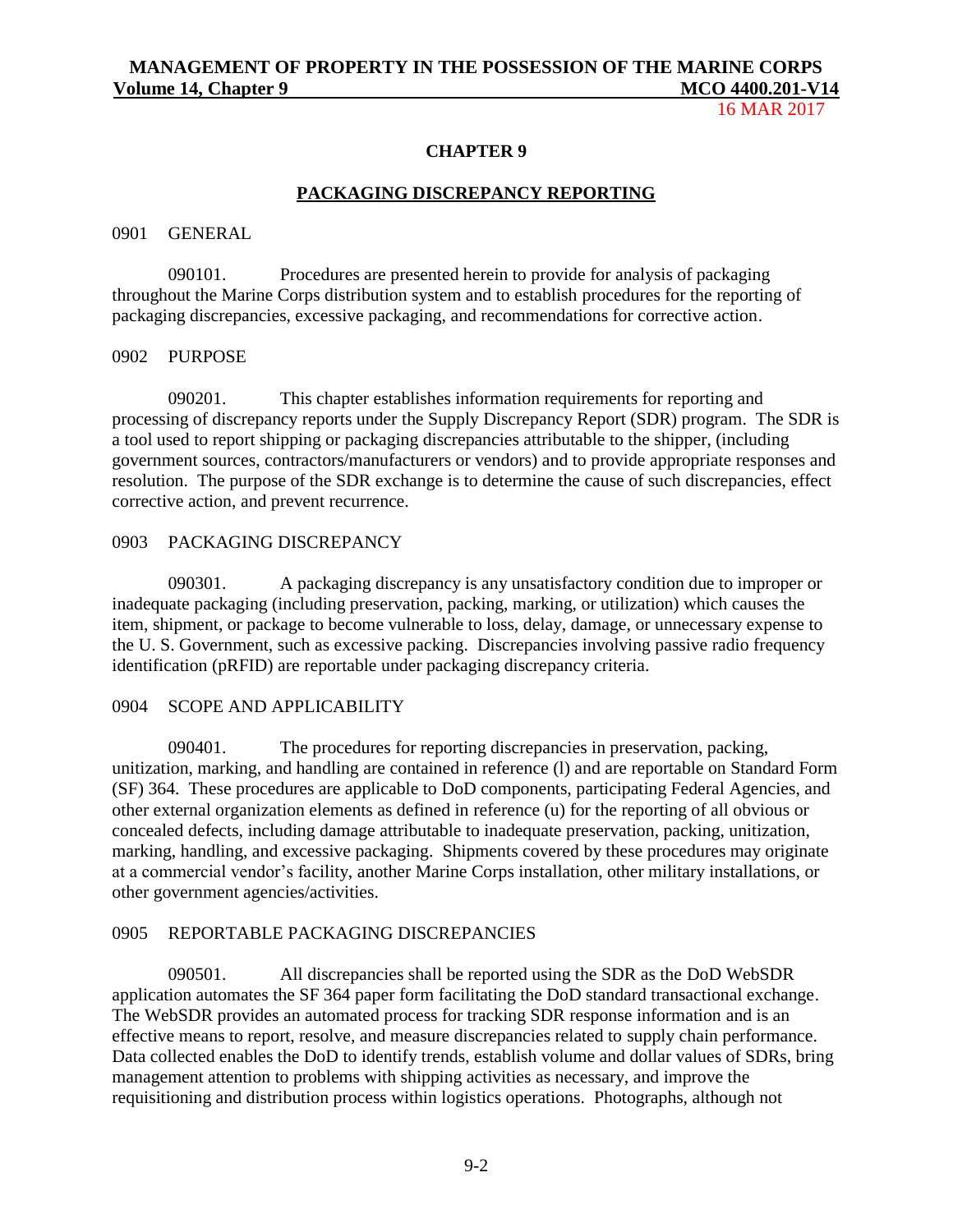16 MAR 2017

required, are very beneficial in support of the discrepancy being reported. Photographs are also beneficial for the shipping activity's use in evaluating the cause of the discrepancy and providing corrective action to prevent recurrence.

090502. Packaging discrepancies to be reported are defined in detail in Section 3, Paragraph 1.1.2, Volume 2, Chapter 17, of reference (u) and reference (v).

A. Examples of packaging discrepancies to be reported are:

1. Improper Packaging. Report any unsatisfactory condition resulting from improper packaging that causes the item, shipment, or package to be vulnerable to any loss, delay, or damage according to the specific conditions cited. Unless otherwise indicated, the minimum dollar value reporting criteria are when the estimated/actual cost of correction exceeds \$100; or the value of the item, shipment, or package is \$2,500 or over, regardless of the estimated or actual cost to correct the packaging discrepancy. This may include loss or damage to the item, shipment, or package except when a report is otherwise required by reference (j). Where encoded information on the SDR is not sufficient, the submitter should provide detailed descriptions of how the material was packaged, as well as the actual damages incurred to the material. The submitter should also include, when available, the estimated cost of correction of packaging on the initial SDR.

2. Packaging Discrepancies Noted at Defense Logistics Agency (DLA) Distribution Centers. To ensure proper billing, indicate if the material is a major item, (i.e., ships, aircraft, missiles, ammunition, vehicles, etc.), or secondary item, (i.e., any item that supports a major item such as reparables, consumables, assemblies, etc.) Distribution Centers will include projected or actual costs for labor and repackaging material. If actual, indicate the date corrective action was completed.

3. Mission or Life Endangering. Report packaging discrepancies, regardless of dollar value, resulting in damaged material that may endanger life, impair combat or deployment operations, or affect other material. Report immediately to the shipping activity, contracting office, or control point by the quickest communication medium to enable the shipper to take immediate corrective action. Submit an SDR within 24 hours of the initial report.

4. Hazardous Material (includes Ammunition and Explosives). Report any packaging discrepancy, regardless of dollar value, if a potentially hazardous condition could result or if damage or an unsatisfactory condition has occurred involving any hazardous material. This includes improper identification markings of items and packaging and/or unitized loads. Use hazardous material discrepancy codes when applicable.

5. Excessive Packaging. Report excessive packaging by contractors that result in additional costs to the U.S. Government, regardless of dollar value.

6. Improper Packing. Report any type of inadequate or improper packing to include incorrect blocking or bracing, oversized or incorrect container, and inadequate closure, resulting in an unsatisfactory condition or damage. Report when material is not packed in a required reusable container regardless of dollar value. Report inadequate or improper cushioning, blocking, and bracing per reference (ab).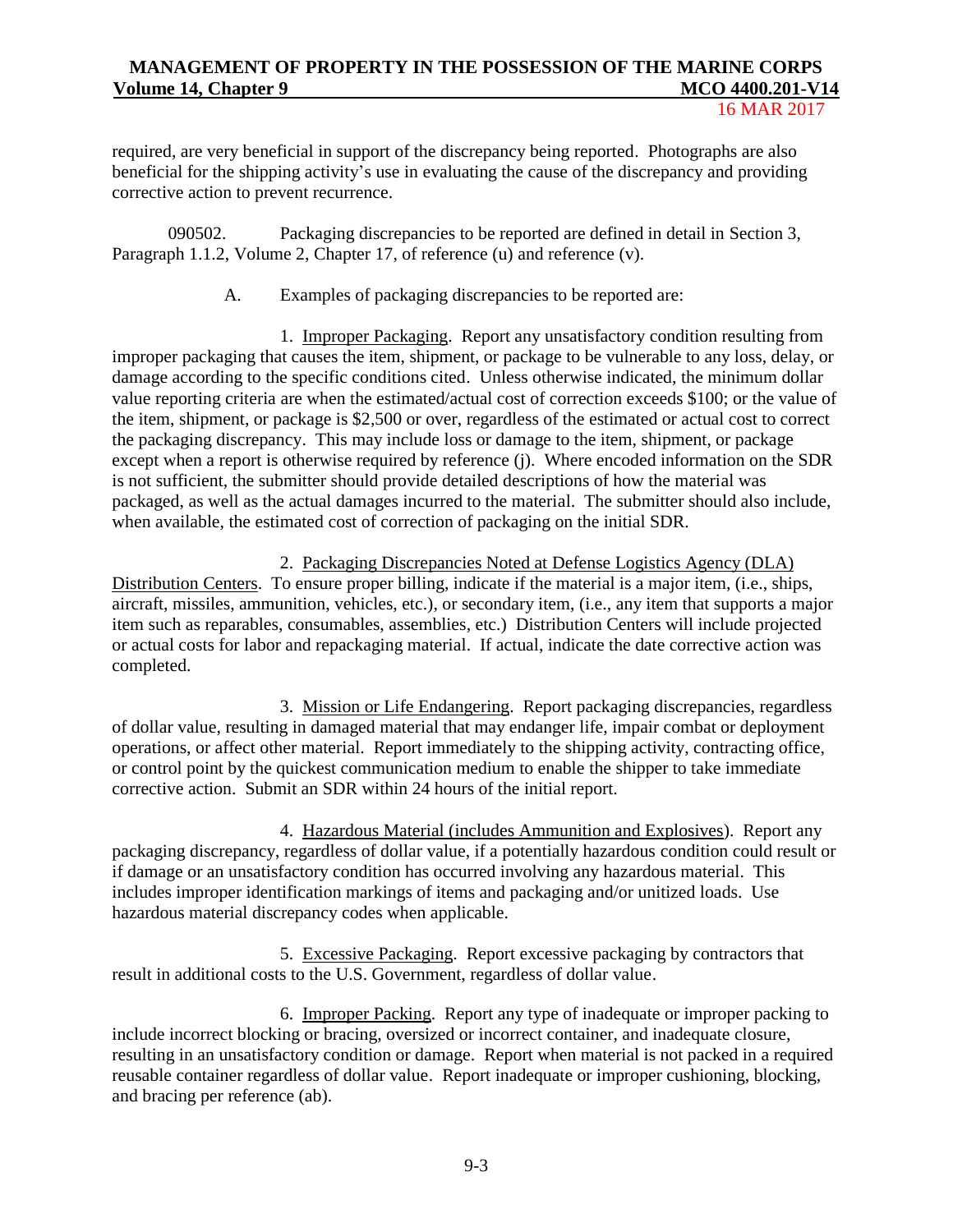16 MAR 2017

7. Delay or Additional Costs. Report packaging discrepancies resulting in delay or additional packaging costs at aerial or water terminals or at consolidation and containerization points. The activity responsible for operating the terminal or port of embarkation/debarkation will be responsible for the preparation and submission of an SDR on discrepancies noted on shipments moving through the activity. These SDRs will be prepared using Discrepancy Document Type Code W.

8. Improper Packaging of Customer Returned Material. Distribution Centers will send an SDR to the material owner for packaging discrepancies related to customer returned material or inter-depot transferred material. The material owner is responsible for funding packaging costs associated with preparing material for storage and reissue. Packaging discrepancies occurring in material returns are subject to recoupment action at the discretion of the material owner. If the packaging is so bad that the item must be disposed of, the shipper may be required to reimburse the receiver for any packing required to effect the shipment and the cost of turn-in to DLA Disposition Services. The Distribution Center will always include the estimate of the costs of repackaging or disposal on the initial SDR submission, in the remarks section and complete the appropriate data element entries for electronic submission.

9. Wood Packaging Material. Report wood packaging material that is not consistent with the international standards for the regulation of wood packaging material transiting international borders, and Department of Agriculture regulations governing importation of regulated wood packaging material. Compliant wood packaging material must display appropriate certification marking. Use Discrepancy Code P215 and provide remarks as applicable.

10. Repetitive Packaging Discrepancies. Include Discrepancy Code Z2, Repetitive Discrepancy, with the other specific packaging discrepancy code(s) to report repetitive packaging discrepancies that impose a significant burden on receiving or transshipment activities. Total costs to correct packaging will be included in the SDR.

11. Improper Preservation. Report any type of inadequate or improper preservation or physical protection resulting in an unsatisfactory condition or damage. Report improper preservation of any material identified as being electrostatic/electromagnetic sensitive, regardless of the dollar value.

12. Improper Marking. Prepare an SDR to report any omitted, incomplete, illegible, or misplaced markings. Report improper identification of containers, or items that require opening the container, or result in improper storage of the material, regardless of cost. Improper marking includes discrepancies related to pRFID tags as follows:

13. Report all missing, damaged, or unreadable pRFID tags when such tags are required by contract provision, DoD policy, or specified by prior shipment notice/status reflecting pRFID content. Report duplication of tag identification associated with a previously processed receipt.

14. SDRs may be used to report a tag read formatted for DoD use, but which does relate to an advance shipment notification containing pRFID content when such advance shipment notification is required by contract provisions or DoD policy.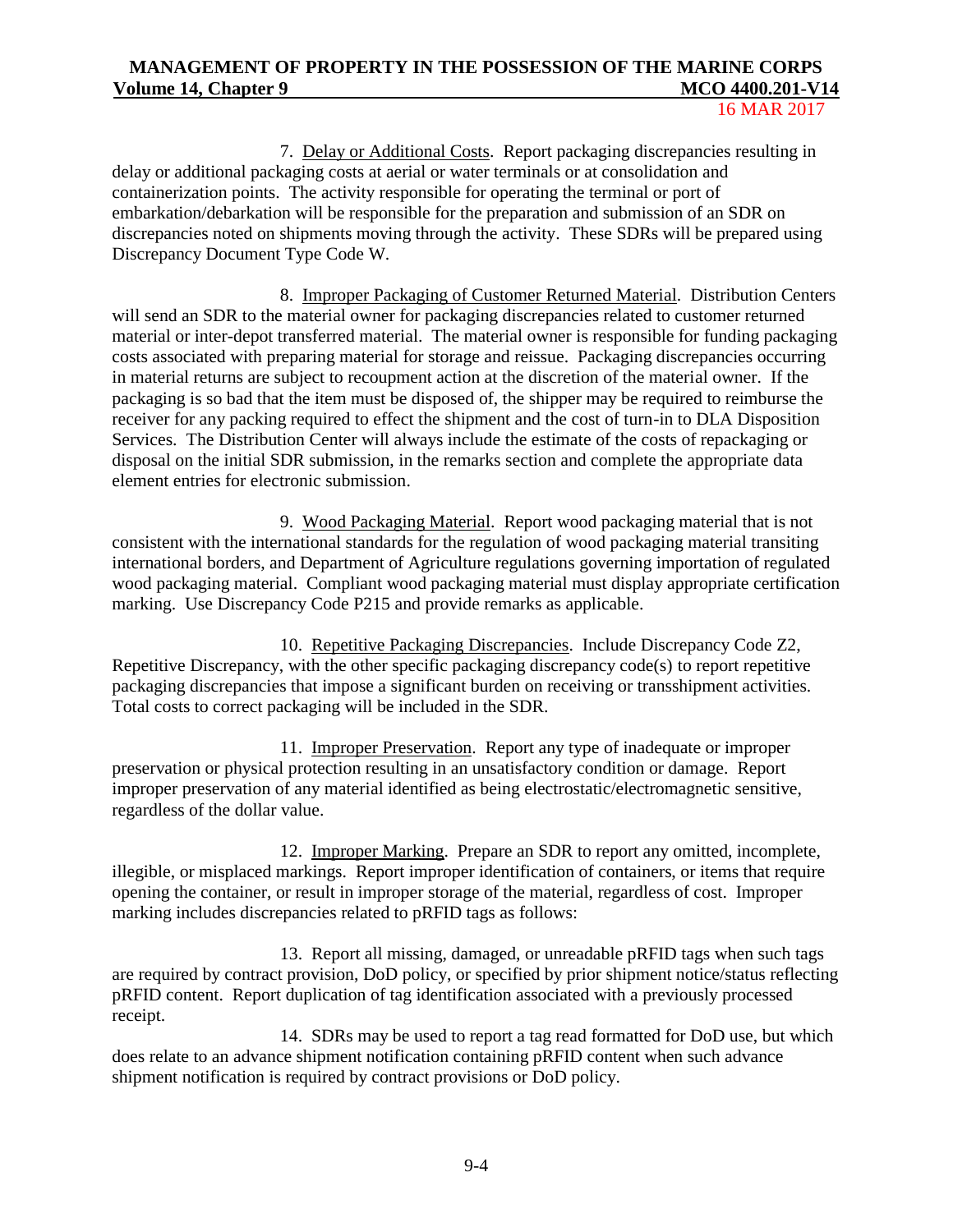16 MAR 2017

15. Improper Unitization. Report improper unitization that includes inadequate wrapping/strapping or lack of unitization, where appropriate, resulting in an unsatisfactory condition or damage. Report multiple consignees in a single consignee consolidation container as improper unitization.

16. Latent Packaging Discrepancies. Prepare a late SDR for material found in storage with latent preservation and packaging discrepancies. Confine these reports to stocks that constitute a problem resulting from a particular specification, preservation, or packaging method. Reports relative to packaging discrepancies found in storage will be annotated "not incident to shipment."

17. Discrepancies in the preparation of dangerous materials for shipment by military aircraft warrant special attention. Applicable instructions are contained in reference (f).

B. See Approved DLMS Change (ADC) 1059, "Mandatory Use of Four Character Packaging Discrepancy Codes on Supply Discrepancy Reports (SDRs) and Storage Quality Control Reports (SQCRs)" for a comprehensive listing. Storage activities report packaging discrepancies identified while materiel is in storage using the DD 1225 SQDR.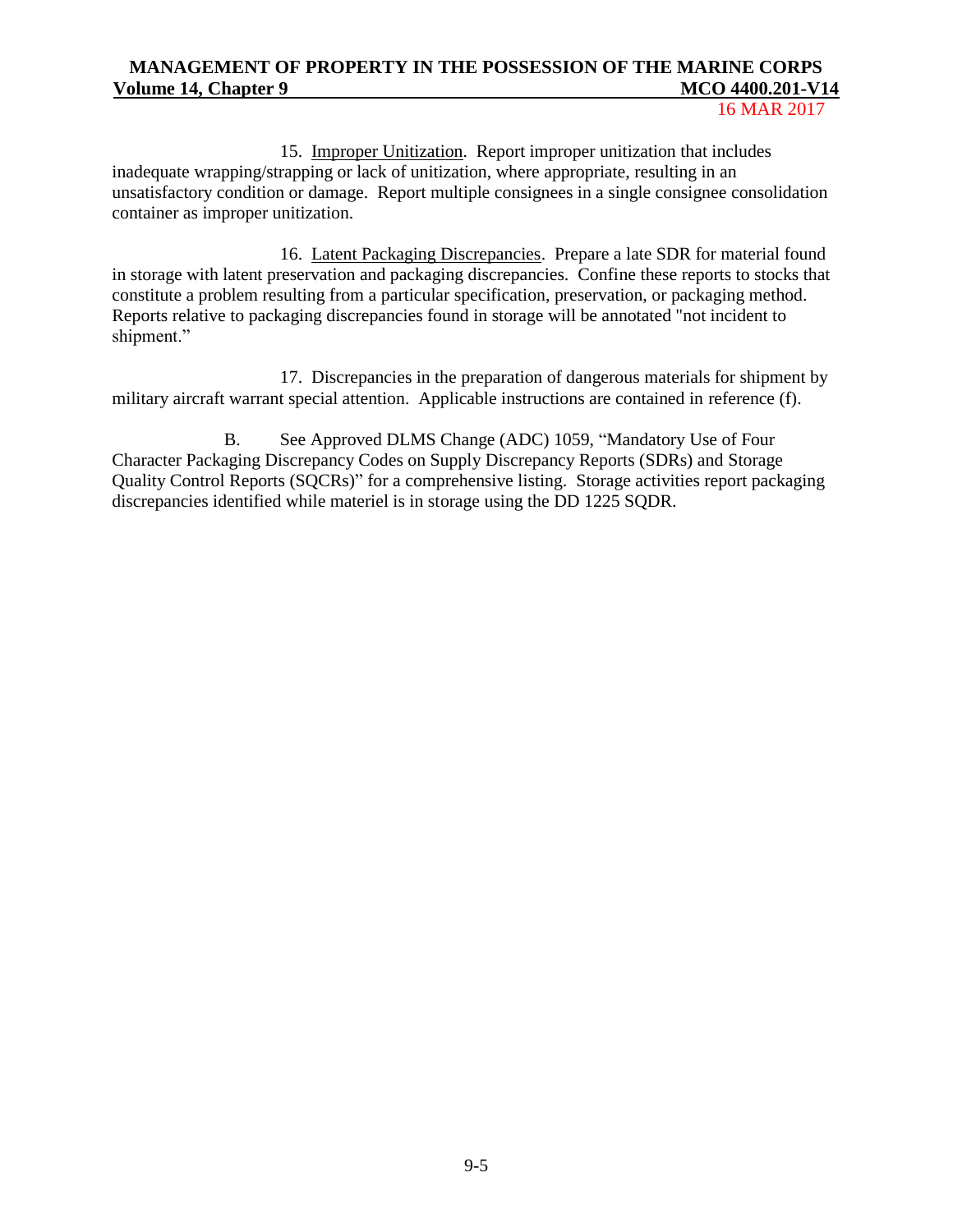16 MAR 2017

## **VOLUME 14: CHAPTER 10 "EXPEDIENCIES IN PRESERVATION AND PACKING" SUMMARY OF SUBSTANTIVE CHANGES** Hyperlinks are denoted by *bold, italic, blue and underlined font***.** The original publication date of this Marine Corps Order (MCO) Volume (right header) will not change unless/until a full revision of the MCO has been conducted. All Volume changes denoted in blue font will reset to black font upon a full revision of this Volume.

| <b>CHAPTER</b><br><b>VERSION</b> | <b>PAGE</b><br><b>PARAGRAPH</b> | <b>SUMMARY OF</b><br><b>SUBSTANTIVE CHANGES</b> | <b>DATE OF</b><br><b>CHANGE</b> |
|----------------------------------|---------------------------------|-------------------------------------------------|---------------------------------|
|                                  |                                 |                                                 |                                 |
|                                  |                                 |                                                 |                                 |
|                                  |                                 |                                                 |                                 |
|                                  |                                 |                                                 |                                 |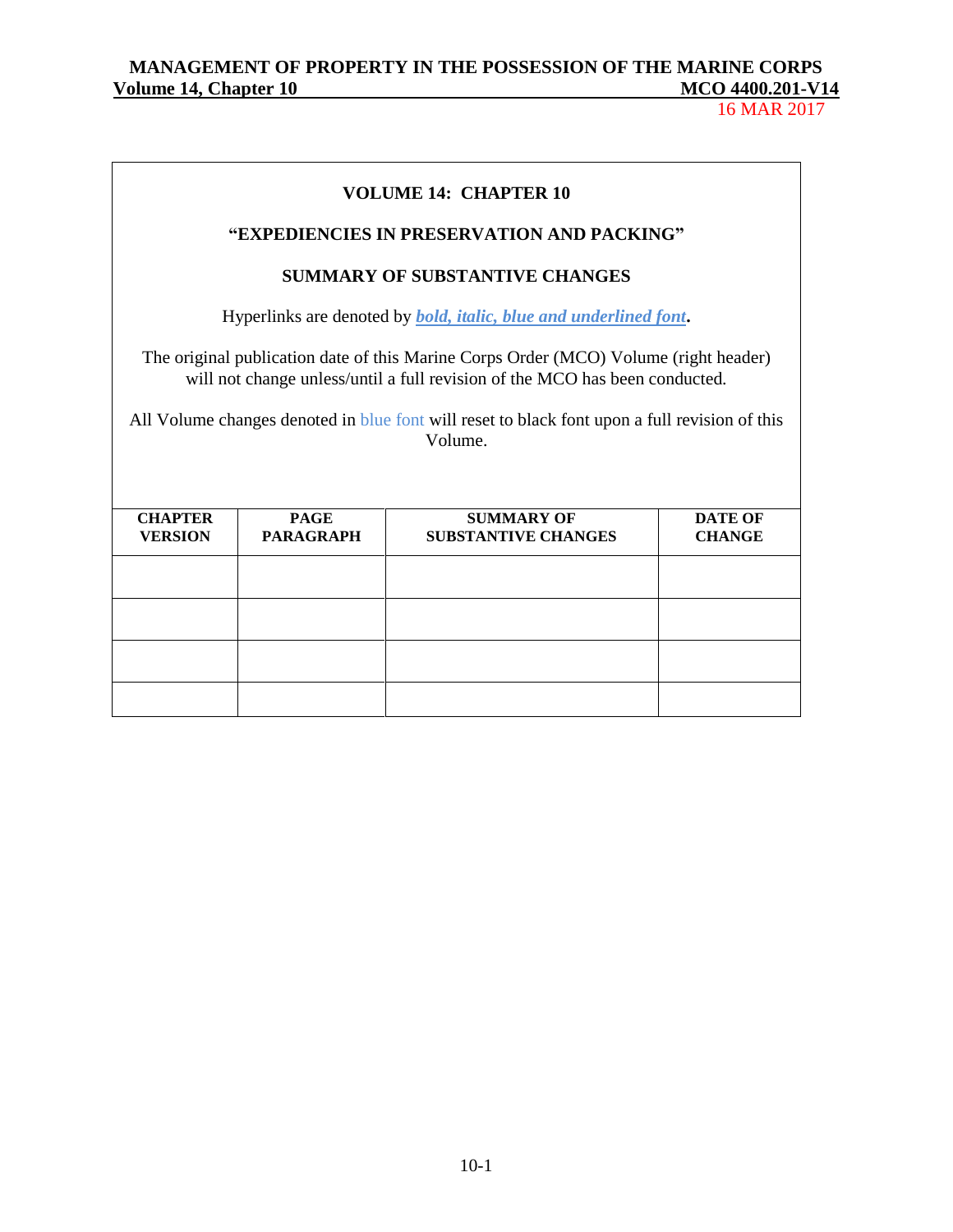16 MAR 2017

#### **CHAPTER 10**

#### **EXPEDIENCIES IN PRESERVATION AND PACKING**

#### 1001 GENERAL

100101. Many Marine Corps activities in some CONUS, OCONUS, or overseas areas lack the capability to effectively perform preservation and packing. Notwithstanding, most activities have material in their custody for a considerable length of time for which proper care must be given and preserved.

100102. Unserviceable repairable assets to be evacuated to maintenance sources are of prime concern. These assets must be afforded protection to prevent deterioration to a state of being uneconomical to repair. Adequate protection must also be afforded excess material being returned to stores.

#### 1002 PURPOSE

100201. To establish procedures for preservation and packing of unserviceable repairable material being evacuated to repair facilities, serviceable repairable-type items being returned as activity or command excess, and activity or command excess serviceable non repairabletype items being returned to supply elements or to the stores system, and to prescribe procedures for accomplishing preservation and packing.

#### 1003 GUIDELINES

100301. Consistent with command capability and the availability of required materials and equipment, protection will be applied to all material being evacuated to repair facilities and/or supply support elements.

100302. Prior to or in conjunction with preparing material for shipment, a limited technical inspection shall be performed on the following categories of equipment:

- A. Major ordnance end items.
- B. Major motor transport items.
- C. Major engineer end items.
- D. All Class II, Type I Communication-Electronic items.
- E. All Class VII, Type I Communication-Electronic items.

100303. When all actions required by this publication and shipment instructions peculiar to the equipment itself have been taken to prepare the equipment for shipment, the following certificate shall be prepared and signed by the proper authority: "I certify that this equipment has been prepared for shipment per Marine Corps Order 4400.201, Volume 14; MCO 4030.36B and/or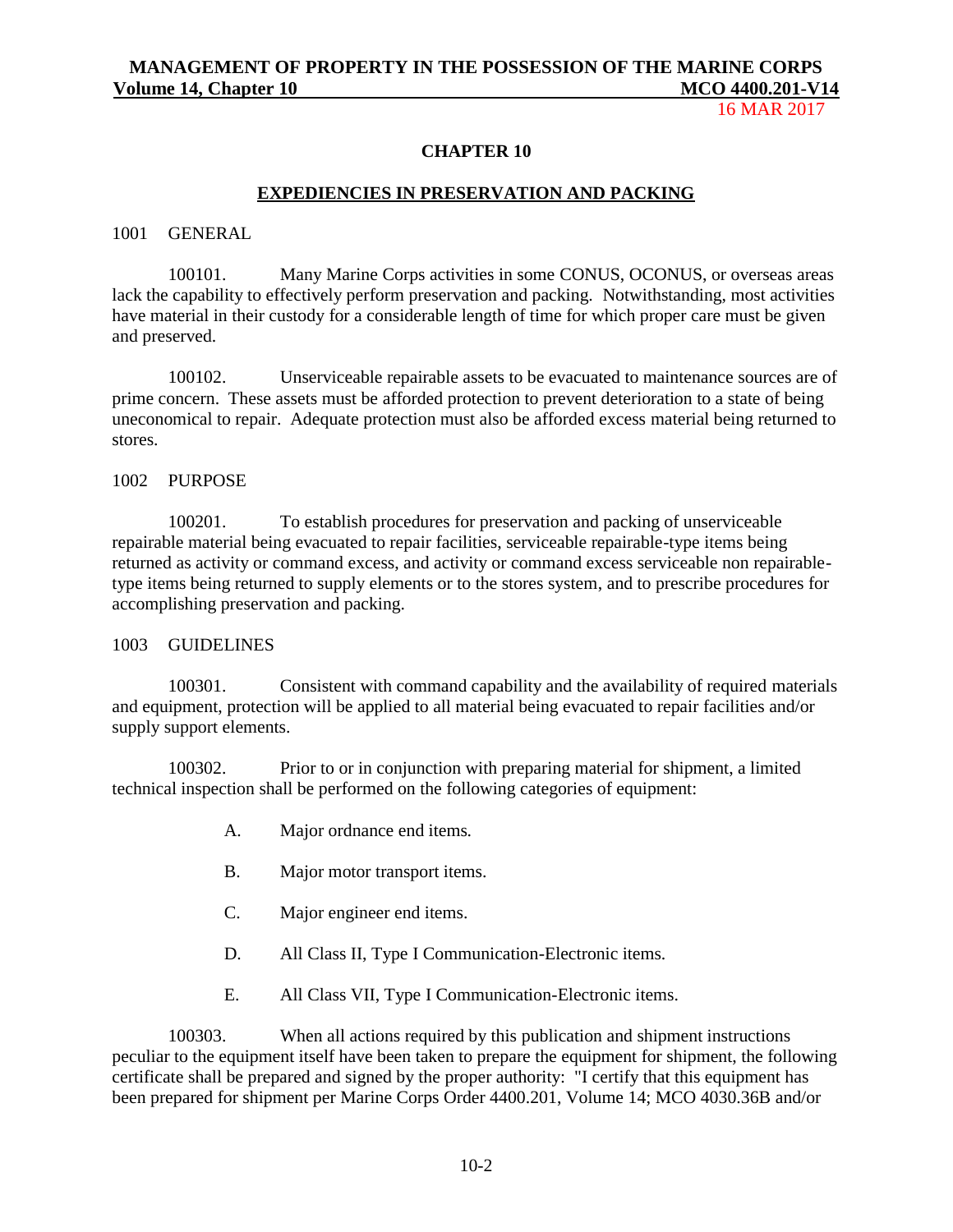#### 16 MAR 2017

other applicable regulations." The certification shall be made on the applicable limited technical inspection form or affixed to it. This certificate, and a copy of the limited technical inspection form, shall accompany the equipment.

100304. Each organization receiving equipment for transfer, evacuation, or shipment shall verify its condition against the inspection form. When the capability of an organization limits the preparation set forth in paragraph 100303 above, then the receiving activity shall be notified prior to shipment to facilitate processing of the item(s) upon receipt. Notification shall include the following:

- A. Item identification (nomenclature and NSN).
- B. Anticipated date of shipment.
- C. Estimated date of arrival at the receiving activity.
- D. Mode of transportation and Government Bill of Lading number.

100305. Compliance with applicable instructions pertaining to decontamination of equipment and containers, and pest and rodent control, are of prime importance for personnel safety and to prevent importation of disease to the United States.

100306. Department of the Army Technical Manual TM 746-10 (General Packaging Instructions for Field Units) contains valuable information applicable to the preservation and packing of all classes of serviceable material for retrograde shipment. TM 746-10 also includes criteria for quarantine inspection and appendices that list packaging materials and equipment required for processing material. TM 746-10 is authorized for use by Marine Corps activities for guidance. It can be obtained through normal publication channels.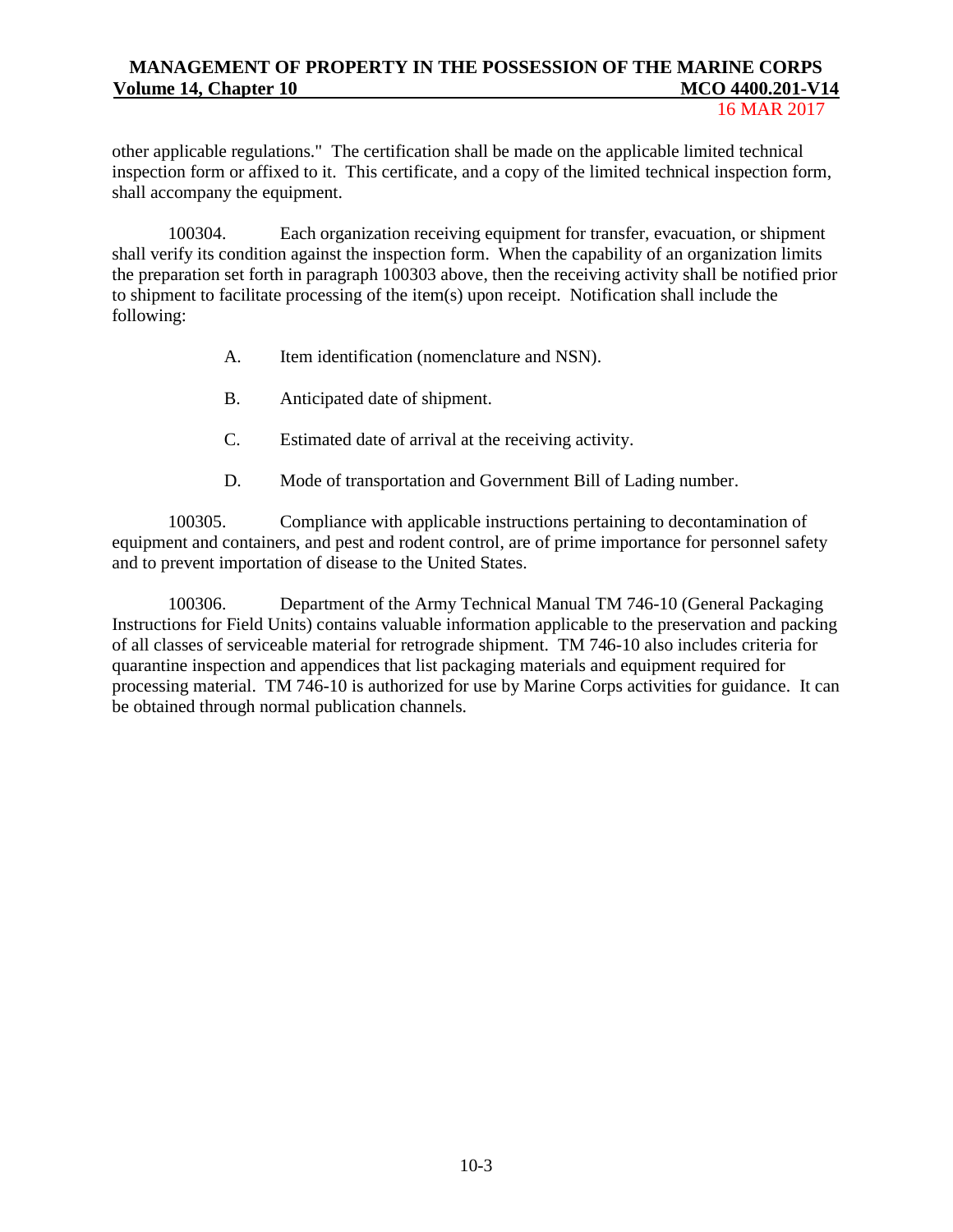## MANAGEMENT OF PROPERTY IN THE POSSESSION OF THE MARINE CORPS<br>
<u>Olume 14, Chapter 11</u> **Volume 14, Chapter 11 MCO 4400.201-V14**

16 MAR 2017

| <b>VOLUME 14: CHAPTER 11</b>                                                                                                                                                                                                                                                    |                                                         |                                                 |                                 |  |
|---------------------------------------------------------------------------------------------------------------------------------------------------------------------------------------------------------------------------------------------------------------------------------|---------------------------------------------------------|-------------------------------------------------|---------------------------------|--|
|                                                                                                                                                                                                                                                                                 | "PRESERVATION AND PACKING EVACUATED ITEMS OF EQUIPMENT" |                                                 |                                 |  |
| <b>SUMMARY OF SUBSTANTIVE CHANGES</b>                                                                                                                                                                                                                                           |                                                         |                                                 |                                 |  |
| Hyperlinks are denoted by <i>bold, italic, blue and underlined font</i> .                                                                                                                                                                                                       |                                                         |                                                 |                                 |  |
| The original publication date of this Marine Corps Order (MCO) Volume (right header)<br>will not change unless/until a full revision of the MCO has been conducted.<br>All Volume changes denoted in blue font will reset to black font upon a full revision of this<br>Volume. |                                                         |                                                 |                                 |  |
| <b>CHAPTER</b><br><b>VERSION</b>                                                                                                                                                                                                                                                | <b>PAGE</b><br><b>PARAGRAPH</b>                         | <b>SUMMARY OF</b><br><b>SUBSTANTIVE CHANGES</b> | <b>DATE OF</b><br><b>CHANGE</b> |  |
|                                                                                                                                                                                                                                                                                 |                                                         |                                                 |                                 |  |
|                                                                                                                                                                                                                                                                                 |                                                         |                                                 |                                 |  |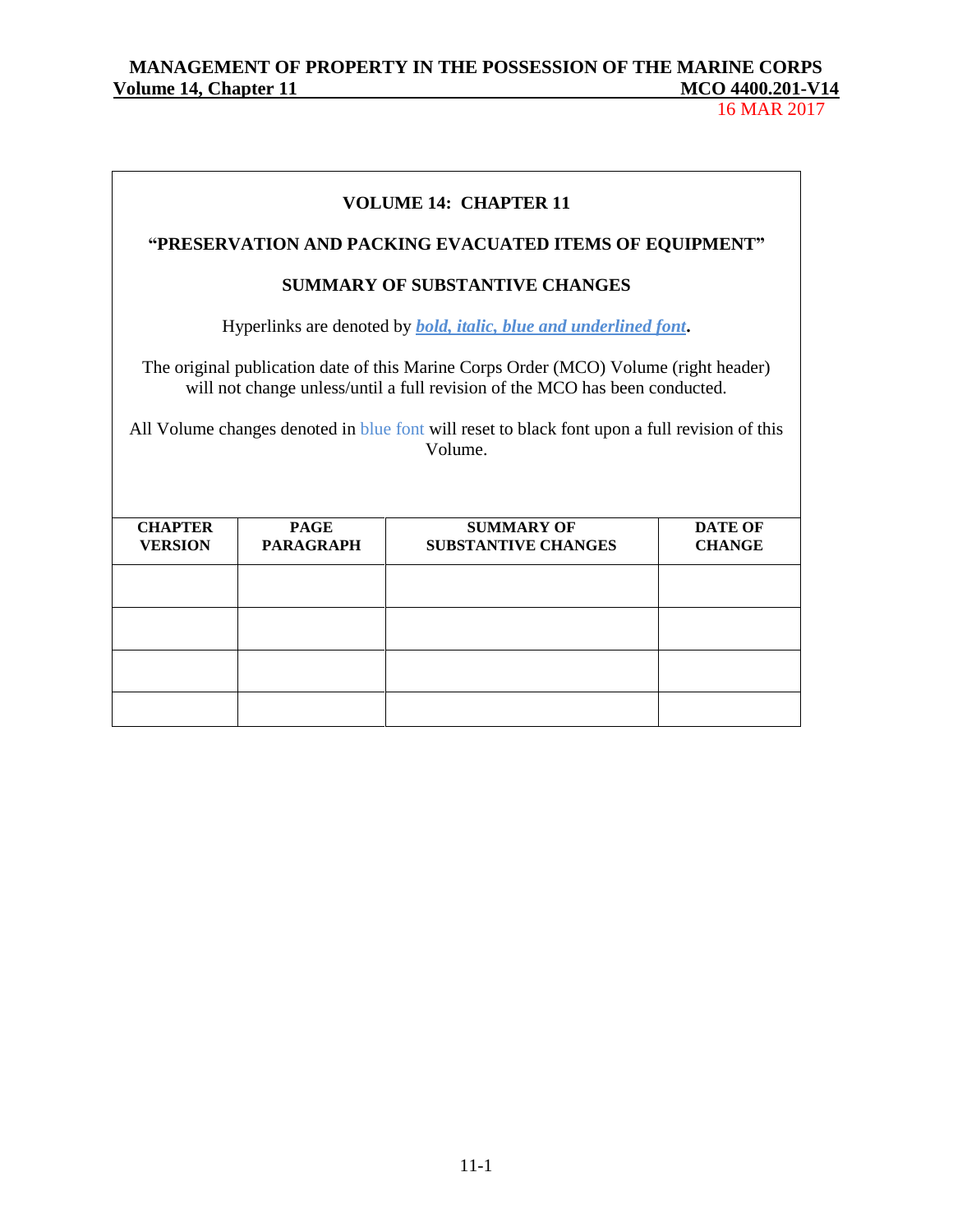16 MAR 2017

#### **CHAPTER 11**

#### **PRESERVATION AND PACKING EVACUATED ITEMS OF EQUIPMENT**

#### 1101 GENERAL

110101. Prior to any preservation or packing effort, the item to be processed should be cleaned of mud, dirt, debris, and other foreign matter both inside and outside. Openings into the interior of vehicles or vehicle components should be sealed with barrier material and/or taped, or by other material suitable to prevent the entry of water, rodents, etc. Rusted surface areas normally protected by paint should be cleaned and spot-painted with any available paint or primer.

110102. Reference (g) and item packaging specifications and standards for processing specific items should be used as guides in accomplishing cleaning and preservation/packing of items being evacuated. Instructions for fabricating boxes and crates for boxed shipments are contained in reference (w).

110103. References (w) and (g) and packaging process documents give preference to cleaning and preservation/packing materials which are manufactured for this purpose and conform to federal and military specifications. Efforts should be made to obtain these materials through normal supply channels and to utilize them in affording protection to recoverable assets. In the absence of preferred materials or in conjunction therewith, prudence will dictate the use of substitute materials recommended in paragraph 120301.

#### 1102 MOTOR TRANSPORT EQUIPMENT

110201. Particular attention shall be given to the protection of assemblies, subassemblies, and components. They should be complete and assembled to the degree possible prior to packing.

110202. Vehicles, assemblies, subassemblies, and components which are in Condition Code A, B, or C will be preserved and packed per the instructions contained in the operator and organizational maintenance manual or the item specification, if available.

110203. Vehicles, assemblies, subassemblies, and components which are being returned to stock in Condition Code D through Z shall be preserved and packed, to the degree necessary (minimum protection), to prevent further deterioration and physical damage during shipment and/or storage pending repair.

110204. All collateral equipment should be packaged per the instructions contained in the operators and organizational maintenance manual for the item or the specification which applies to the equipment, if available, and secured to the vehicle in a manner to prevent pilferage and loss.

#### 1103 ELECTRICAL/ELECTRONIC EQUIPMENT, VEHICLE MOUNTED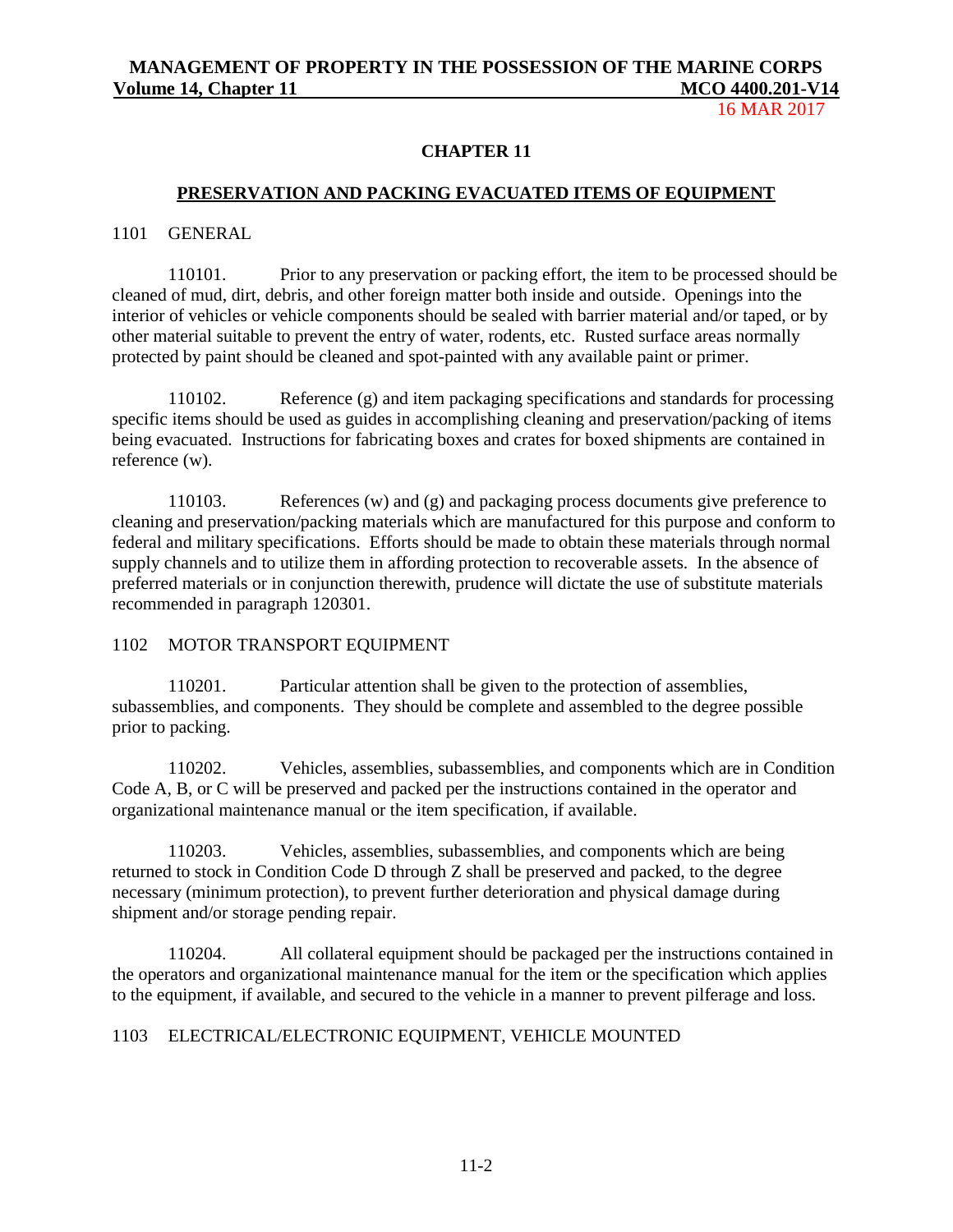16 MAR 2017

110301. Mounted equipment which is in Condition Code A, B, or C should be preserved per the instructions contained in the operations and organizational maintenance manual or the item specification, if available.

110302. Electrical/electronic equipment in Condition Code D through Z, which requires inspection and repair prior to return to stock, should be protected to the degree necessary to prevent further corrosion and/or damage while in transit or awaiting inspection and/or repair.

110303. The vehicle on which the electrical/electronic equipment is mounted will be protected per the instructions contained in paragraph 1102.

#### 1104 ELECTRICAL/ELECTRONIC EQUIPMENT, NOT MOUNTED

Electronic equipment which is not mounted on a vehicle should be protected per the instructions contained in paragraph 110301 and paragraph 110302.

#### 1105 ORDNANCE EQUIPMENT (SELF-PROPELLED AND TOWED)

110501. In addition to the instructions contained in the operators and organizational maintenance manual, the following packaging instructions apply to ordnance equipment in Condition Code A, B, or C:

A. The basic vehicle and vehicle accessories should be cleaned, lubricated, and preserved as specified for motor transport equipment in paragraph 1102.

B. Communication equipment should be treated as specified for electronic equipment in paragraph 110301 and paragraph 110302.

C. Ordnance equipment which requires repair prior to return to storage should be protected to the degree necessary to prevent further corrosion and/or damage while in transit or awaiting repair.

D. Polished metal surfaces and mating surfaces shall be cleaned to remove all corrosion and contaminates; then, coated with the appropriate preservative and wrapped with a greaseproof, waterproof barrier material.

E. Gun tube bores shall be cleaned with a solvent which will dissolve powder residue and remove corrosion and contaminates. After cleaning, the bores shall be coated with type MIL-PRF-32033 preservative; and a VCI treated tube shall be placed inside the gun tube and plugged. The plug shall be sealed in the bore with waterproof, greaseproof tape conforming to or equal to standards found in ASTM-D5486.

F. Equipment which is normally removed for shipment should be packaged per the specification or other applicable documents. It should then be attached to the equipment in such a manner as to discourage pilferage and prevent loss while in transit.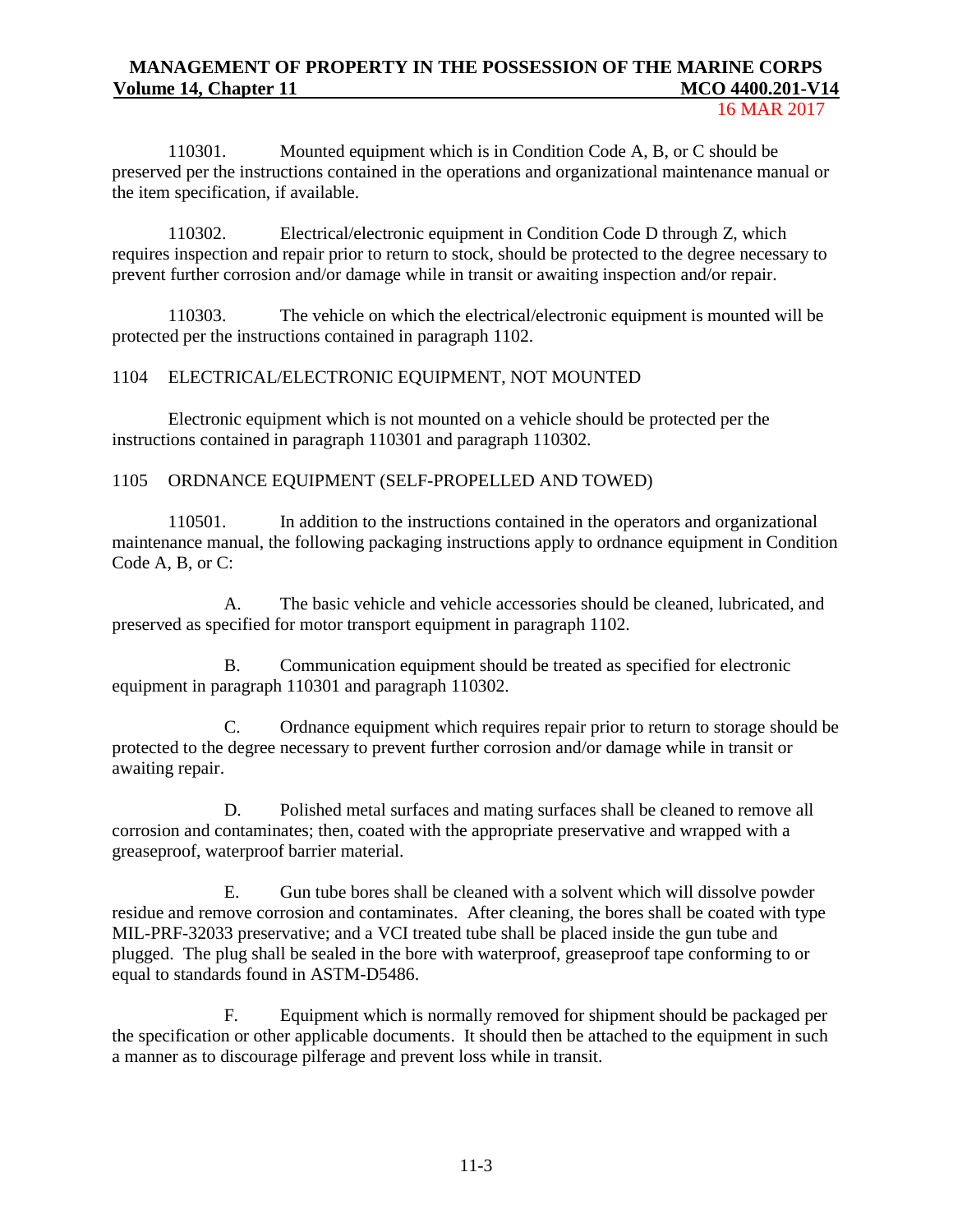16 MAR 2017

G. Lenses of optical equipment (vision blocks) should be wiped clean with surgical cotton or lens tissue to remove contamination. The lenses should then be covered with cotton or lens tissue secured with ASTM-D5486 tape, PPP-C-l797 cushioning material, further protected by unit padding in a MIL-PRF-131K barrier bag, and then packed in a ASTM-D1974/D5118 fiberboard container.

110502. Ordnance equipment in Condition Code D through Z, which requires inspection and repair prior to return to stock, will be packaged to the degree necessary to prevent further corrosion and/or damage while in transit and/or storage pending repair.

#### 1106 SHELTER (VAN) MOUNTED EQUIPMENT

110601. In addition to the instructions in the operator's and organizational maintenance manual and the item specification, the following packing instructions apply to sheltermounted equipment in Condition Code A, B, and C:

110602. Empty space in drawers or cabinets partially filled with tools or test equipment should be filled with cushioning material, such as rubberized hair, shredded paper, etc. Reclaimed cushioning materials may be used for this purpose. Latches or drawer catches should be securely fastened and safety-wired, when applicable. All heavy items should be removed from drawers/cabinets and packaged separately and properly secured within the shelter.

110603. Mounted electronic components require special handling. Electron tube holddown clamps shall be secured in place. Module hold-down screws should be checked for tightness. Shock mounts, when used, should be inspected for condition, completeness of mounting screws, and tightness. Strapping should be applied to suspended equipment. Mounting racks shall be inspected for tightness and completeness of mounting bolts or retainers. Floor stowed material should be strapped or bolted in place. Crush skids shall be inspected prior to shipment. If damaged, wooden skids shall be strapped in place to serve as dunnage and to prevent additional damage.

110604. Mating surfaces and machined surfaces on the exterior of the shelter shall be cleaned of all contamination and coated with the appropriate preservative; then, covered with waterproof, greaseproof barrier material secured with waterproof, greaseproof (ASTM-D5486 compliant) tape.

110605. Shelter doors shall be securely fastened and safety-wired through the locking hasp. Wide waterproof tape shall be used to seal all doors, ports, windows, power entrances, and cable entrances to prevent the entry of water or other contaminants.

110606. Items in Condition Code D through Z shall be processed to the degree necessary to prevent further deterioration or damage while in transit or awaiting repair.

#### 1107 GENERAL PROPERTY EQUIPMENT (SELF-PROPELLED AND TOWED) IN CONDITION CODE A, B, OR C

110701. The basic vehicle must be processed as outlined in this chapter. Furthermore, vehicle equipment such as; truck-mounted firefighting equipment, valves, and nozzles, should be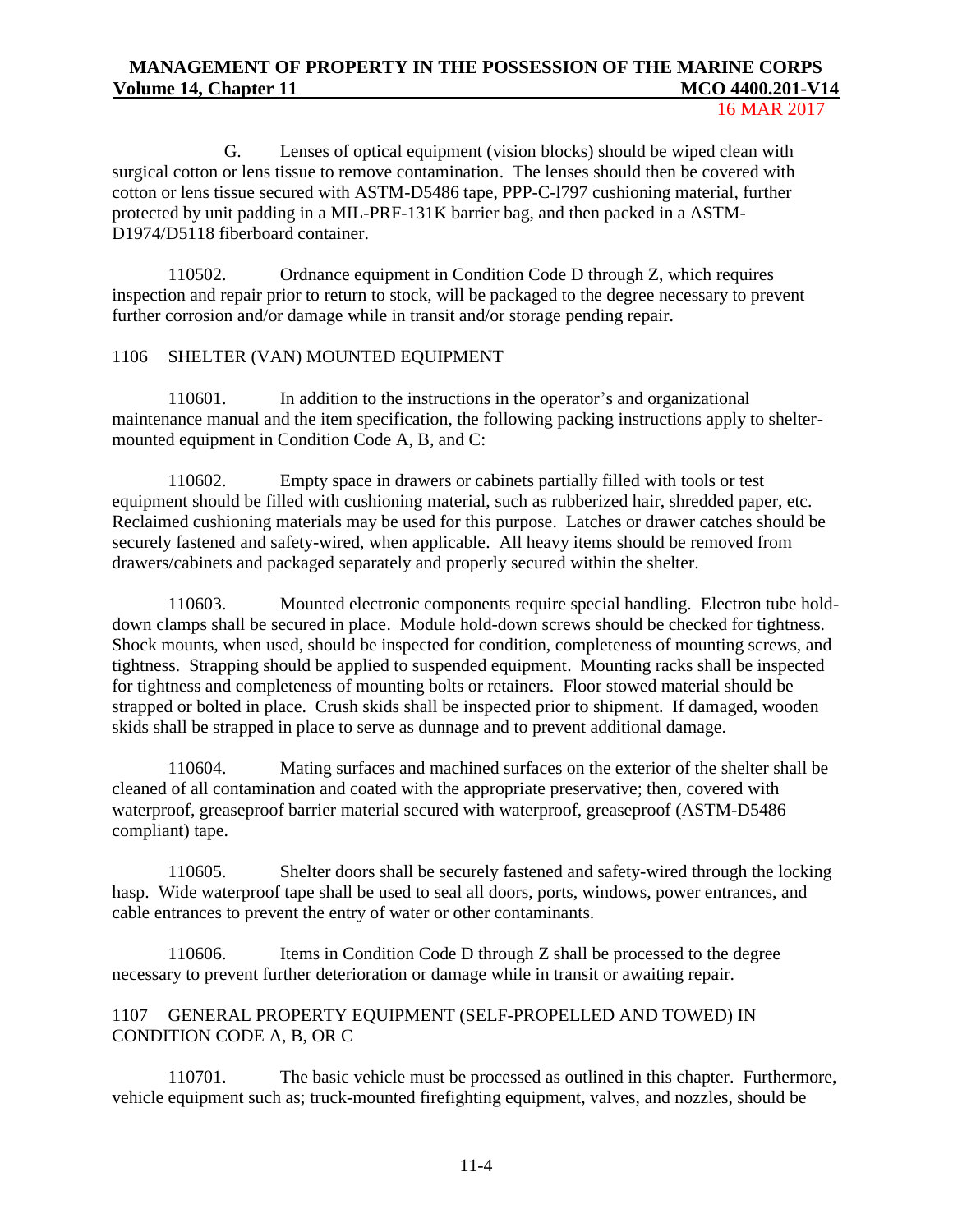16 MAR 2017

drained of water and sealed against the entry of moisture and dirt and all applicable pumping systems should be flushed with type P-3 preservative.

#### 1108 MARKING

In addition to the marking instructions contained in Chapter 8, the following special markings are required:

110801. Appropriate warning labels will be attached in conspicuous places, such as the operator's compartments, as precautionary measures to prevent damage to equipment or injury to personnel.

110802. Warning labels will contain instructions as to what preservation steps must be taken prior to operation. They may also contain information regarding any unusual measures taken in the preservation cycle (such as overfilling the crankcases of engines) and instructions on methods for removing the preservation materials.

#### 1109 PROCESSING CRITERIA

In addition to the general instructions providing in this chapter, the following documents specify detailed processing criteria for major items of self-propelled equipment, skid-mounted powered equipment, and secondary technical items:

- A. ATPD 2232: Preparation for Shipment and Storage of Engine.
- B. MIL-STD-3003B: Preparation for Shipment and Storage of Wheeled Vehicle.
- C. ATPD 2240: Processing for Shipment and Storage of Full-Tracked, Tank,

Combat, M1.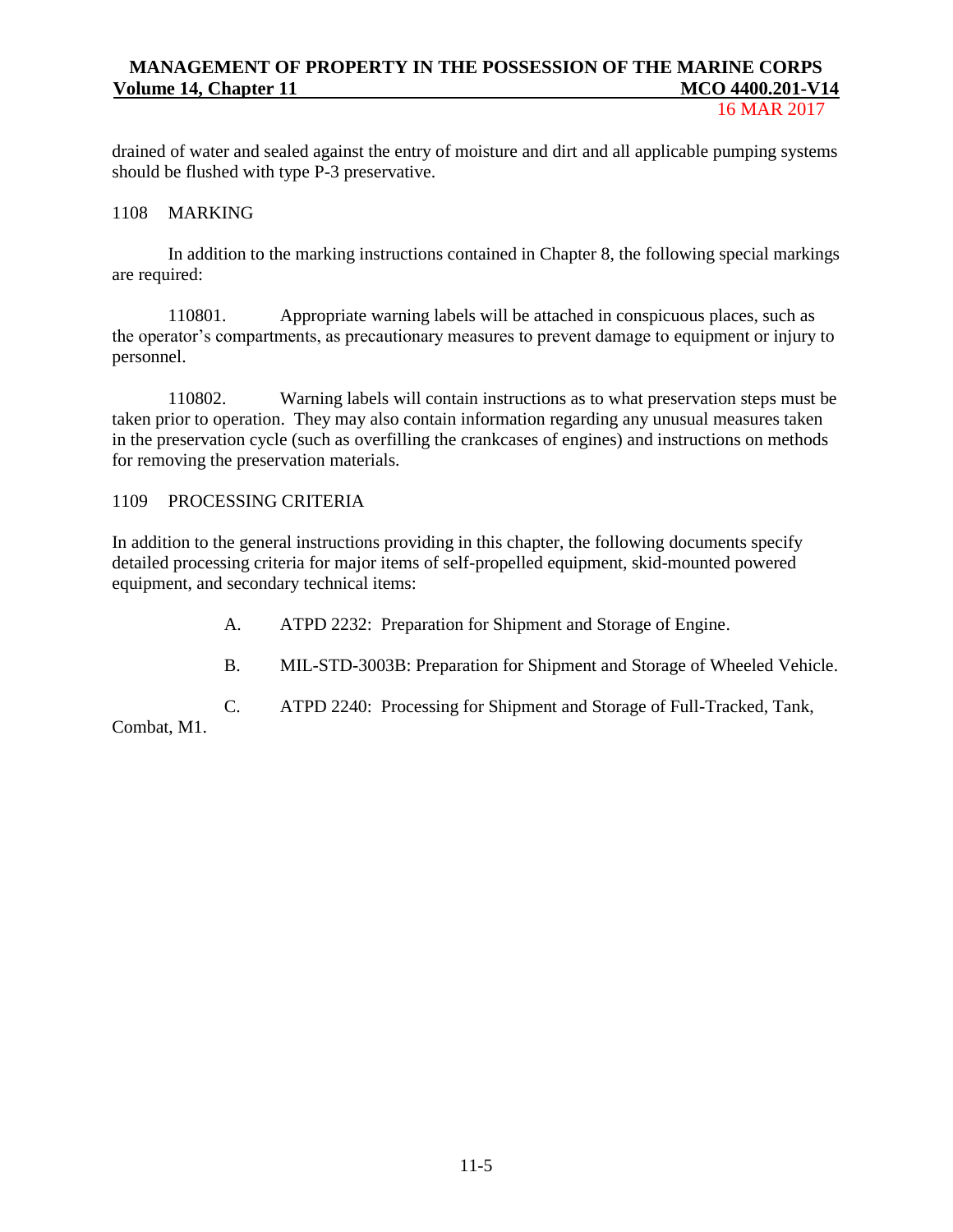## MANAGEMENT OF PROPERTY IN THE POSSESSION OF THE MARINE CORPS<br>
<u>Olume 14, Chapter 12</u> **Volume 14, Chapter 12** MCO 4400.201-12

16 MAR 2017

| <b>VOLUME 14: CHAPTER 12</b><br>"FIELD EXPEDIENCIES IN PRESERVATION AND PACKING"                                                                                                                                                                                                |                                 |                                                                           |                                 |  |
|---------------------------------------------------------------------------------------------------------------------------------------------------------------------------------------------------------------------------------------------------------------------------------|---------------------------------|---------------------------------------------------------------------------|---------------------------------|--|
| <b>SUMMARY OF SUBSTANTIVE CHANGES</b>                                                                                                                                                                                                                                           |                                 |                                                                           |                                 |  |
|                                                                                                                                                                                                                                                                                 |                                 | Hyperlinks are denoted by <i>bold, italic, blue and underlined font</i> . |                                 |  |
| The original publication date of this Marine Corps Order (MCO) Volume (right header)<br>will not change unless/until a full revision of the MCO has been conducted.<br>All Volume changes denoted in blue font will reset to black font upon a full revision of this<br>Volume. |                                 |                                                                           |                                 |  |
| <b>CHAPTER</b><br><b>VERSION</b>                                                                                                                                                                                                                                                | <b>PAGE</b><br><b>PARAGRAPH</b> | <b>SUMMARY OF</b><br><b>SUBSTANTIVE CHANGES</b>                           | <b>DATE OF</b><br><b>CHANGE</b> |  |
|                                                                                                                                                                                                                                                                                 |                                 |                                                                           |                                 |  |
|                                                                                                                                                                                                                                                                                 |                                 |                                                                           |                                 |  |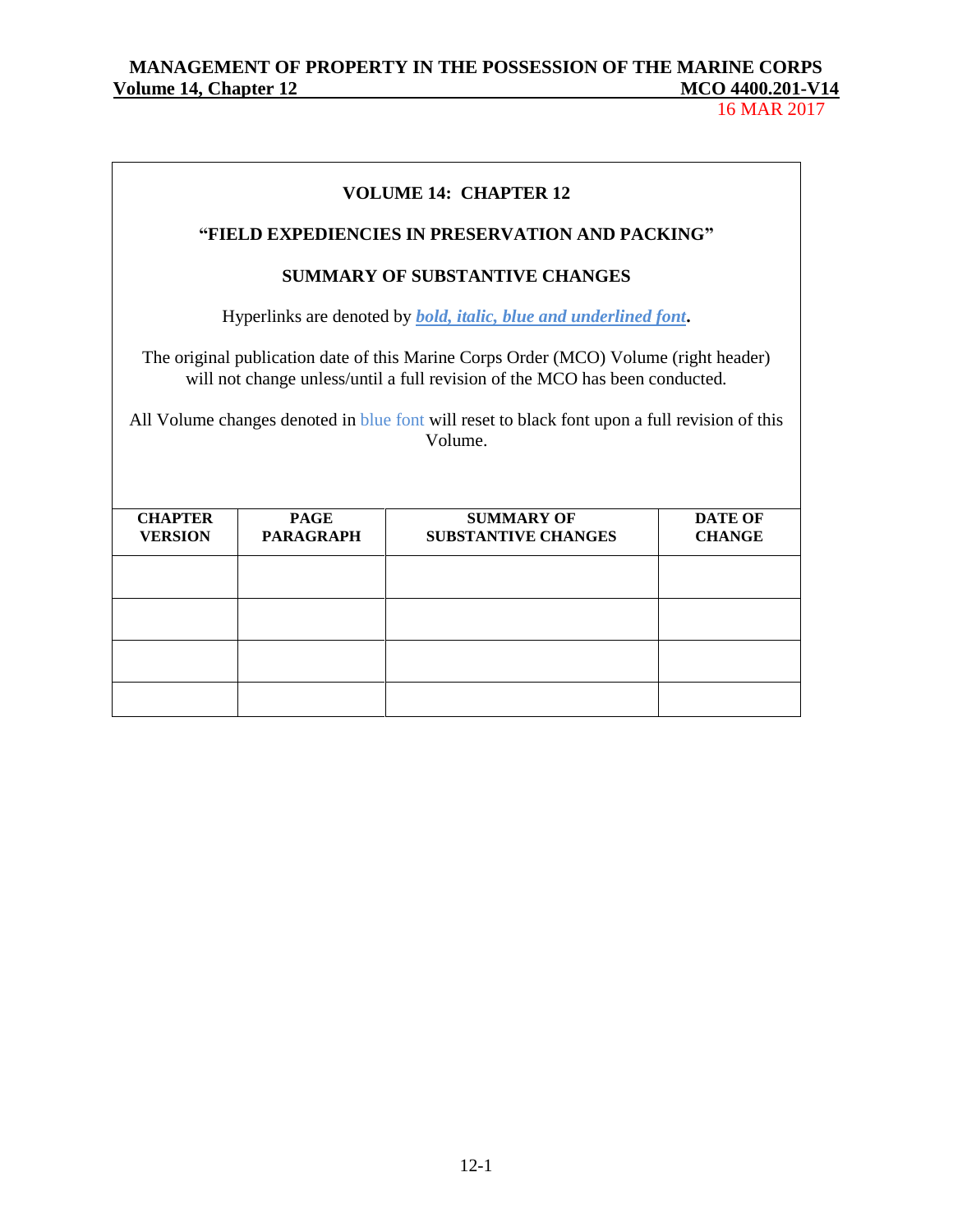16 MAR 2017

#### **CHAPTER 12**

#### **FIELD EXPEDIENCIES IN PRESERVATION AND PACKING**

#### 1201 GENERAL

Field expediencies, as related to packaging, are any processes wherein the using unit prepares material for shipment from one location to another location, using improvised equipment and methods. It is not implied that improvised preservation methods will meet the workmanship and performance requirements of specifications for the packaging of new equipment. Nevertheless, field applied preservation will serve to maintain the material in the same condition as when shipped.

#### 1202 DISASSEMBLY AND MATCH MARKING

When it becomes necessary to disassemble equipment for shipment, all nuts, bolts, screws, pins, etc., shall be cleaned, preserved, bagged, and attached to the mating parts. All mating parts shall be marked in such a manner that they may be easily reassembled.

#### 1203 CLEANING PROCESS

Rust should be removed from all items prior to applying a preservative coating or packing. This can be accomplished by portable sanders or sanding by hand, scraping, or the use of impact tools. Contaminants, such as accumulated road dirt, mud, and grease, should be removed by steam-cleaning and by solvents. Recommended substitute solvents are paint thinners, diesel fuel, alcohol, and hot water.

#### 1204 RINSING

After the item has been cleaned, the next step is rinsing. This is done in another tank or receptacle containing clean solvent of the same kind used in the cleaning operation or hot water, depending on the method and cleaning materials used. The solvent or water used for rinsing should be changed frequently to maintain it as clean as possible and to avoid too much contamination due to carryover from the cleaning tank.

#### 1205 DRYING

Several methods of drying, which can be employed in the field, are prepared compressed air, ovens, spotlights, and ordinary light bulbs. If none of these methods are available, drain and wipe with clean, dry cloths. It is important that the items not be contaminated by handling or exposure to contaminants after they have been cleaned and dried.

#### 1206 APPLICATION OF PRESERVATIVES

Preservative coatings, when required, should be applied as soon as possible after drying. If the preservatives specified by reference (g) and reference (t) are available, Type P-1 preservative will be adequate for most noncritical surfaces. Military Specification Type [MIL-PRF-21260E \(notice 1\),](http://everyspec.com/MIL-PRF/MIL-PRF-010000-29999/MIL-PRF-21260E_NOTICE-1_42048/) [MIL-PRF-23827C \(w/amendment 2\)](http://everyspec.com/MIL-PRF/MIL-PRF-010000-29999/MIL-PRF-23827C_AMENDMENT-2_25591/) and [MIL-PRF-32033 \(w/amendment 2\)](http://everyspec.com/MIL-PRF/MIL-PRF-030000-79999/MIL-PRF-32033_AMENDMENT-2_7688/) preservatives may be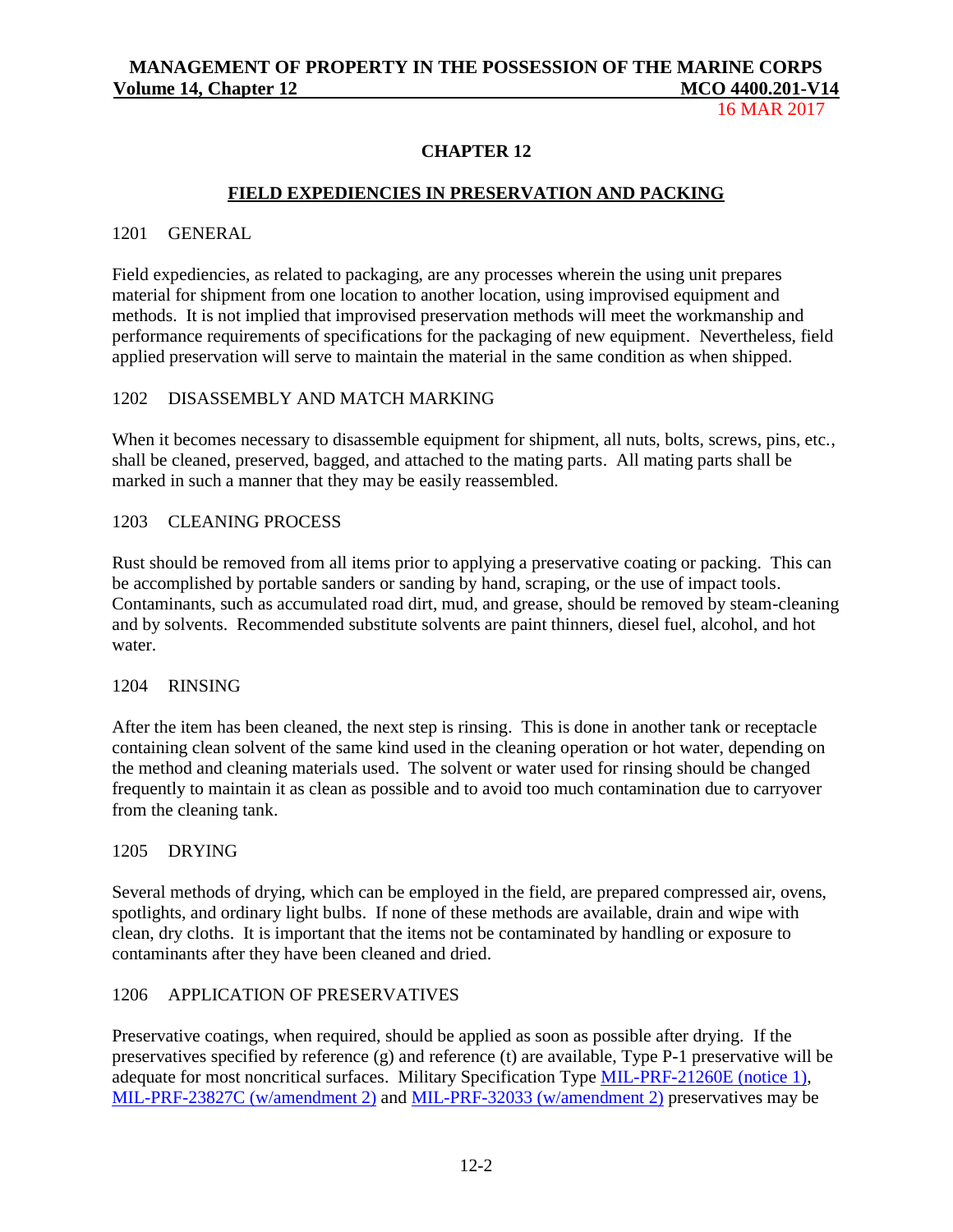16 MAR 2017

used for most machined surfaces. If the aforementioned P-type preservatives are unavailable, normal operating oils and greases will be used.

#### 1207 FIELD-CONSTRUCTED EQUIPMENT

120701. The following applies to field-constructed equipment:

A. Hot-Dip Tank. A hot-dip tank may be constructed by cutting a 55-gallon drum girth wise to make a round tank and adding a heating element from a range unit or other improvised manner.

B. Cold-Solvent Tank. A cold-solvent tank may be constructed by cutting a 55 gallon drum lengthwise and placing it on stands. A cover should be made to fit the tank as tightly as possible.

C. Drying Oven. A drying oven may be constructed from a 55-gallon drum with the gasoline heating element from a field kitchen stove used to supply the heat required.

D. Hot Water and Alkaline Cleaning Tank. A 55-gallon drum, with the top removed to make a vat, may be used as a hot water or an alkaline cleaning tank. Steam from a steam-cleaning unit may be used to provide the heat, and kitchen lye may be used as an alkaline cleaning material.

E. Small Parts Dipping Baskets. Small parts dipping baskets may be constructed from cans with holes punched in the sides and bottom so as not to trap solvent. A wire bail should be attached for handling of the baskets. The local mess hall or dining facility may be one source where cans of various sizes may be obtained. These baskets can also be made from screen wire, hardware, or cloth.

F. Two-Compartment Container for Engine Preservation. The two-compartment container required to process the engine can be fabricated from two 5-gallon military-designed gas cans banded together. Suitable connections and flexible tubing connected to each container coupled into a single line by a regulator valve and a quick-disconnect coupling at the end of the single line will complete the assembly. One compartment shall be clearly marked "fuel" and the other marked "oil."

120702. Buildings where packaging operations are performed shall be well ventilated and the areas well marked. Firefighting equipment should be provided, and all personnel involved in the packaging operations instructed on its use. The firefighting equipment shall be easily accessible and its location well marked.

120703. Outside areas that are set aside for packaging operations shall be well marked. Signs shall be located in such a manner as to warn personnel of the hazards within the area. Firefighting equipment shall be located within the area, and all personnel who are involved in the packaging operation shall be instructed in its use and location. Care should be taken to prevent the spillage of solvents within the area, thereby avoiding a fire hazard.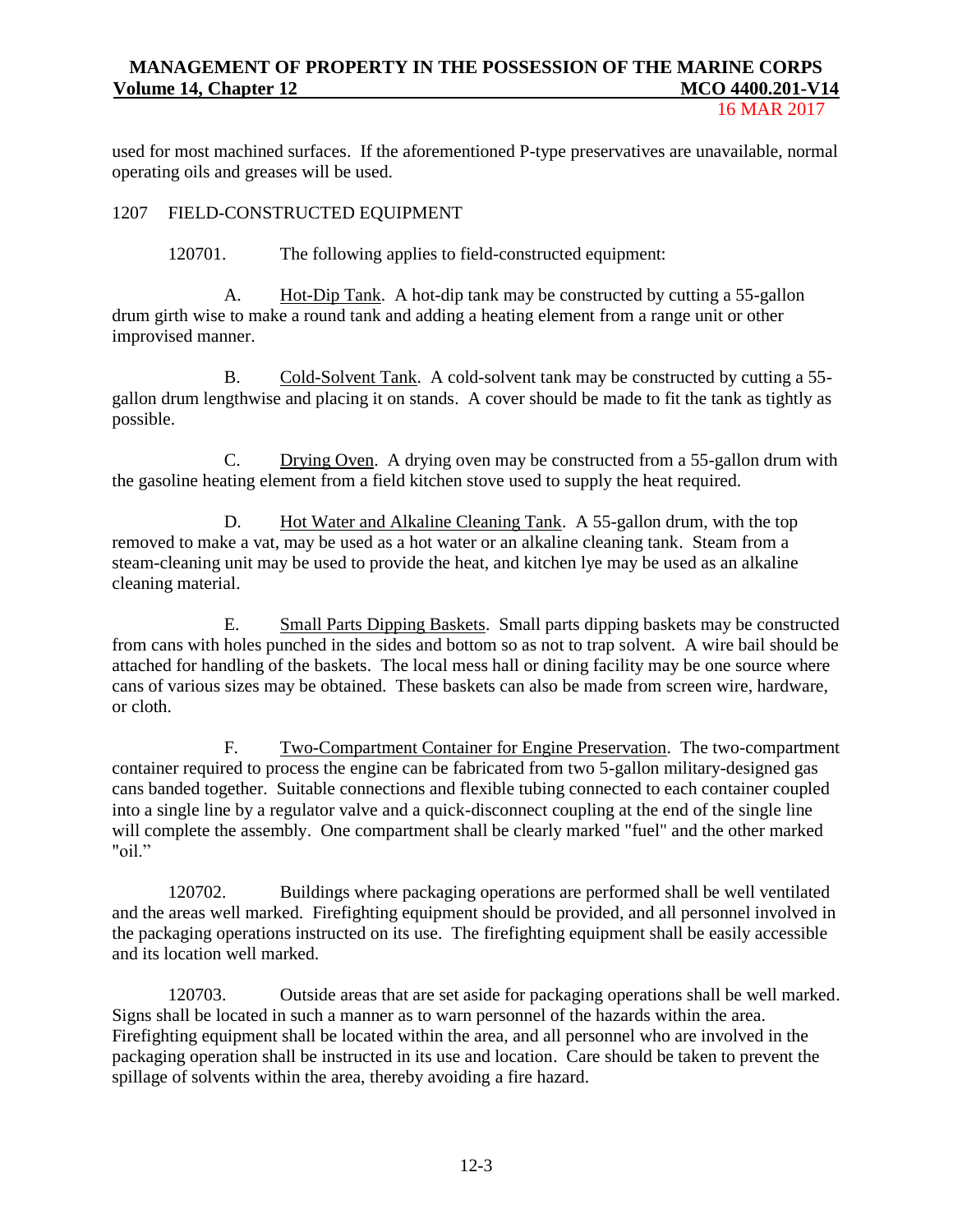16 MAR 2017

120704. The packaging operation should be located near an area where materials can be protected from pilferage and contamination. It is desirable to locate the packaging facility as near the shipping point as possible to prevent recontamination of the material and to avoid unnecessary handling.

120705. Personnel should be cautioned against smoking or carrying an open flame in areas where flammable materials are used or stored. Personnel should also be instructed to use proper protective clothing (gloves, goggles, aprons, and breathing masks, as appropriate) for protection against skin irritations and the possible toxic/allergic effects of cleaning and preserving materials.

#### 1208 SALVAGE OF MATERIALS

120801. Packaging materials can often be salvaged from material receipts and reused for shipments. Care must be taken during the opening of a container and removal of the contents to preserve the packaging materials as much as possible. These materials may be reused to wrap, cushion, package, and pack unserviceable reparable items for return shipment. Examples of materials which can be salvaged and reused are as follows:

- A. Barrier materials.
- B. Cushioning materials.
- C. Wood cleated fiberboard containers.
- D. Metal and plastic containers.
- E. Fiberboard die cuts and wood blocking and bracing.
- F. Wooden containers.
- G. Fiberboard containers (single, double, triple-wall, and fastpack containers).

#### 1209 INTERIOR CONTAINERS

Any small containers available shall serve to segregate fragile items from other material or to keep the parts of a disassembled item together. Containers may be made from salvaged fiberboard material, cut to the appropriate size, and fastened at the joints with wire or tape.

#### 1210 CUSHIONING

121001. Cushioning is an essential part of packaging. Items must be cushioned within the unit package and cushioned again when the unit packages are packed into consolidation containers. Reclaimed cushioning materials may be used to protect the items from damage caused by environments within the container. The cushioning material should be dry and noncorrosive. Items which are coated with a preservative should be wrapped with a greaseproof barrier material. Space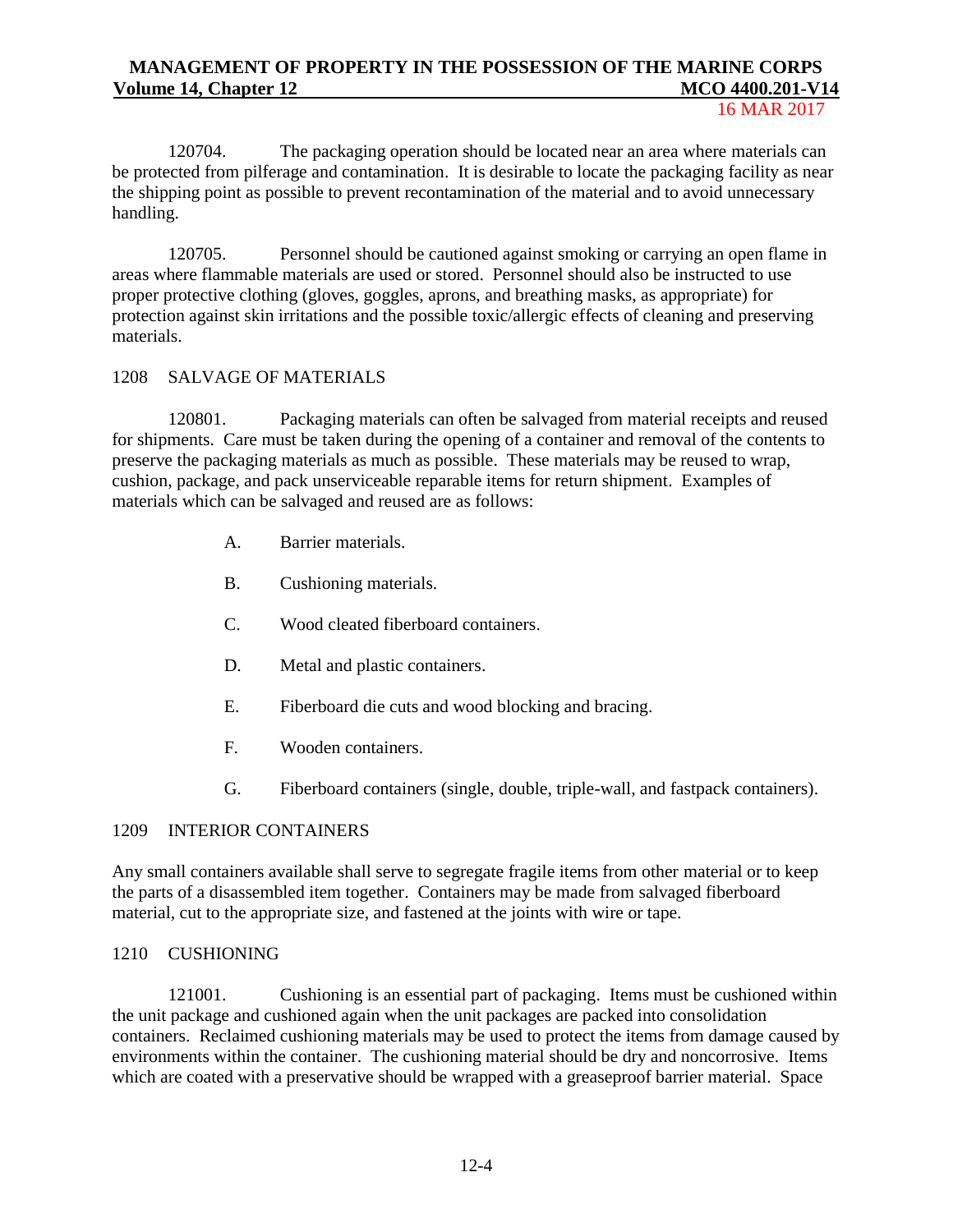16 MAR 2017

between the item and the interior of the container must be sufficient to allow for cushioning, as necessary to protect the item.

121002. Articles which do not completely fill the unit container should be blocked, braced, fastened, or otherwise secured within the container. Items having protruding parts which may be broken or may puncture the container or barrier should be supported or suspended and cushioned.

### 1211 CONSOLIDATION CONTAINERS

A savings in space and handling can be realized by the use of containers to consolidate items. Containers may be those in which shipments were received or may be fabricated from materials on hand. Care should be taken to ensure that the items within are immobilized, by use of blocking and bracing or cushioning. Weight of the container's contents should be limited to that which will facilitate handling and not overload containers.

#### 1212 REUSABLE CONTAINERS

Material returned to overhaul rebuild points (logistics bases or contractor facilities) will, whenever possible, be shipped in the reusable container in which the item was received. Use of the designed container is required, if available, since the interior is specifically designed to permit easy repositioning of the failed item and provides necessary blocking, bracing, and cushioning.

#### 1213 MARKING

All packages and exterior containers shall be afforded proper identification and shipment markings. Marking instructions are contained in reference (k) and Chapter 8 of this Volume. In the absence of required marking materials (stencil boards and waterproof marking inks), marking shall be applied by use of paints and shall be legible.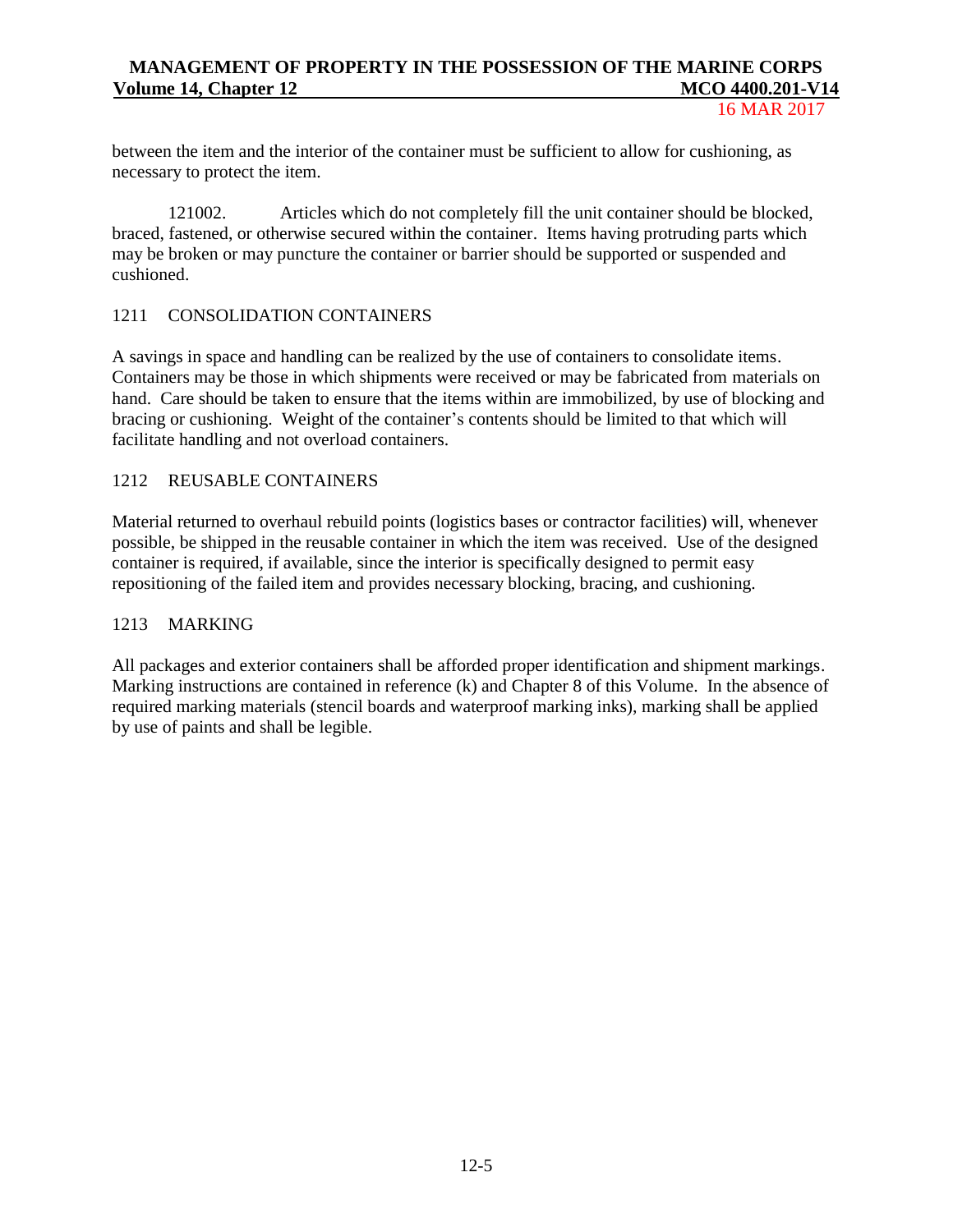16 MAR 2017

### **VOLUME 14: APPENDIX A**

#### **"RESOURCES"**

### **SUMMARY OF SUBSTANTIVE CHANGES**

Hyperlinks are denoted by *bold, italic, blue and underlined font***.**

The original publication date of this Marine Corps Order (MCO) Volume (right header) will not change unless/until a full revision of the MCO has been conducted.

All Volume changes denoted in blue font will reset to black font upon a full revision of this Volume.

| <b>CHAPTER</b><br><b>VERSION</b> | <b>PAGE</b><br><b>PARAGRAPH</b> | <b>SUMMARY OF</b><br><b>SUBSTANTIVE CHANGES</b> | <b>DATE OF</b><br><b>CHANGE</b> |
|----------------------------------|---------------------------------|-------------------------------------------------|---------------------------------|
|                                  |                                 |                                                 |                                 |
|                                  |                                 |                                                 |                                 |
|                                  |                                 |                                                 |                                 |
|                                  |                                 |                                                 |                                 |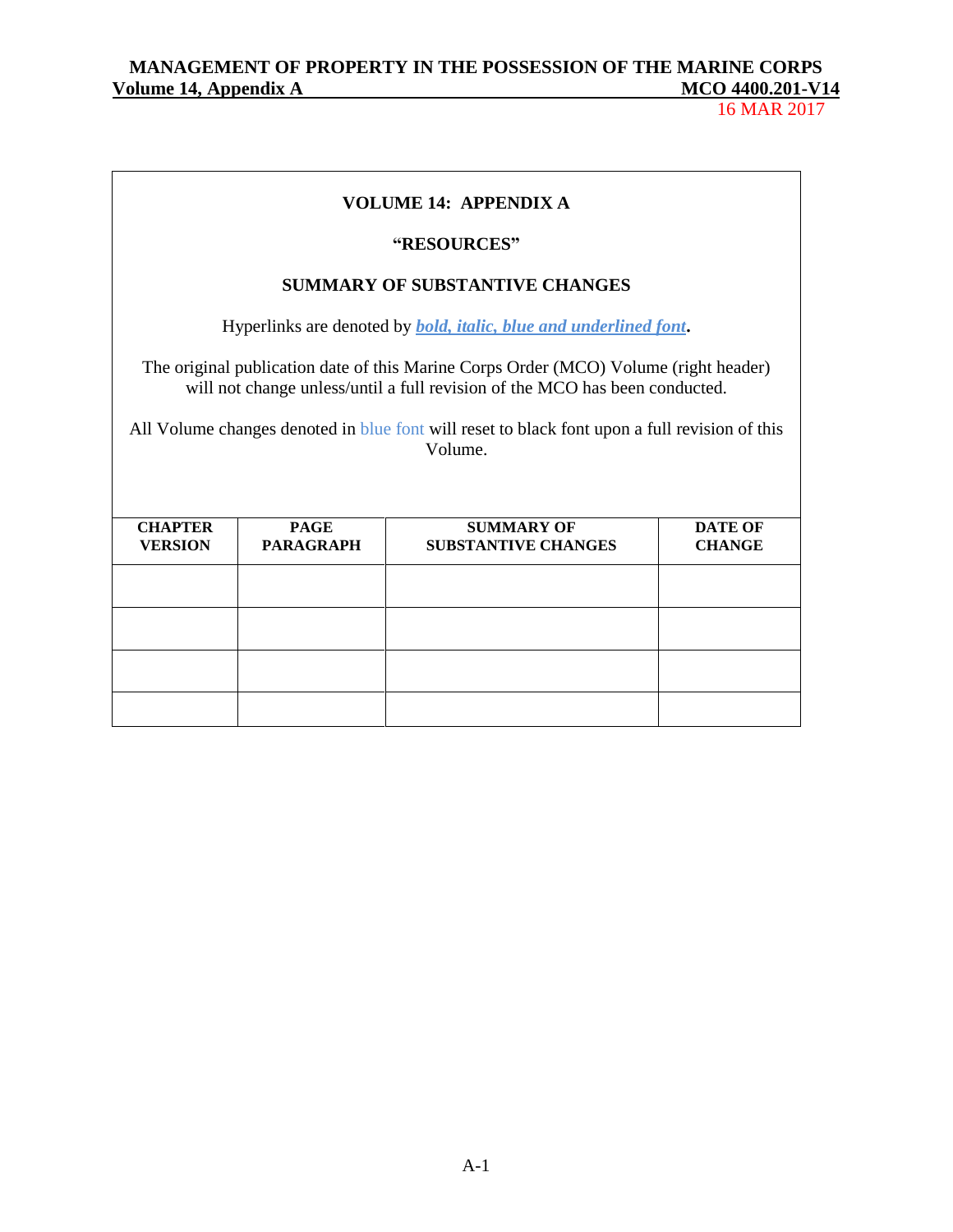## **MANAGEMENT OF PROPERTY IN THE POSSESSION OF THE MARINE CORPS Volume 14, Appendix A** MCO 4400.201-V14

16 MAR 2017

#### **APPENDIX A**

### **RESOURCES**

The resources listed below are a partial listing of basic packaging documents and related resources (e.g. technical, administrative, operational, training and procedural) beyond the references cited in the body of this Volume. These items will prove helpful to personnel involved in other elements of supply and distribution on which packaging has an impact or interface (i.e., procurement, technical, stock management, transportation, storage, and warehousing):

| <b>Issuance</b>        | <b>Issuance Title</b>                                                                                                                          |
|------------------------|------------------------------------------------------------------------------------------------------------------------------------------------|
| MCO 4030.40B           | Packaging of Hazardous Materials                                                                                                               |
| MCO P4400.105          | Radioactive Commodities in the DoD<br><b>Supply System</b>                                                                                     |
| <b>MCO P4030.30C</b>   | Preparation of Freight for Airlift Transportation                                                                                              |
| MCO 4030.33E           | Packaging of Material                                                                                                                          |
| <b>SECNAV M-5210.1</b> | Department of the Navy Records Management Program                                                                                              |
| MCO 4030.16G           | Marine Corps Packaging and Packaging Maintenance of<br><b>Small Arms Weapons Using Volatile Corrosion Inhibitor</b><br>(VCI) Treated Materials |
| MCO 5000.14D           | Marine Corps Administrative Procedures                                                                                                         |

## **Military Performance Specifications and Standards**

| <b>ANSI/AIM BC1</b>                              | Linear and Two-Dimensional Bar Code Symbologies                                                                                                           |
|--------------------------------------------------|-----------------------------------------------------------------------------------------------------------------------------------------------------------|
| ASTM-D1974/D5118                                 | Boxes, Shipping, Fiberboard                                                                                                                               |
| ASTM-D3950                                       | Standard Specification for Strapping, Nonmetallic (and<br>Joining Methods)                                                                                |
| ASTM-D3953                                       | Standard Specification for Strapping, Flat Steel And Seals                                                                                                |
| ASTM-D4649, D5331, D5415,<br>D5416, D5458, D5459 | <b>Waste Disposal for Military Packaging Materials</b>                                                                                                    |
| ASTM-D5486/D5489M                                | Tape, Packaging, Waterproof                                                                                                                               |
| ASTM-D6251                                       | Boxes, Wood, Cleated-Plywood                                                                                                                              |
| ASTM-D6256                                       | Boxes, Wood-Cleated, Skidded, Load-Bearing Base                                                                                                           |
| ASTM-D6880                                       | Boxes, Wood, Nailed and Lock Corner                                                                                                                       |
| MIL-B-197F (w/amendment 1)                       | Bearings, Antifriction; Associated Parts and<br>Subassemblies; Preparation for Delivery of                                                                |
| MIL-C-11264C (w/amendment 1)                     | Containers, Wood, Shipping, Reusable-<br>for Tank-Automotive Engines,<br>Transmissions, Differentials, Transfers,<br>Final Drives, and Similar Assemblies |
| MIL-E-75H                                        | Packaging of Electron Tubes                                                                                                                               |
| MIL-HDBK-304C                                    | Package Cushioning Design                                                                                                                                 |
| MIL-HDBK-773A                                    | <b>Electrostatic Discharge Protective Packaging</b>                                                                                                       |